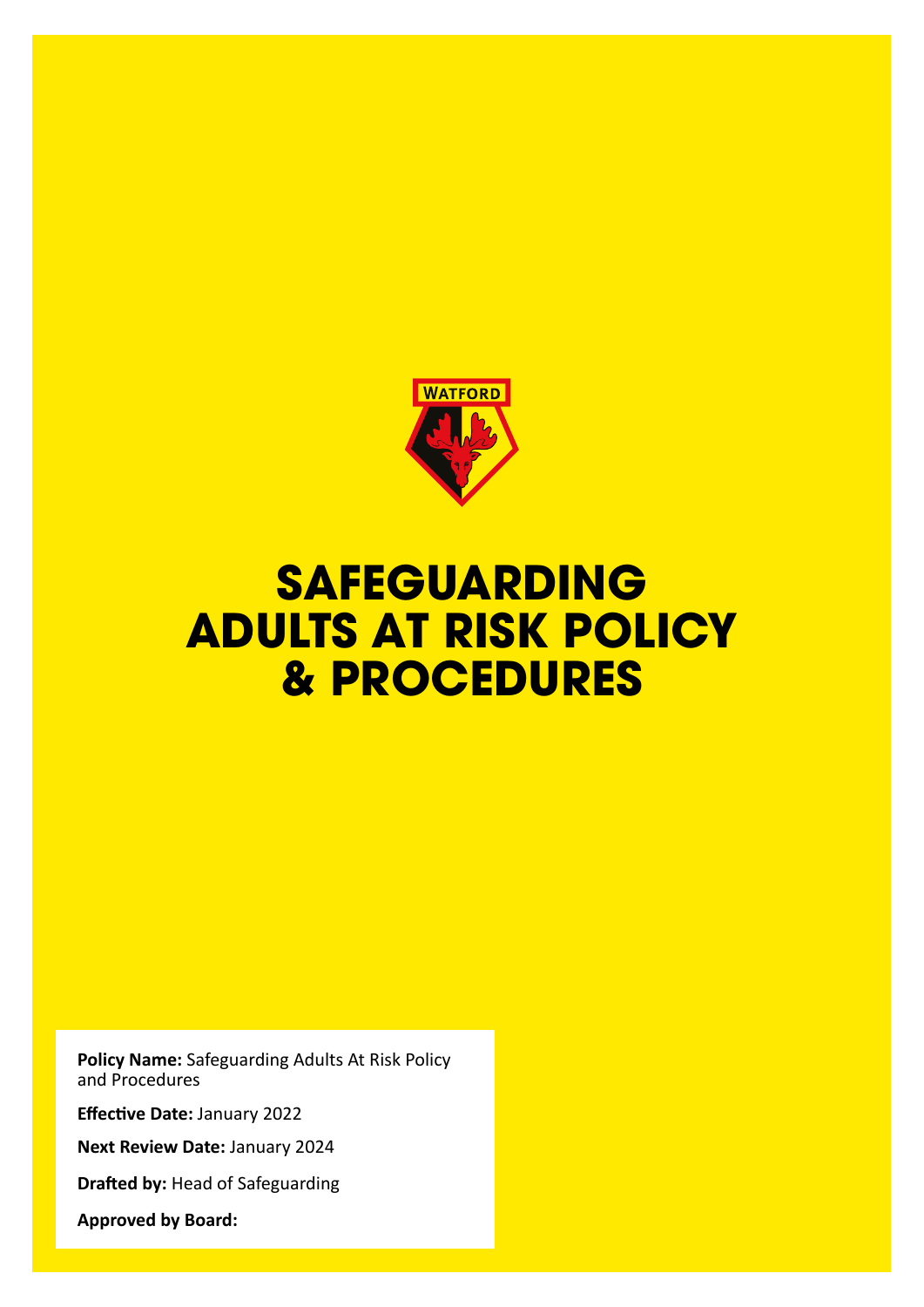## **Contents Contents**

| Statement p.1                                         | Creating a Safe Environment p.15                                                  |
|-------------------------------------------------------|-----------------------------------------------------------------------------------|
| Principles p.1                                        | Faciltiies Hiring & Third Party Working<br>p.16                                   |
| Scope p.2                                             |                                                                                   |
| Safeguarding, Governance & Leadership                 | Good Practice <b>p.17</b>                                                         |
| p.3                                                   | Signs, Indicators & Forms of Poor<br>Practice & Abuse p.18                        |
| Definitions p.4                                       | Poor Practice & Abuse p.19                                                        |
| Aims & Key Principles p.4                             |                                                                                   |
| Watford FC Community Sports &                         | What To Do If You Receive a Safeguarding<br>Disclosure From An Adult At Risk p.20 |
| Education Trust - Positive Culture p.5                | Information for the Local Safeguarding                                            |
| Head of Skills & Safeguarding p.6                     | Adults at Risk Services or the Police<br>About Alleged Abuse p.21                 |
| Safeguarding Officer p.7                              | Safeguarding Allegations Against Staff                                            |
| Designated Safeguarding Officers p.7                  | p.23                                                                              |
| Mental Capacity p.8                                   | PREVENT p.24                                                                      |
| The Statutory Principles p.9                          | Historic/Non-Recent Concerns of Abuse<br>p.25                                     |
| Procedures For Gaining Consent p.9                    | Peer On Peer p.26                                                                 |
| Information Sharing p.10                              | County Lines p.26                                                                 |
| Safer Recruitment & Disclosure p.10                   | Use of Photography & Videos p.27                                                  |
| Employee & Worker Training p.12                       | E-Safety p.28                                                                     |
| Responsibility of Safeguarding Adults At<br>Risk p.13 | Social Netwoking Guidance p.28                                                    |
| Protecting Adults At Risk With Disabilities           | Confidentiality p.29                                                              |
| p.14                                                  | Appendices p.31                                                                   |

Appendices *p.31*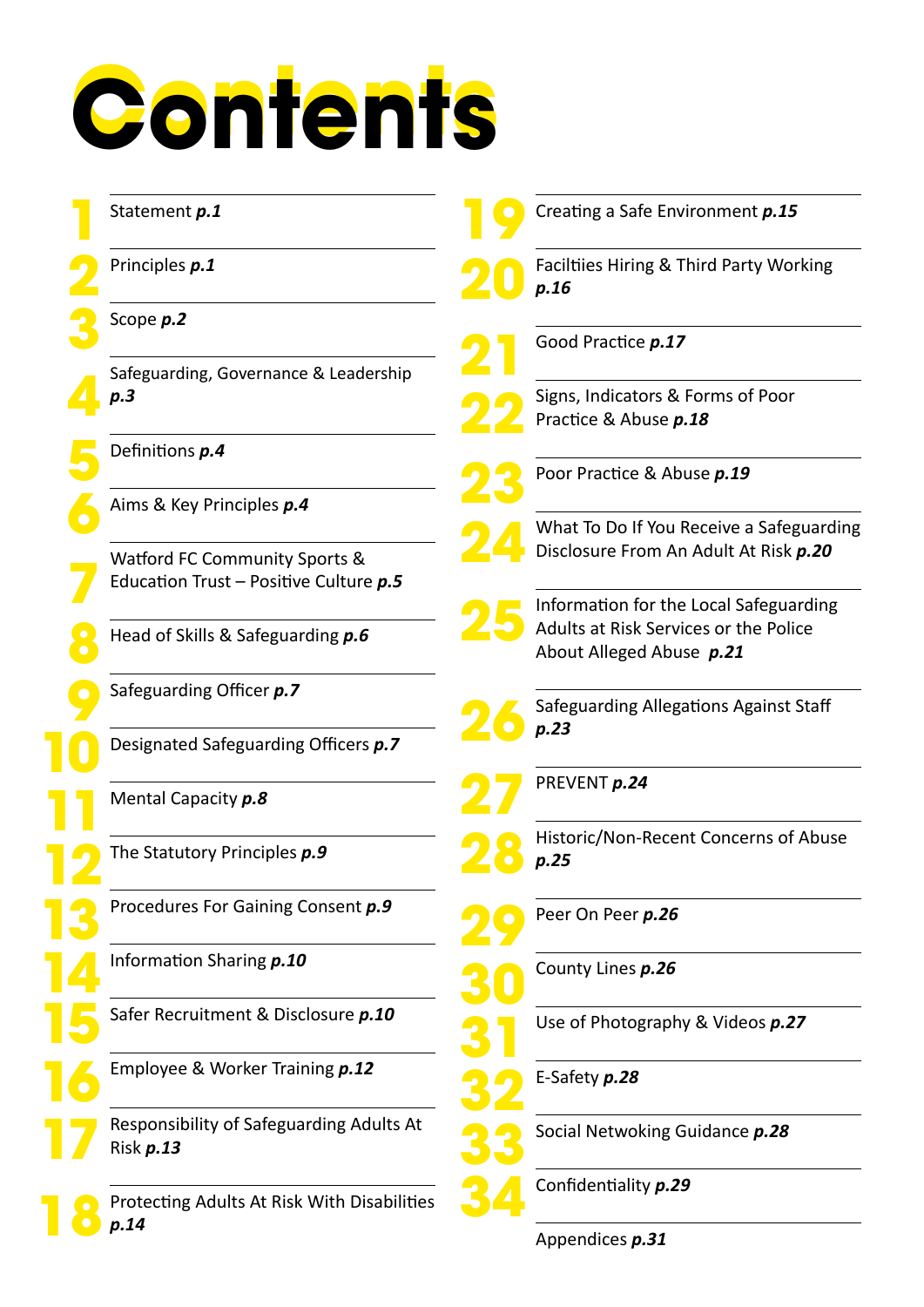

## **Statement**

Watford Football Club (hereafter referred to as the Club) is committed to creating opportunities for adults at risk to participate in a broad spectrum of activities at the Club at the same time as creating a safer culture for the participants.

The Club has a moral, legal, and social responsibility to provide a fun and safe environment for all those participating in these activities. Working in partnership with adults at risk and their support network is essential in promoting and embedding this Policy.

## **Principles**

The Club seeks to ensure the safety and wellbeing of all adults at risk who engage in activities with the Club. It is through the application of this policy and procedures that the Club will seek to develop a positive and proactive welfare program to enable all adults at risk to participate in an enjoyable and safe environment. This

equally applies to the safety and security of those working with and responsible for the activities involving adults at risk.

If you work or intend to work with adults at risk, you are automatically placed in a position of trust that carries authority, status, power, and responsibility. If the staff involved are positive role models, displaying high moral and ethical standards; the benefits to an adult at risk's development can be significant. Football can and does have a positive effect on an adult at risk's development; and is potentially an inspiration for all sections of our community.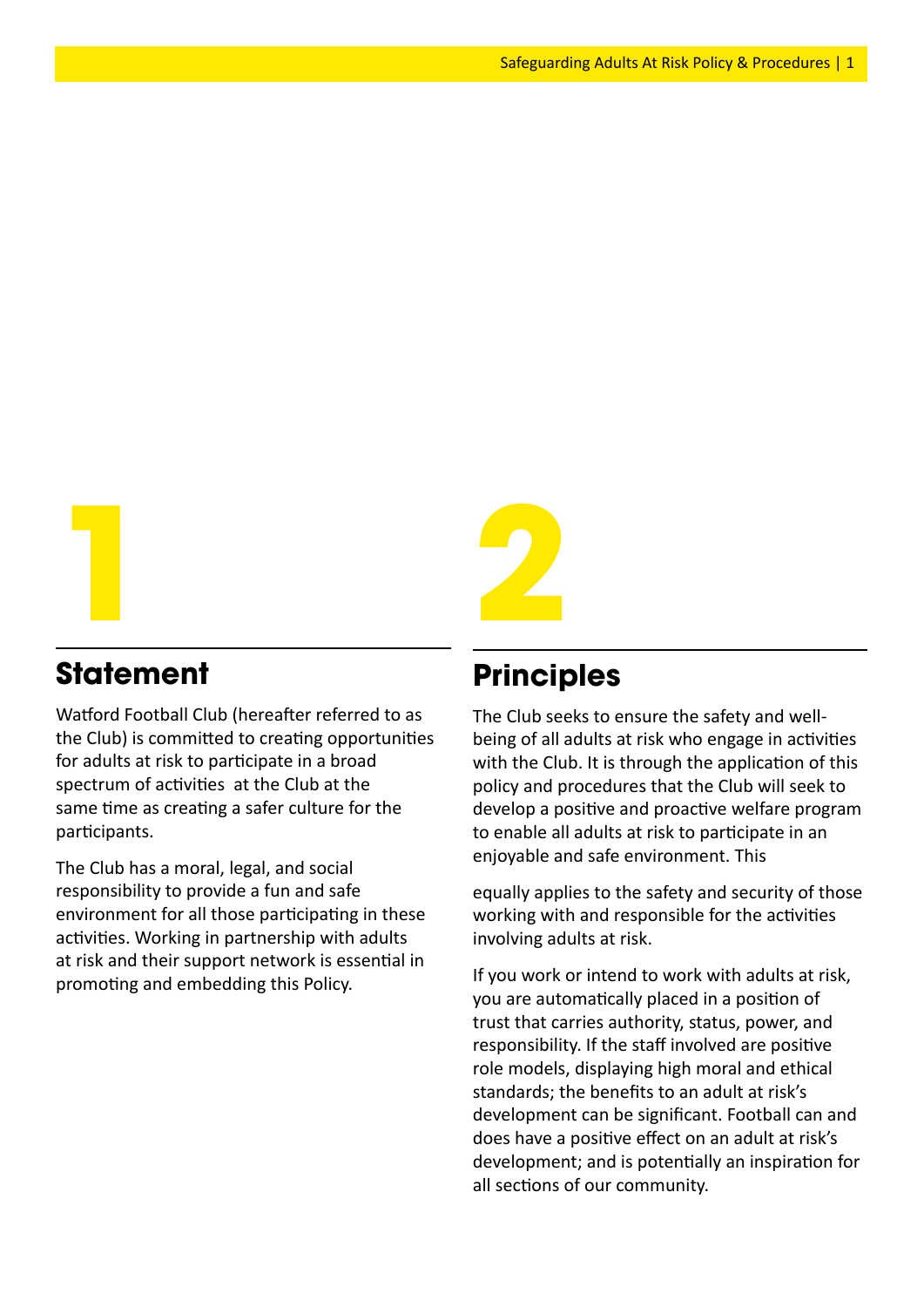## **Scope**

This policy is for use across the Club and is to be observed by all those working with adults at risk. The application of this policy and procedures across the Club, promoting safeguarding good practice is mandatory.

All the requirements of this policy are obligatory and are to be enforced where there are any suspected instances of poor practice or abuse. All employees, workers, consultants, agency staff and volunteers must make themselves aware of the Club's Adults At Risk Safeguarding Policy and Procedures. Where appropriate to their role with adults at risk they will be supported by a safeguarding training program.

The person with responsibility for safeguarding at the Club is the Head of Safeguarding (HoS). The Club fully acknowledges and accepts its responsibility for the safety and well-being of individuals who engage in any activity carried out with the Club.

The Club has an inclusive approach and welfare is of paramount importance. It is the duty of all staff working at the Club to safeguard the welfare of adults at risk by creating an environment that protects them from harm.

Activities undertaken at the following locations and departments are under the remit of this policy, including:

- Watford FC
- Watford FC Academy
- Watford Women FC
- Watford FC Community Sports and Education Trust (the Trust)

The Club has comprehensive safeguarding procedures in place to meet the requirements of The FA and Premier League Rules (Section S, the 'Safeguarding of Vulnerable Groups 2006'); The Care Act 2014. These procedures ensure that national standards for safeguarding are met and implemented throughout the Club.

In respect of safeguarding individuals from radicalisation, the Club works to the PREVENT element of the Government's. Counter Terrorism Strategy, and where deemed appropriate seeks external support for adults at risk through referrals to the Channel Program. This program aims to work with the individual to address their specific vulnerabilities, prevent them from becoming further radicalised and possibly entering the criminal justice system because of their actions. It is recognised that radicalisation can occur to an individual from any section of society and is not particular to any racial, ethnic, or social group. It is further recognised that in many instances the process of radicalisation is essentially one of grooming by others.

The Club also has a responsibility to maintain regular dialogue with Local Safeguarding Adults Boards. The Club will refer concerns that an adult at risk might be at risk of significant harm to Adult Services, the Police or in cases of suspected radicalisation to the Channel Scheme as appropriate. The Club will refer to the Local Authority Designated Officer (LADO) any incident or allegation against a person in position of trust.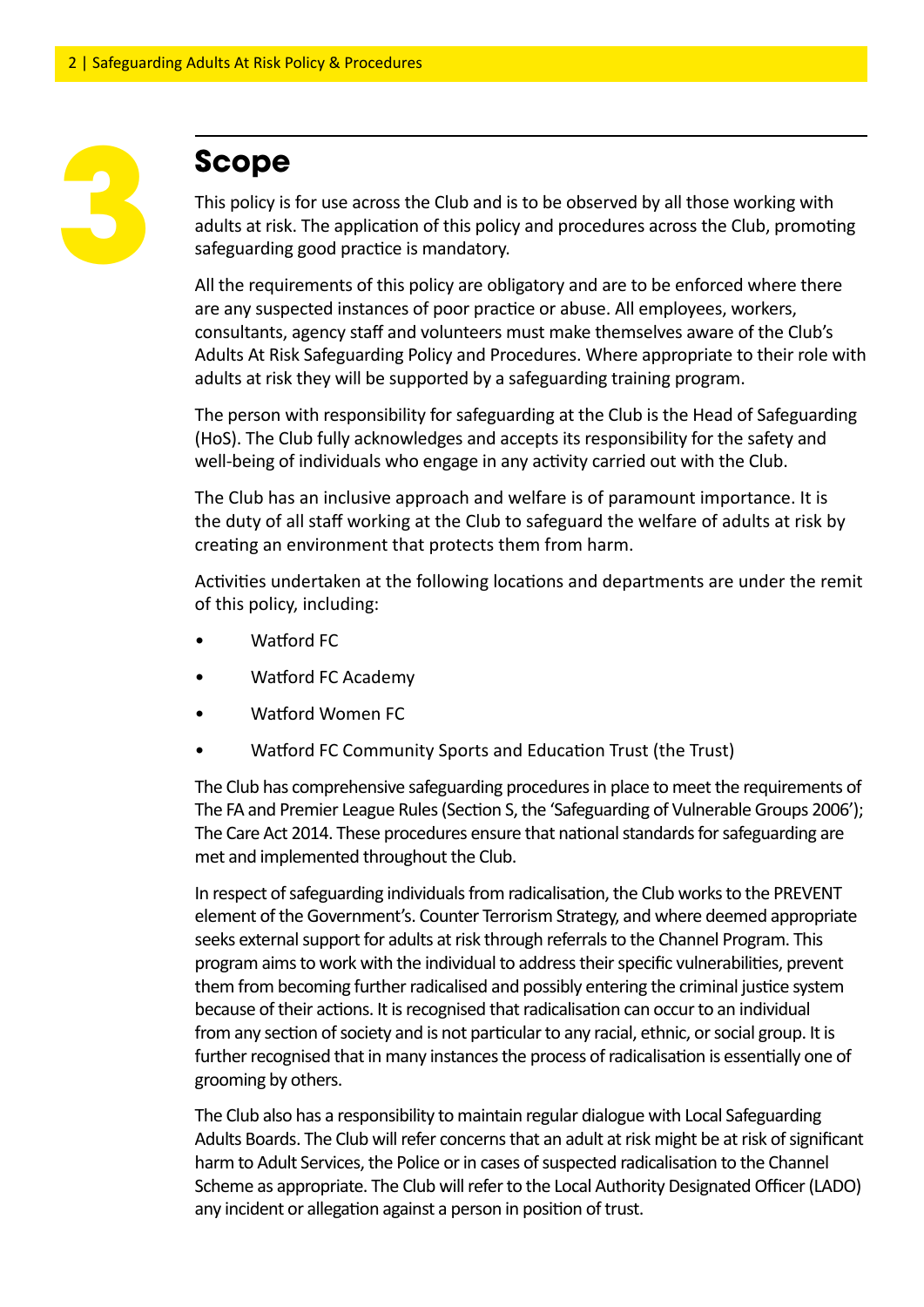

## **Safeguarding Governance & Leadership**

The Club has a Senior Safeguarding Group (SSG) that provides clear direction and addresses all aspects of safeguarding at a strategic and operational level. The Club has a Senior Safeguarding Lead (Board level) who oversees the delivery of the safeguarding strategic plan through the Senior Safeguarding Group (SSG).

The operational delivery of safeguarding is coordinated by the Head of Safeguarding (HoS) and is supported by the Safeguarding Officer (Academy and WFC Women) plus, Designated Safeguarding Officers (DSO). Each officer is specifically responsible for providing localised expertise and support the promotion and awareness-raising of safeguarding

All safeguarding concerns and issues relating to children, young people, and adults at risk should be reported via the Head of Safeguarding or Designated Safeguarding Officer for the respective location and to the Head of Safeguarding. All safeguarding concerns must be reported within eight hours following the identification of a concern via the Club's Child Protection Online Management System (CPOMS).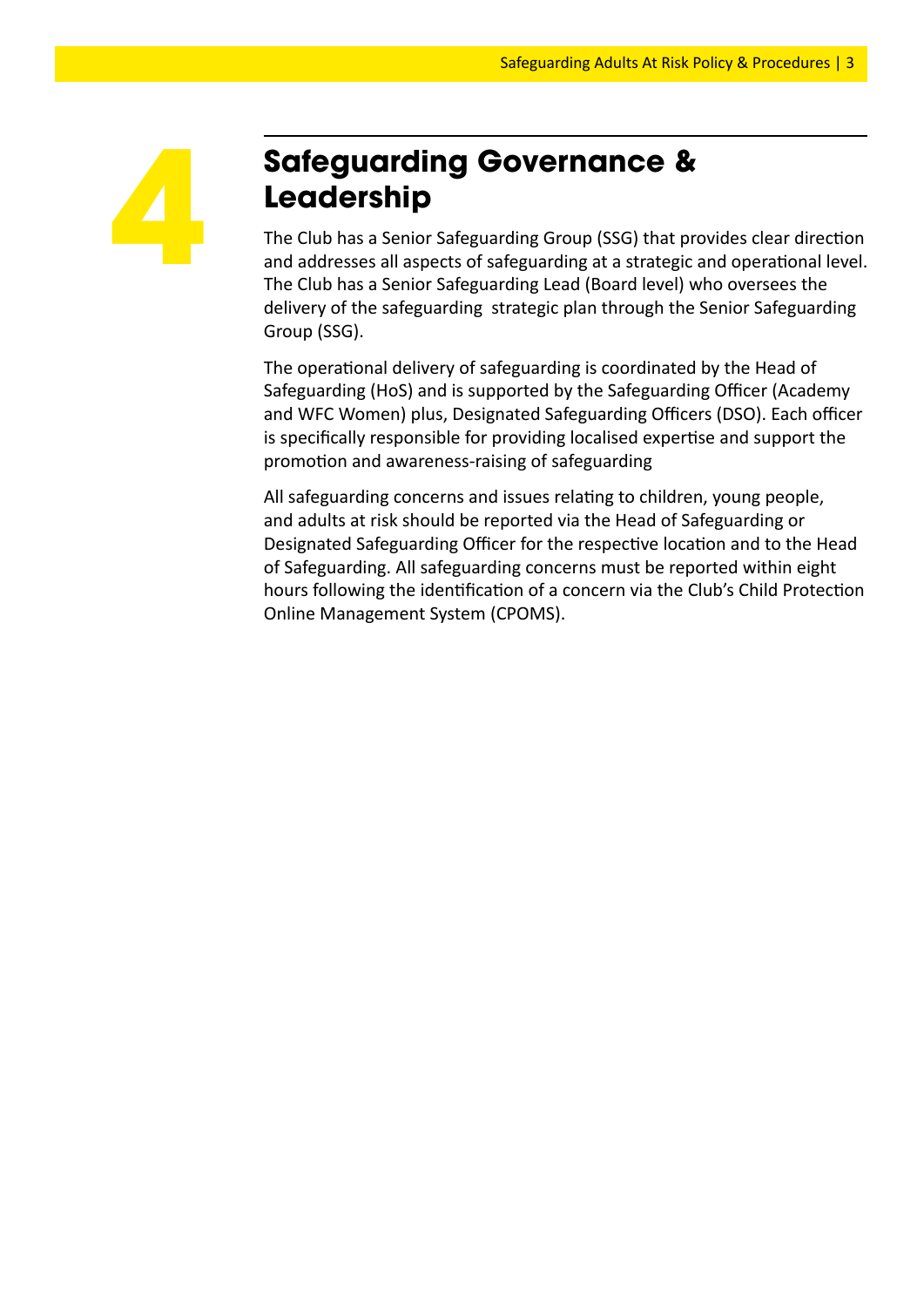

## **Definition of an Adult At Risk**

Anyone who is aged 18 years old or above.

Has care and support needs (regardless of whether they receive formal support or not).

Is at risk of, or exposed to, harm (abuse and exploitation)

Who (because of their care and support needs) is unable to protect themselves.



## **Aims & Key Principles**

The aims of the Club's Safeguarding Adults at Risk Policy and Procedures are to:

- Safeguard all adults at risk who interact with the Club and its' employees and volunteers.
- Demonstrate best practice in safeguarding adults at risk.
- Develop a positive and proactive welfare program to enable all adults at risk to participate in an enjoyable and safe environment.
- Promote high ethical standards throughout.

## **The Key Principles Underpinning this Policy are:**

- The adult as risk's welfare is and must always be the paramount consideration.
- All adults at risk have a right to be protected from abuse regardless of their gender, race, disability, sexual orientation, religion or belief or age.
- All suspicions and allegations of poor practice or abuse will be taken seriously and responded to efficiently and appropriately.
- Ensuring that staff, coaches, and other staff who meet adults at risk are good role models.
- Working in partnership with other organisations, adults at risk, and their person responsible is essential.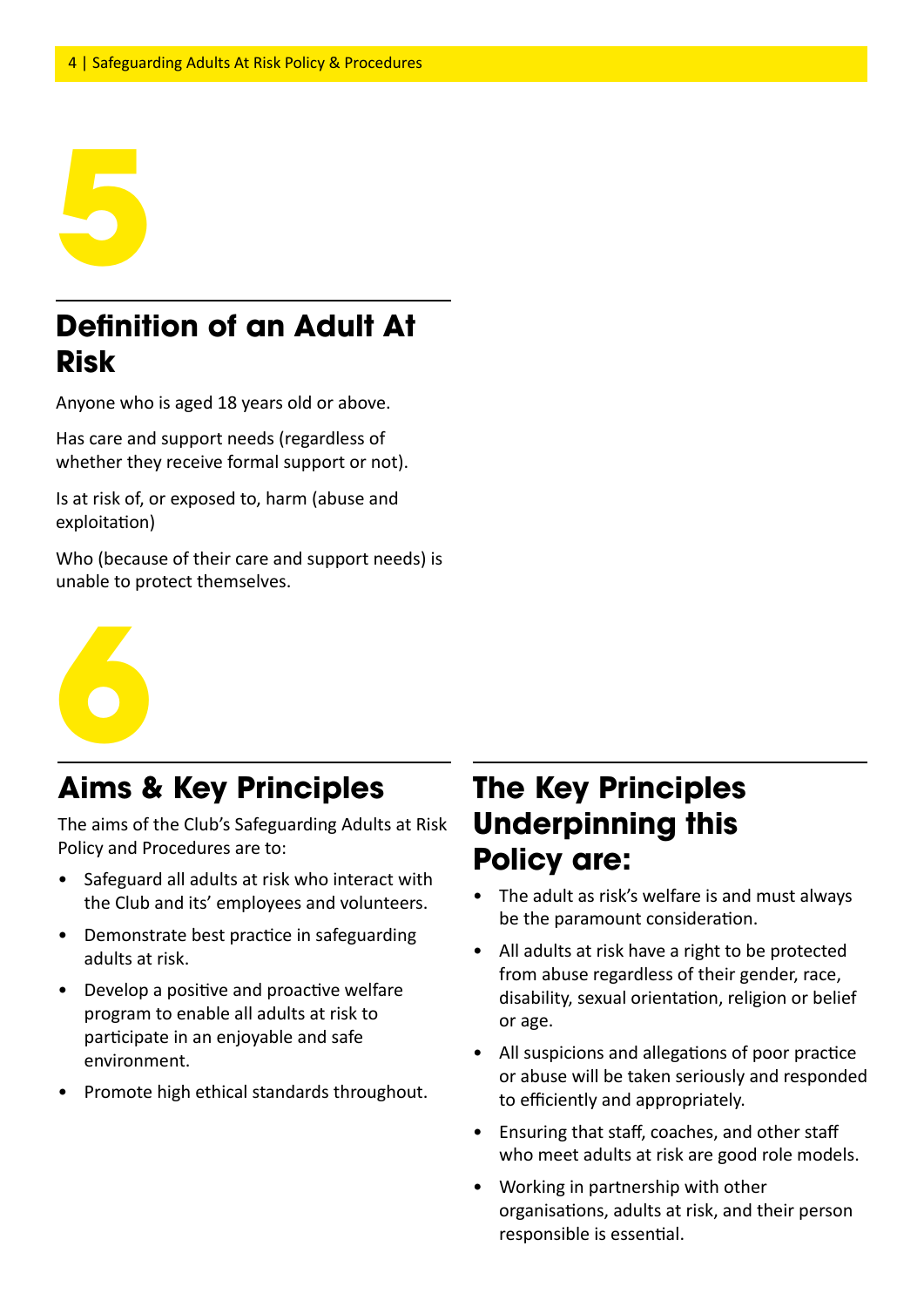## **Watford FC – Positive Culture**

All employees, workers, consultants, agency staff and volunteers working with adults at risk should adhere to the following principles and action:

- Always work in an open environment (e.g., avoiding private or unobserved situations and encouraging open communication with no secrets).
- Make the experience of the activity fun and enjoyable.
- Promote fairness, confront, and deal with bullying.
- Treat all adult at risk equally and with respect and dignity.
- Always put the welfare of the adult at risk first.
- Maintain a safe and appropriate distance with individual and avoid unnecessary physical contact.
- Always give enthusiastic and constructive feedback rather than negative criticism.
- Adopt all other good practice/common sense principles given the varying situations.
- Challenging poor practice such as racism, sexism, homophobia, bullying, foul, aggressive or provocative language or any controlling behaviour that upsets individual is vital.
- Never ignore bullying or verbal abuse by supporters, parents, coaches, or peers.
- Listen to and support the person being targeted. Explain to the bully that poor behaviour is unacceptable.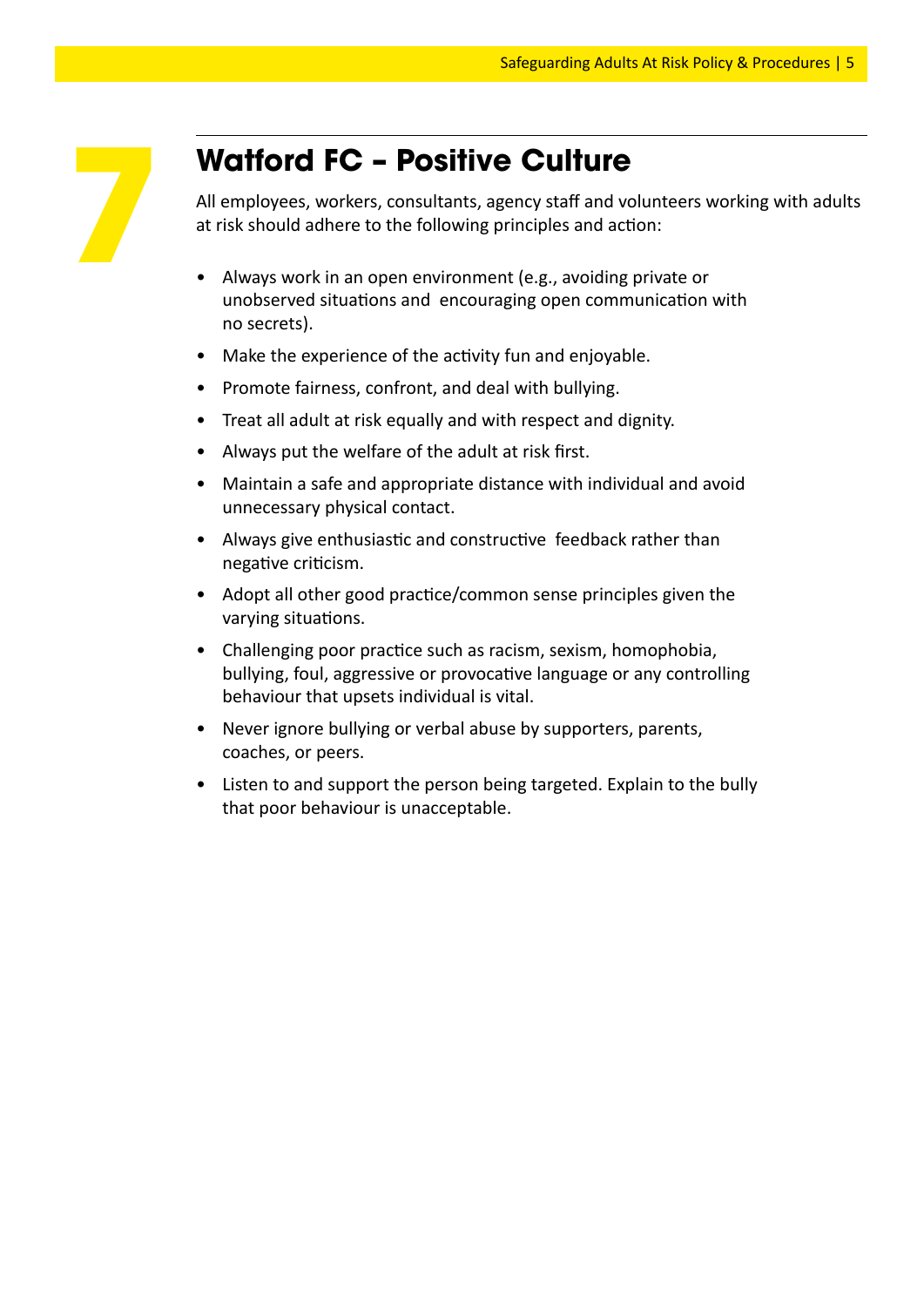

## **Head of Safeguarding (HoS)**

The role of the Club's Head of Safeguarding is to:

- Work closely with Board and Senior Safeguarding Lead to provide clarity across the Club to ensure full compliance with Premier League/English Football League rules, the FA safeguarding agenda and Government legislation.
- Maintain key relationships with Club's Board, Senior Safeguarding Group, the Premier League Safeguarding Team, Designated Safeguarding Officers, NSPCC, Police, Adults Services, Local Safeguarding Adults at Risk Board, Local Authority Designated
- Officer (LADO) (for the management of allegations against professionals), and The FA Safeguarding and Case Management teams.
- Provide quarterly reports to the Club's Board on the effectiveness of the Club's safeguarding strategy; compliance and updates on current legislation and any changes in Premier League/English Football League or FA Rules; or statutory agency legislative changes which impact the Club.
- Represent the Club as Lead Case Manager when cooperating with and reporting directly to external statutory agencies such as the Police, Local Safeguarding Adults Board and Adult Services. This includes the referral of cases of suspected radicalisation to the police or Channel Scheme.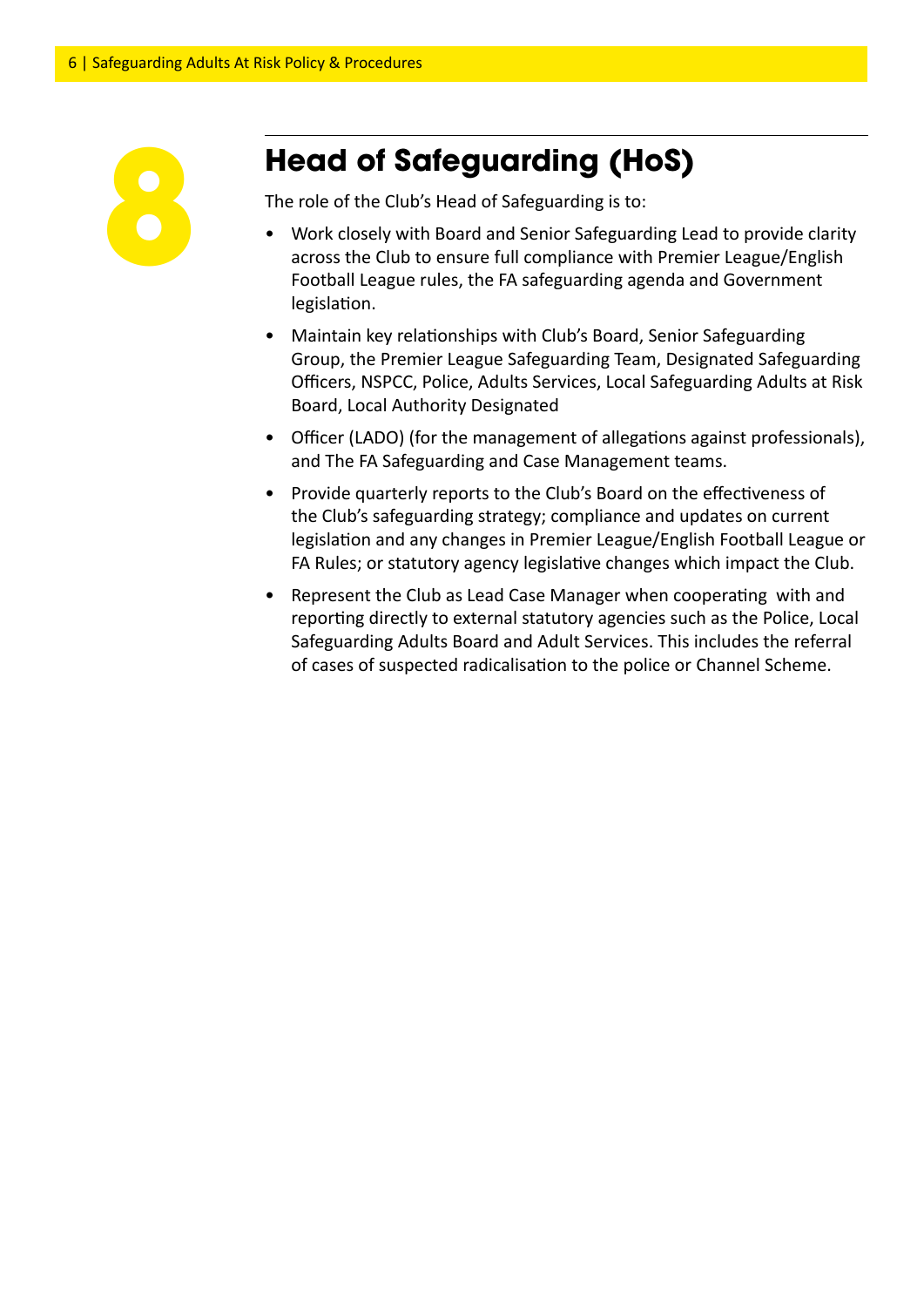

## **Safeguarding Officer (SO)**

The role of the Safeguarding Officer is to:

- To assist and support the Head of Safeguarding on the delivery of best practice in safeguarding and child protection in the organisation and ensure the highest standards for safeguarding vulnerable groups.
- Play a lead role in the driving of safeguarding knowledge, understanding, roles and responsibilities through regular staff training across the Academy and Watford Women's Team, ensuring standard are met as required.
- Continuously work alongside the Head of Safeguarding and the Designated Safeguarding Officer to maintain, embed, and improve the organisation's safeguarding provision.



## **Designated Safeguarding Officers (DSO)**

The role of the Club's Designated Safeguarding Officer is to:

- Support the Head of Safeguarding and Safeguarding Officer in promoting the moral and legal responsibilities in implementing procedures to provide a duty adults of risk, safeguard their well-being and protect them from abuse and poor practice – primarily within a specific department of the Club.
- To take responsibility for the day-to-day management of safeguarding issues and proactive promotion of safeguarding within the specified department.
- To be available at all reasonable times as a first contact for staff, parents/ carers, and if appropriate, external agencies regarding information or referral of safeguarding matters within the department.
- To record and refer on to the Head of Safeguarding all incidents, concerns, allegations, evidence of poor practice and evidence of best practice, in confidence, and in line with Data Protection legislation using the Club's CPOMS system.
- To handle sensitively, in confidence, any safeguarding concerns raised within the department and around the Club.
- To attend regular Club Designated Safeguarding Officers team meetings with relevant personnel, and undertake any actions raised at meetings and CPD events and supervision sessions to keep up to date with current legislation.
- Be aware of safeguarding guidelines and legislation for compliance.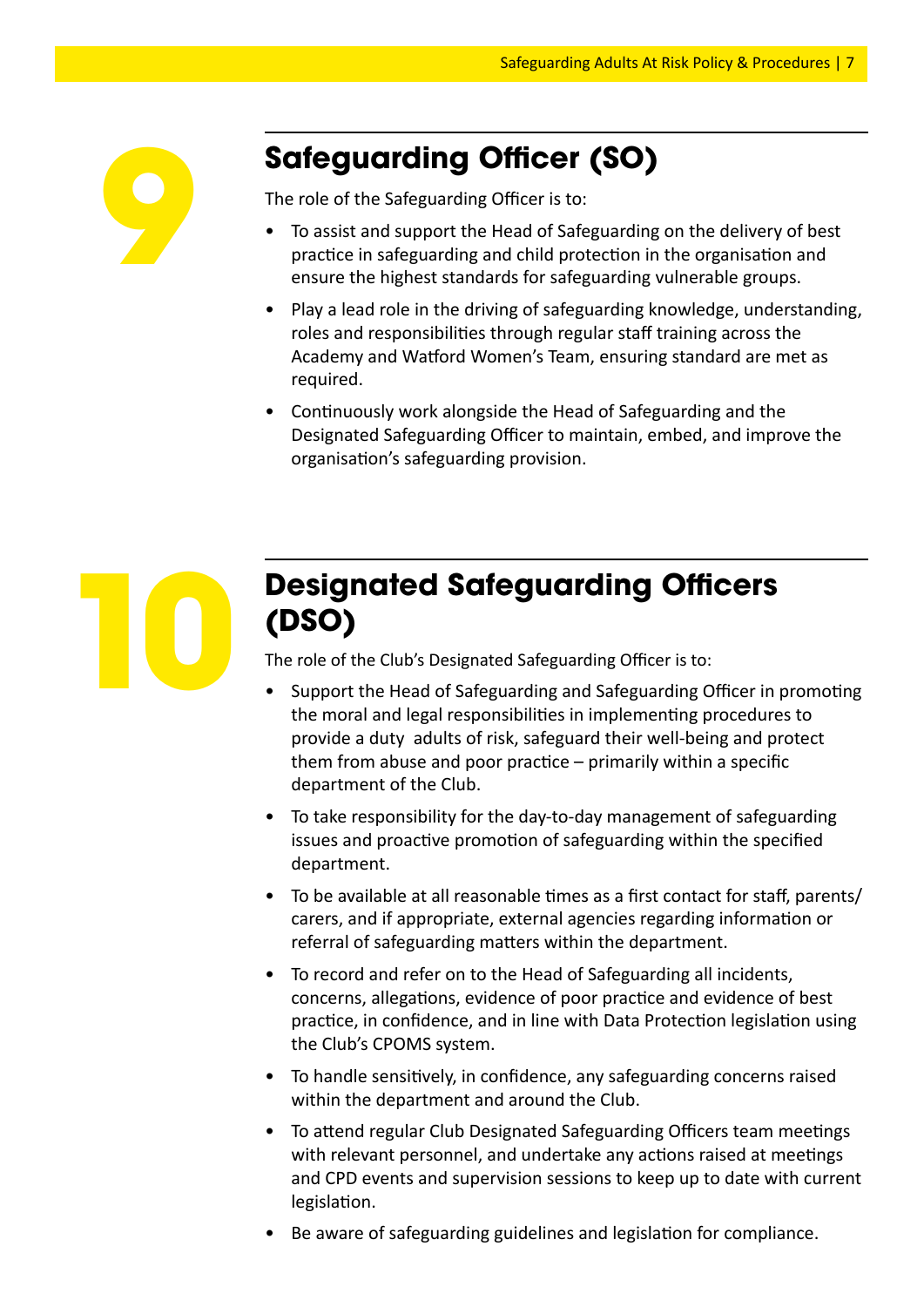## **Mental Capacity**

It is not for the Club, employees, casual workers, agency staff, consultants or volunteers to decide about whether an adult at risk lacks mental capacity in relation to the concern in question, but it is useful to have an understanding of the notion of capacity explained below.

Definition:

The ability to decide at a particular time. The starting assumption must always be that a person has the capacity to make a decision, unless it can be established that they lack capacity.

The term "lacks capacity" means a person who lacks ability to make a particular decision or take a particular action for themselves at the time when the decision or action needs to be taken. This reflects the fact that some people may be unable to make some decisions for themselves but will have capacity to make other decisions. For example, they may be able to make small decisions about everyday matters such as what to wear or what to eat but lack capacity to make more complex decisions about financial matters.

This reflects that a person who lacks capacity to make a decision at a certain time may be able to make that decision at a later date - this may be due to illness or accident. Decisions about mental capacity are made by medical professionals.

If you are concerned about the welfare of an adult at risk, it is important to report your concerns to either a Designated Safeguarding Officer (DSO) or the Head of Safeguarding (HoS).

Factors to considering when dealing with a person who may have mental health issues:

- Does the person have a general understanding of what decision they need to make and why they need to make it?
- Does the person have a general understanding of the likely consequences of making, or not making, this decision?
- Is the person able to understand, retain, use and weigh up the information relevant to this decision?
- Can the person communicate their decision?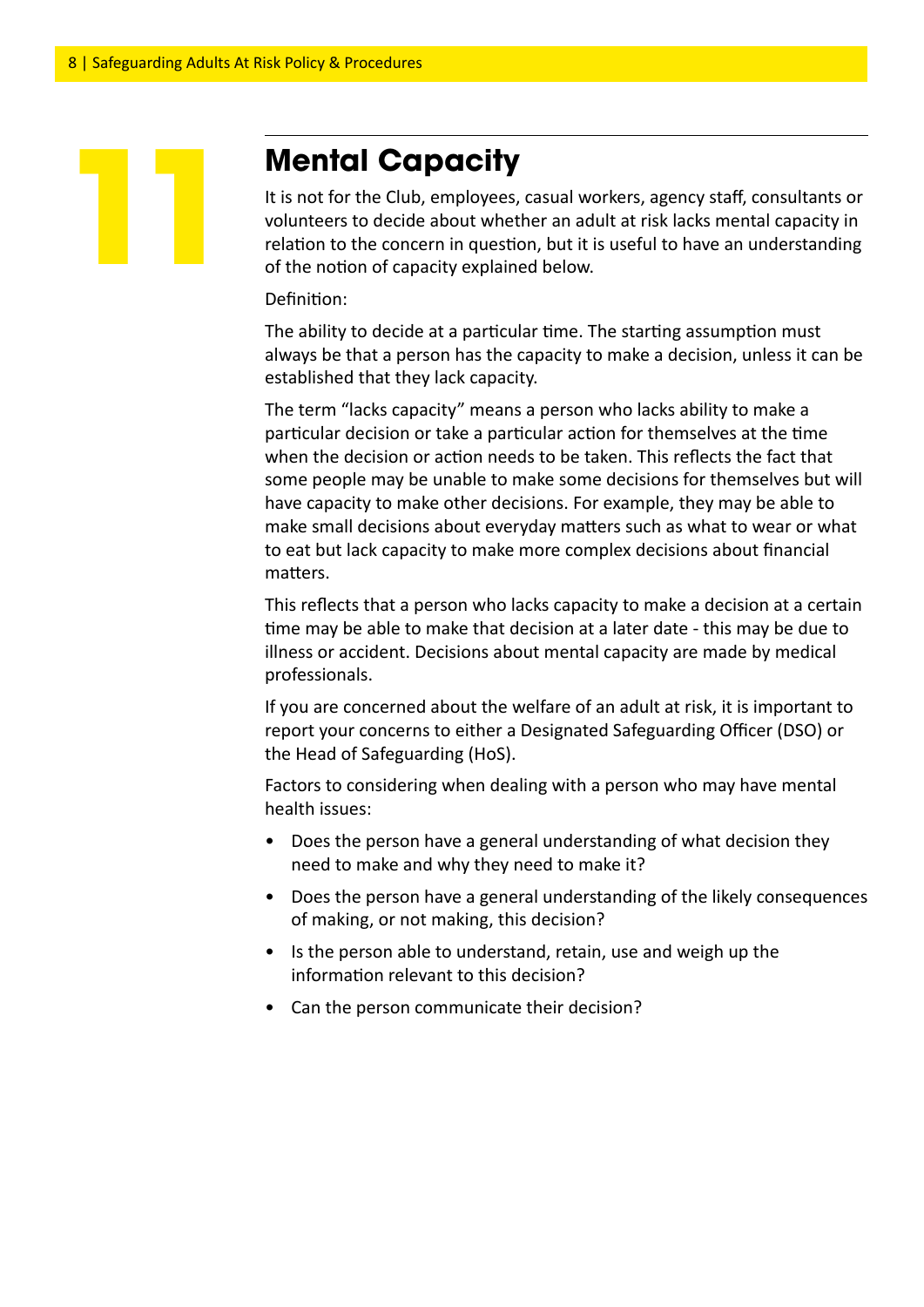

## **The Statutory Principles:**

The Mental Capacity Act 2005 sets out five statutory principles:

- A person must be assumed to have capacity unless it is established that they lack capacity.
- A person is not to be treated as unable to make a decision unless all practical steps to help him or her to do so have been taken without success.
- A person is not to be treated as unable to make a decision merely because she or he makes an unwise decision.
- An act done or decision made, for or on behalf of a person who lacks capacity must be done, or made, in their best interests.
- Before the act is done, or the decision is made, regard must be taken as to whether the purpose for which it is needed can be as effectively achieved in a less restrictive way taking into account the person's rights and freedom of action.

If you are satisfied that the person in question is able to cope with the interaction you are having with them based on the above factor's then treat them as you would any other person. If you are concerned that they may not necessarily understand taking into account, the above factors then seek advice as stated above.



## **Procedures for Gaining Consent**

If concerns arise, consent must be obtained from the individual before a referral is made to the Local Safeguarding Adults at Risk Services or the Police. However, if others are at risk of harm the information should be passed to Local Safeguarding Adults at Risk Services or the Police even if consent is not obtained.

Information about an individual should not be given to family or carers without consent of the individual. If concerns arise and the individual is unable to give consent to information sharing, a referral should be made to statutory agencies. Family and/or carers should be informed if involved in the individual's life and not implicated in any way.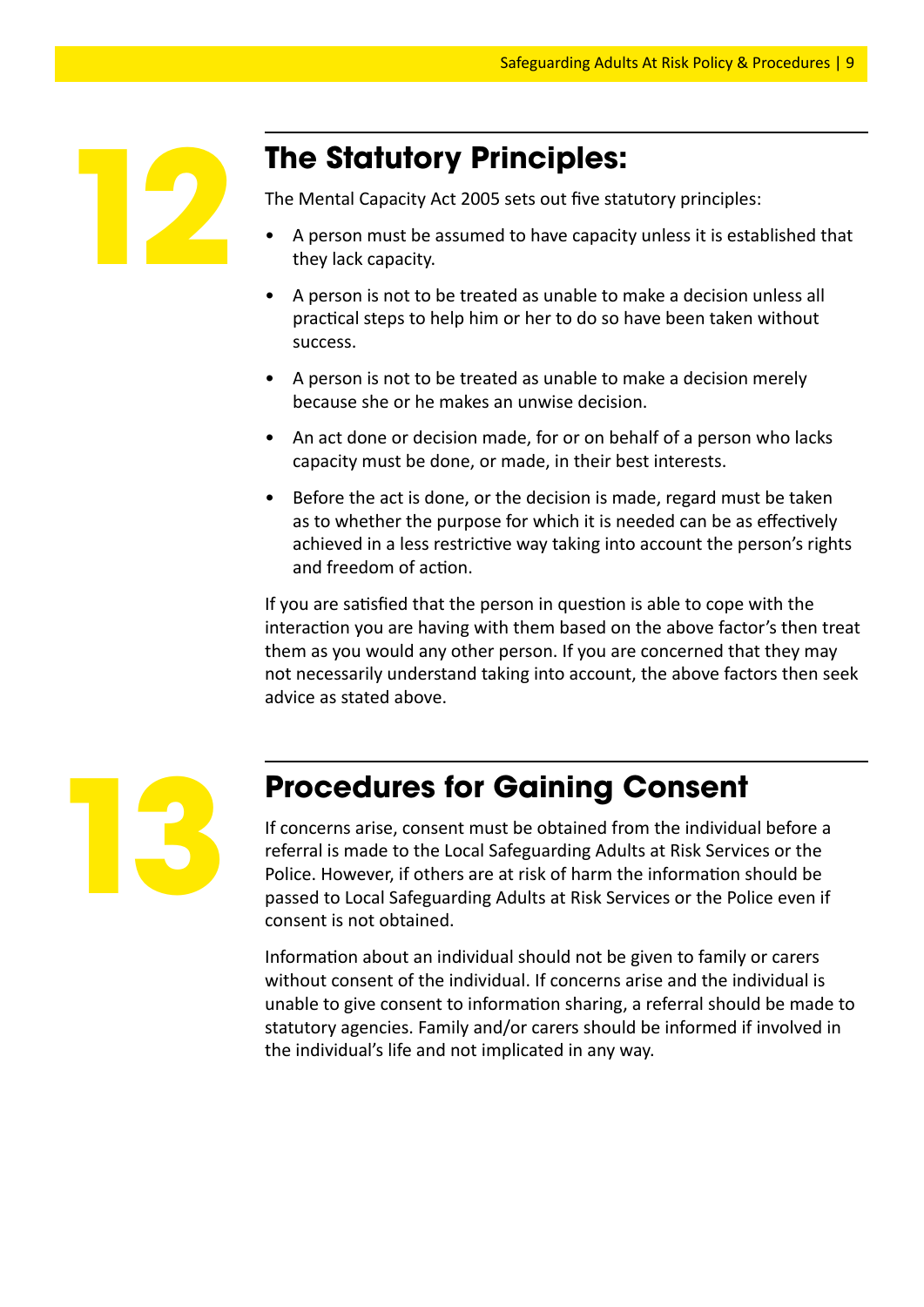#### **Information Sharing**

Emergency situations may warrant the sharing of relevant information with emergency services without consent.

The law does not prevent the sharing of sensitive personal information within organisations if there is a safeguarding concern, sharing is justified.

The law does not prevent the sharing of sensitive personal information between organisations when it is in the public interest.

As long as it does not increase risk, the safeguarding lead should inform the person if they need to share their information without consent.



## **Safer Recruitment & Disclosure**

As part of the Club 's recruitment and selection process, offers of work for positions which involve 'regulated activity' when working with adults at risk are subject to a satisfactory Enhanced Disclosure Barring Service (DBS) check and appropriate references.

All offers of work are subject to a satisfactory outcome to the screening process and until a satisfactory disclosure has been confirmed, the individual concerned will not be permitted to commence work. Please refer to Club's Safer Recruitment and Selection Policy (Appendix 4 within this document).

All employees, workers, consultants, agency staff and volunteers engaged in 'regulated activity' will be required to undergo regular DBS disclosureclearances, normally every three years or earlier if requested.

All elements of the safer recruitment process and pre-appointment checks will be applied to applicants from overseas in the same way as applicants' residents to the UK.

Overseas checks will be carried out on anyone that has lived or worked abroad in the last three years and spent more than three-months outside of the UK in addition to the standard DBS check process.

We require all applicants to disclose any 'unspent' criminal convictions as part of their application. Under the Rehabilitation of Offenders Act 1974 as amended ex-offenders do not have to disclose 'spent' convictions. Howevercertain types of posts, particularly those that involve working with children and/ or young people and/or adults at risk or other positions of trust or sensitive areas, are exempt from these provisions, and in these cases all convictions must be declared. Guidance and criteria on the filtering of these cautions and convictions can be found on the Ministry of Justice website –  $www.gov.uk/$ government/publications/new-guidance-on-the-rehabilitation-of-offendersact-1974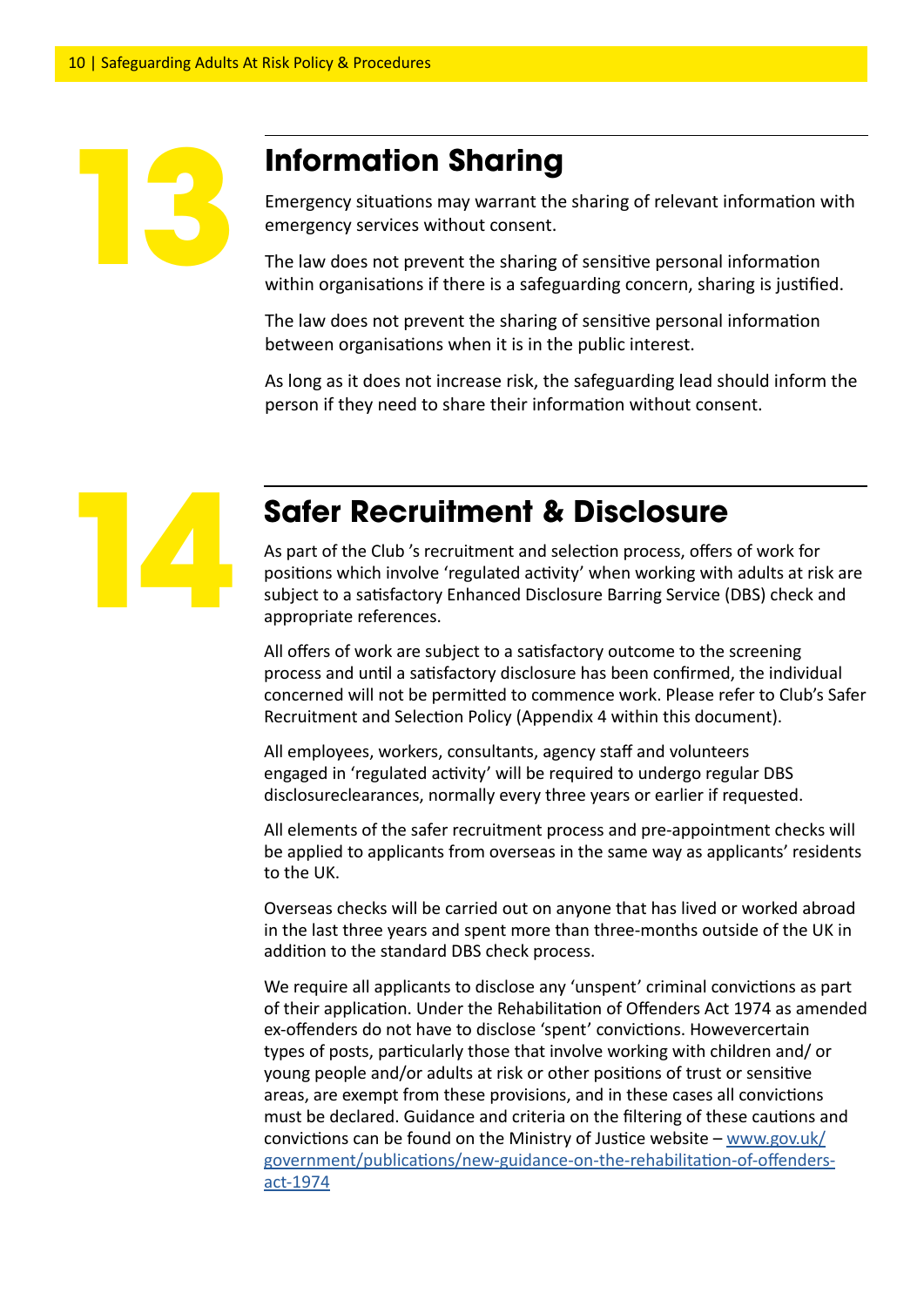The Safeguarding Vulnerable Groups Act 2006 provides the legislative framework for the Vetting and Barring Scheme effective from October 2009. The criminal records checking regime, which in England and Wales is administered by the Disclosure and Barring Service, makes decisions about who will be barred from working with children and adults at risk. If a manager believes that the appointee to a vacancy will be working in a 'regulated' or 'controlled' position s/he will require an enhanced criminal records check to be undertaken before commencing employment. Applicants must be made aware early in the recruitment process that a criminal records check will be required.

Should an individual's DBS check reveal any convictions the Club will consider whether the nature of the offence or offences renders the person concerned unsuitable for working with adults at risk. In such circumstances, when the nature of any disclosure has to be considered, a risk assessment will be carried out to assess the information contained within the disclosure certificate. The individual may also be asked to attend an interview prior to a recruitment decision being made. (See Appendix 4 – DBS Assessment Process).

On occasions, the Head of Safeguarding and Head of HR, Premier League and/or The FA and/or the Local Safeguarding Adult's Board Manager may be asked to attend the risk assessment meeting.



#### **Employee & Worker Training**

All employees or workers working in direct contact with adults at risk shall be required to complete The Premier League Online Safeguarding Training and Safeguarding Vulnerable Adults (SOVA) Level 1 plus will receive regular training appropriate to their role in accordance with the Club's Training **Matrix** 

Details of those having achieved required mandatory and role specific training will be retained by the Head of HR and Learning and Development Officer.

It is ensuring that all members of staff discuss the basics of standard good practice in safeguarding in their regular Professional Development Review (PDR) meeting – as it impacts on their role. In addition, due to the demands placed on the Designated Safeguarding Officer role a robust framework for one-to-one supervision, which provides a safe opportunity to promote critical analysis, professional development, and emotional resilience throughout the year.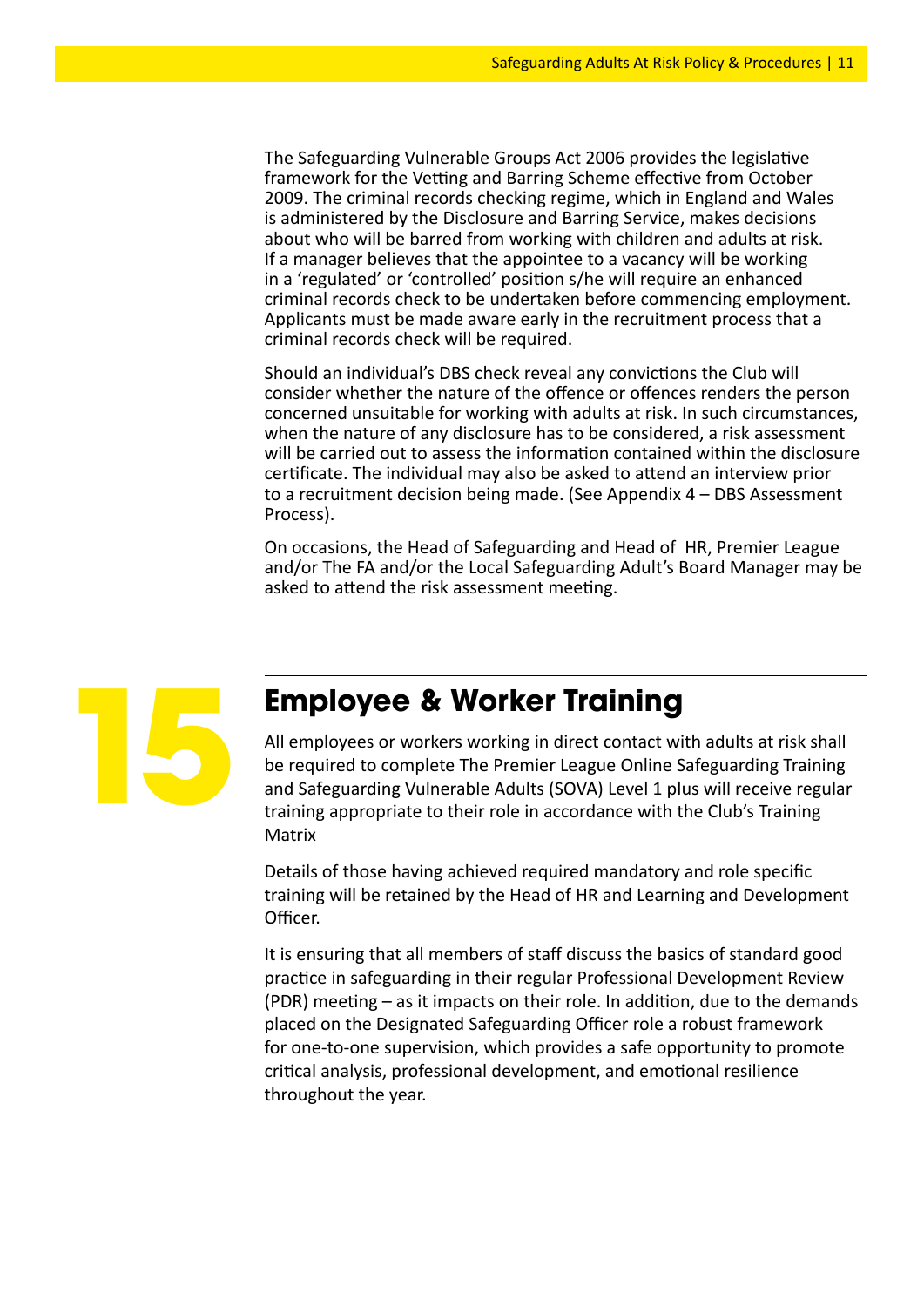## **168 <b>Responsibility of Safeguarding Adults**<br>**166 <b>Risk – Position of Trust & Duty of Ca**<br>The Club acknowledges its responsibility to safeguard the welfare of ever<br>individual who has been entrusted to its care and is commi **at Risk – Position of Trust & Duty of Care**

The Club acknowledges its responsibility to safeguard the welfare of every individual who has been entrusted to its care and is committed to working to provide a safe environment.

All employees, workers, consultants, agency staff and volunteers are accountable for the way in which they exercise authority, manage risk, use resources, and protect adults at risk from discrimination and avoidable harm. To always ensure best practice employees, workers, consultants, agency staff and volunteers must be fully aware of this Adult at Risk Safeguarding Policy and Procedures and their responsibilities.

All employees, workers, consultants, agency staff and volunteers have a duty of care to keep adults at risk safe; this can be exercised through the development of respectful, caring, and professional relationships between adults and adults at risk.

Employees, workers, consultants, agency staff and volunteers must demonstrate integrity, maturity and good judgement whilst working with adults at risk. Any person responsible for an adult at risk, whether solely or jointly, is in a position of trust which requires behaviour to be in accordance with this policy.

Examples of positions of trust include (but are not limited to):

- A Head of a Department;
- Member of community staff or volunteer working with adults at risk;
- Coach;
- Learning mentor/tutor;
- Physiotherapist;
- Driver;
- Facilitator;
- Staff engaged in matchday activity involving adults at risk, including supervising mascots, ball boys and photographers.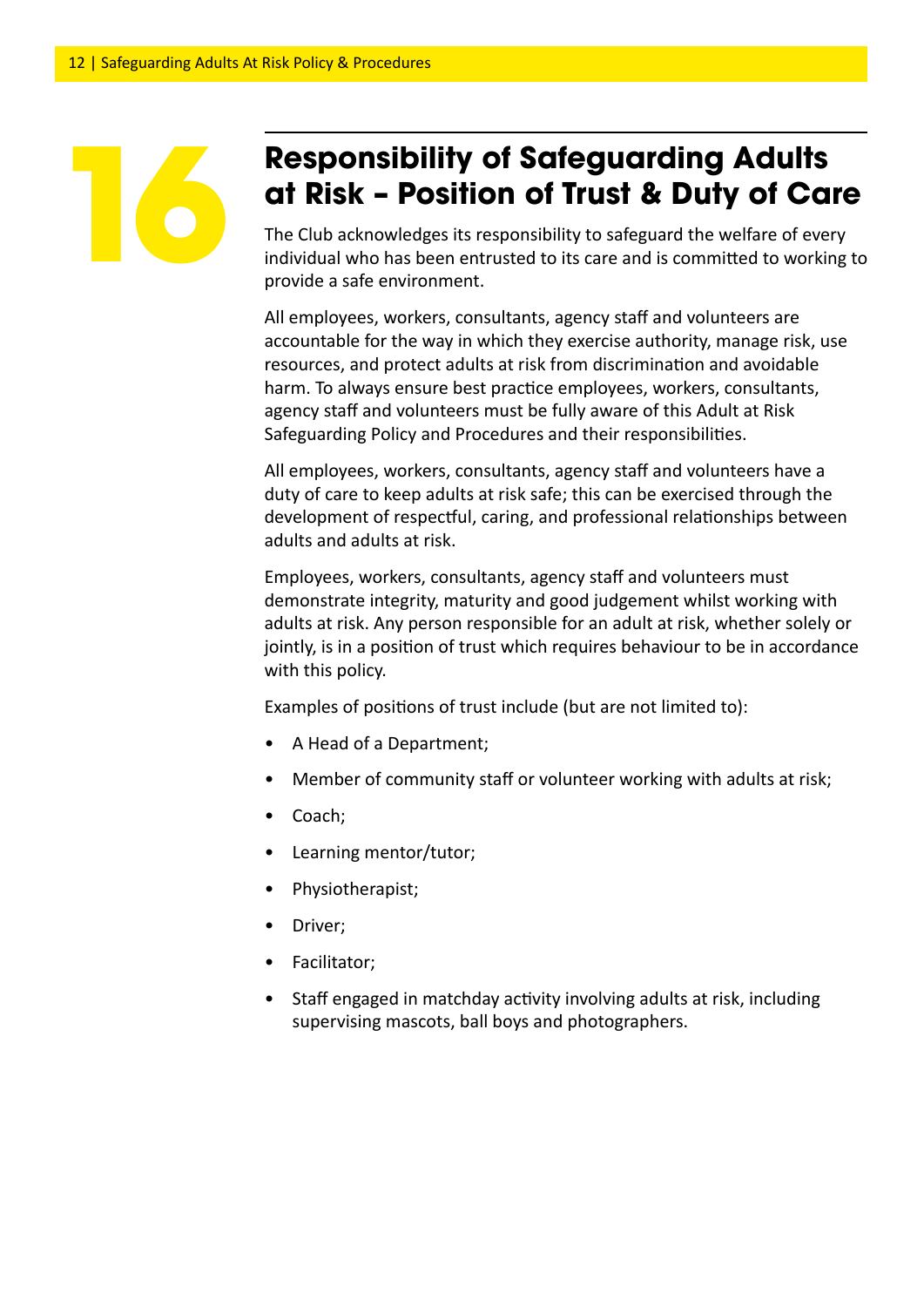

## **Protecting Adults At Risk with Disabilities**

For many years adults at risk with disabilities were not considered to be vulnerable to abuse. It is now known that this is not the case and that adults at risk with disabilities are at an increased risk of abuse and that the greater the disability the greater the risk. There are several factors that contribute to this and these include:

- Lack of friends and peer group to support and protect.
- Intimate or physical and or invasive medical care required. This can make it difficult for the adult at risk to know what is an acceptable and unacceptable 'touch'.
- Lack of speech or limited communication, this makes it harder to report abuse.
- Multiple persons responsible making it harder to identify who may be abusing.
- History of being told what to do and not given choices.
- Being dependent on the abuser for a service or basic need.
- Having medical conditions that are used to explain injuries.

Adults at risk with disabilities may also be less valued than their peers and poor care may be observed but tolerated by others. This might include such things as not speaking directly to the adult at risk; not offering choices, not moving, and handling them safely, not respecting their privacy and dignity, not treating them according to their age; allowing physical restraint to occur or using derogatory language.

There is no one way to ensure that adults at risk with disabilities are fully protected but the safest environments are those that assist adults at risk to protect themselves by helping them to speak out. Everyone must do their best to stop abuse from happening and take responsibility for observing, challenging, and reporting poor practice and suspected abuse.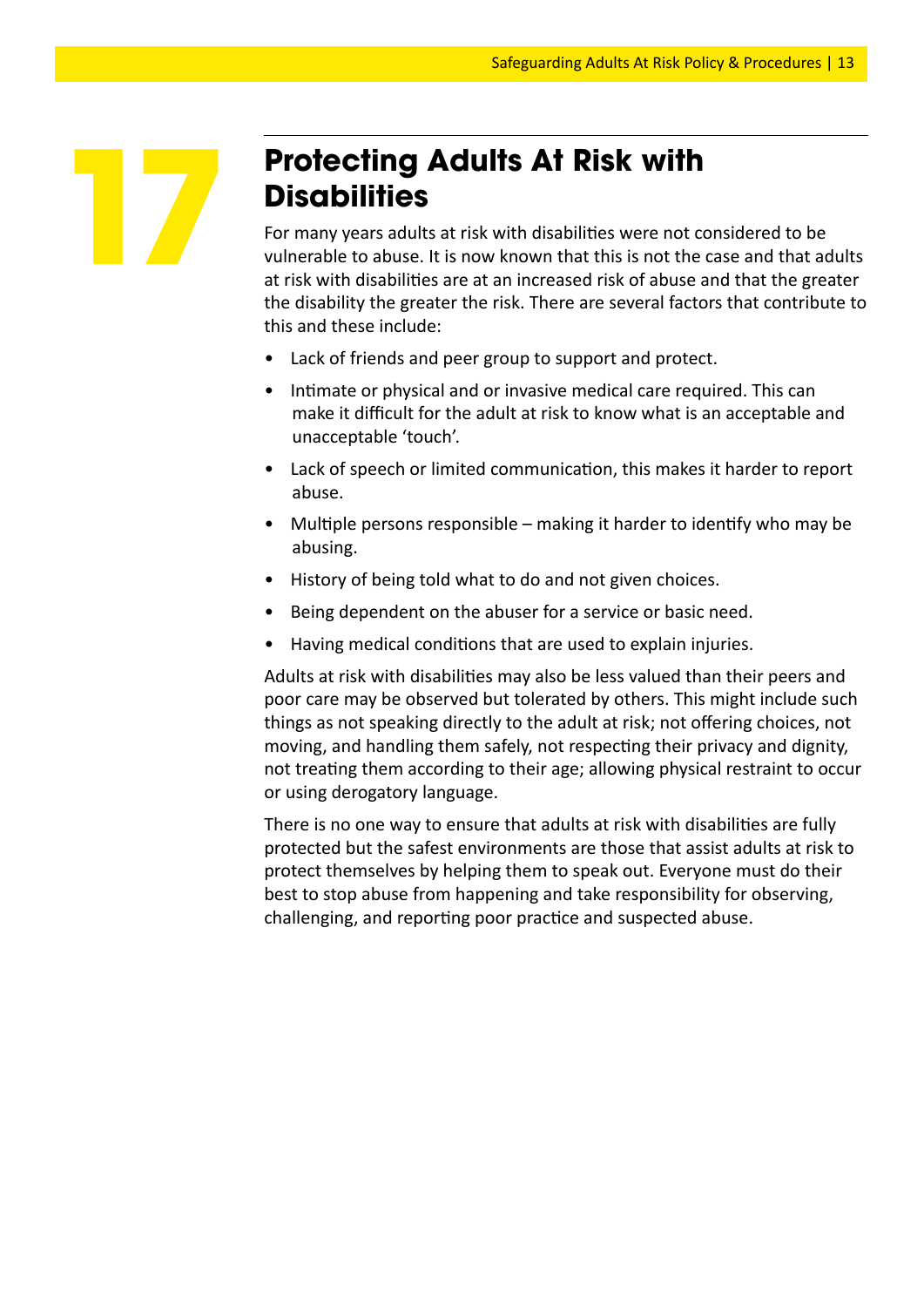

## **Creating a Safe Environment**

A safe environment is one where:

- Training in safeguarding and protection awareness takes place.
- Policies and procedures are known by all and followed.
- There is support for those who report suspicions or concerns.
- In addition, safe environments ensure that those working with adults at risk have established effective methods of communication with them, and this may require additional training and workforce development.
- Ensure that the adult at risk's health needs are known, recorded and that sufficient people know how to respond. This may mean knowing how to manage a seizure or an asthma attack. It may mean ensuring that medication is kept to hand, administered correctly, and recorded.
- Ensure a mobile phone is available and switched on.
- Discuss with person responsible any physical care that is required and how this can best be done with respect and dignity. This will usually mean same gender person responsible, and consistent parents or supporters. Consideration needs to be given to the balance of the need for privacy with the need for accountability and protection against allegations for person responsible. This is best done by consulting with parent/carer or the individual concerned.
- Give the adult at risk every opportunity to make informed choices and respect their choice.
- Have clear strategies for dealing with difficult behaviour that excludes any kind of physical punishment or restraint.
- Listen to and support adults at risk.
- Involve adults at risk and their families wherever possible. This helps give all adults at risk a voice and may act to deter abusers.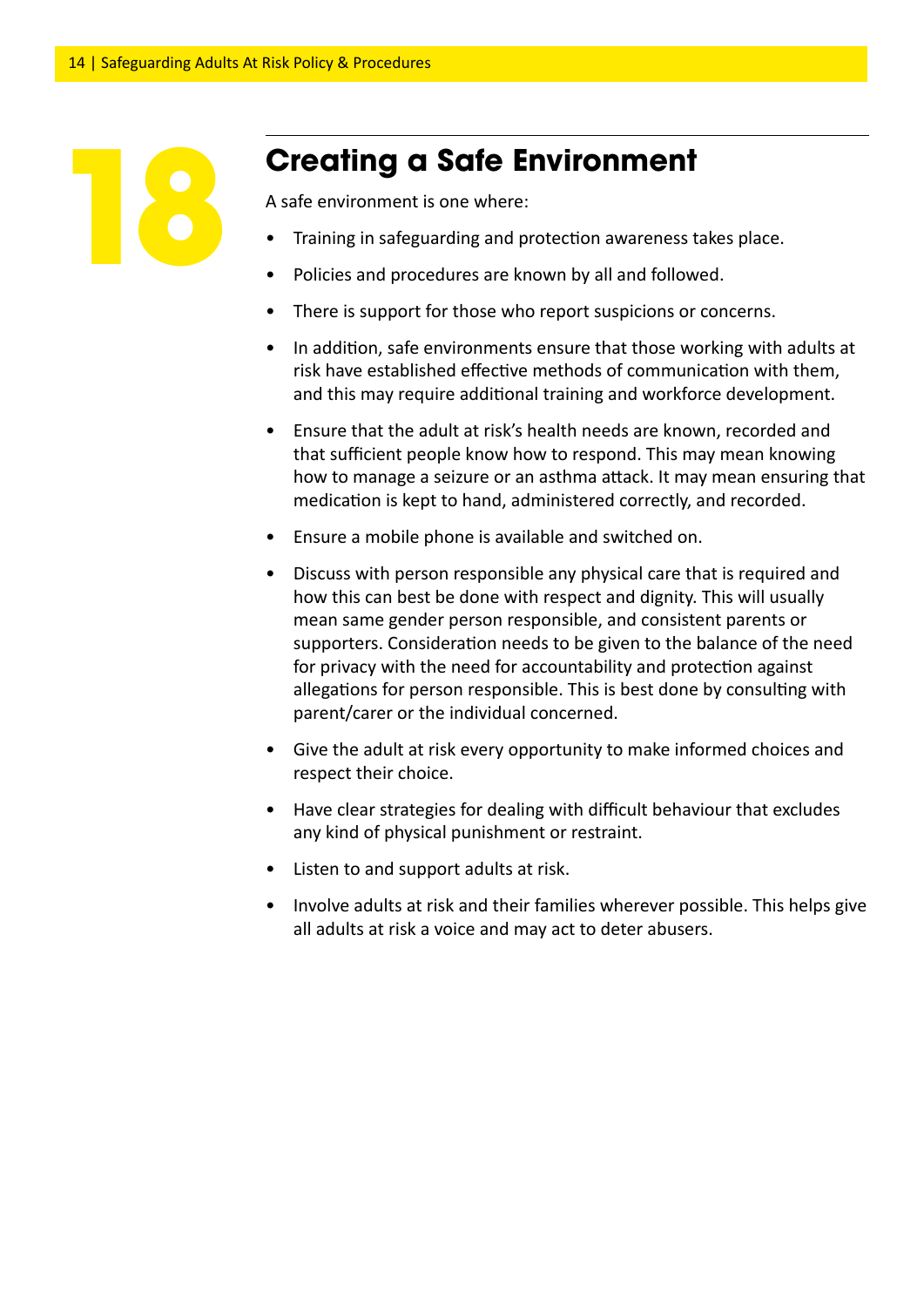

## **Facilities Hiring & Third Party Working**

Clubs or organisations hiring Club facilities e.g., Vicarage Road Stadium, Training Ground or are employed to provide activities on behalf of the Club which are regulated through the provision of teaching, training, instruction, care for or supervision of children or young people or adults at risk must provide the Club details of:

- Club or organisation safeguarding policy.
- Name of person responsible for the club's or organisation's safeguarding provisions.
- Evidence of Disclosure and Barring Service checks completed for all employees, volunteers, and instructors.
- Evidence of all employees, volunteers and instructors have undertaken some form of safeguarding adult as risk training.

The Club will ensure that all agency staff and consultants working with adult at risk are subject to a satisfactory Enhance DBS check and sign a selfdeclaration on commence of duties.

Delivery of regulated curriculum activity, the Club will work with and adhere to the school's, college or education providers safeguarding policy and procedure as directed. If the school, college, or education establishment is unable to provide a 'fit for purpose' safeguarding policy and procedure, the Club's own policy will be used and supersede that of the school, college, or education establishment.

The hiring of facilities outside of the school day e.g., after school provision, to provide activities which are regulated through the provision of teaching, training, instruction, care for or supervision of adults as risk the Club will adhere to their own policy and notify school, college or education establishment of any incidents, concerns or allegations made.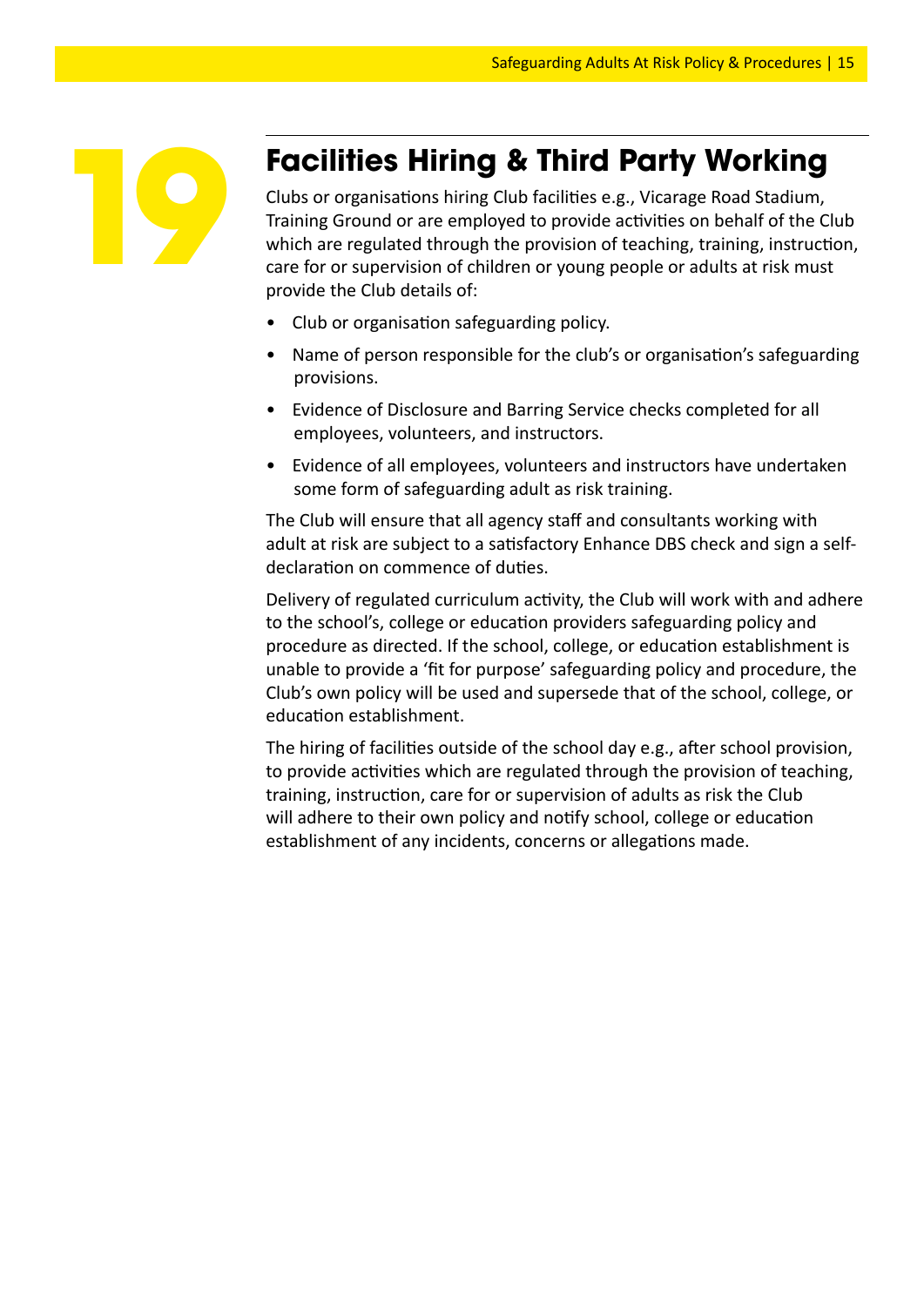

## **Good Practice**

All employees, workers, consultants, agency staff and volunteers working **2000 Practice**<br>All employees, workers, consultants, agency staff and volunt<br>with adults at risk should adhere to the following principles<br>and action (list is not exhaustive):

- Always work in an open environment (e.g., avoiding private or unobserved situations and encouraging open communication with no secrets).
- Adhere to the Club's Lone Working Policy, Lone Worker Risk Assessment, and Missing Person Procedure.
- Make the experience of the activity fun and enjoyable.
- Promote fairness, confront, and deal with bullying.
- Treat all individuals equally and with respect and dignity.
- Always put the welfare of the adult at risk first.
- Maintain a safe and appropriate distance with adults at risk and avoid unnecessary physical contact.
- Where any form of manual or physical support is required it should be provided openly and with the consent of the adult at risk.
- Physical contact can be appropriate so long as it is neither intrusive nor disturbing and the adult at risk's consent has been given.
- If groups must be supervised in changing rooms always ensure coaches etc. work in pairs.
- Request written consent if Club officials are required to transport adults at risk.
- Gain written consent for any significant travel arrangements e.g., overnight stays.
- Staff or volunteers are qualified and a qualified first aider is in attendance.
- Ensure that at away events adults should not enter an adult at risk's room or invite adults at risk to their rooms.
- Be a good role model, this includes not smoking or drinking alcohol in the company of adults at risk.
- Always give enthusiastic and constructive feedback rather than negative criticism.
- Secure written parental consent for the Club to act in loco parentis, to give permission for the administration of emergency first aid or other medical treatment if needed.
- Keep a written record of any injury that occurs, and details of any treatment given using the Club's CPOMS reporting system.
- Adopt all other good practice and commonsense principles given the varying situations.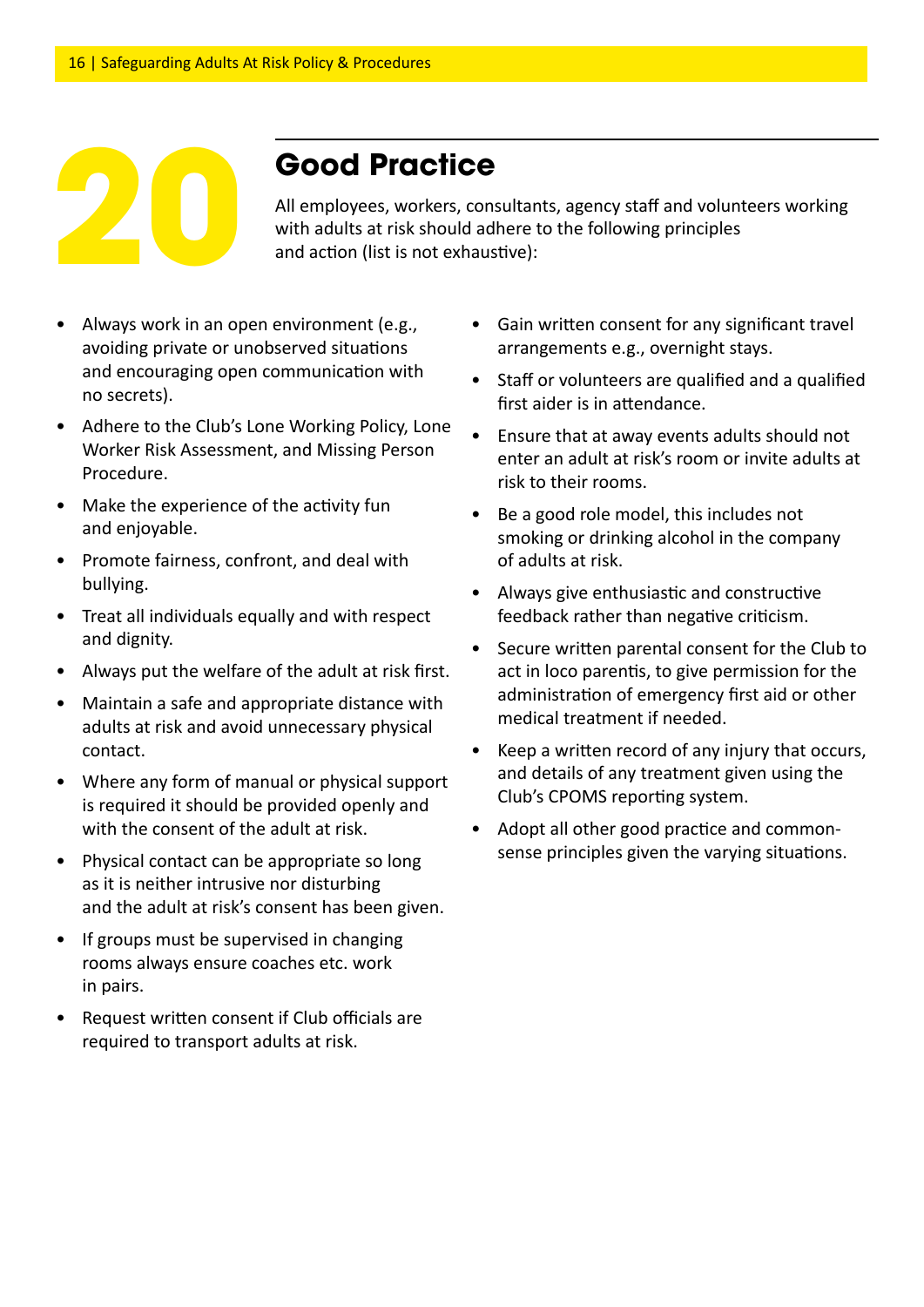

## **Practice & Abuse**

Signs, Indicators & Forms of Poor<br>
Practice & Abuse<br>
Abuse categories – adults at risk neglect and acts of omission:<br>
Physical | Sexual | Psychological (including domestic abuse) | Financial |<br>
Organisational | Discriminat **Abuse categories – adults at risk neglect and acts of omission: Organisational | Discriminatory | Self-Neglect | Modern Slavery**

#### **Psychological**

Psychological abuse includes emotional abuse, threats of harm or abandonment, deprivation of contact, humiliation, blaming, controlling, intimidation, coercion, harassment, verbal abuse, cyber bullying, isolation, or unreasonable and unjustified withdrawal of services or supportive networks. Psychological abuse is the denial of a person's human and civil rights including choice and opinion, privacy and dignity, and being able to follow one's own spiritual and cultural beliefs or sexual orientation. It includes preventing the adult from using services that would otherwise support them or enhance their lives. It also includes the intentional or unintentional withholding of information (e.g. information not being available in different format/languages etc.).

#### **Domestic Abuse**

Domestic abuse was defined by The Home Office in March 2013 as 'any incident or pattern of incidents of controlling, coercive or threatening behaviour, violence or abuse between those aged 16 or over, who are or have been intimate partners or family members regardless of gender or sexuality.

#### **Neglect**

Neglect and acts of omission includes ignoring medical, emotional, or physical care needs, failure to provide access to appropriate health, care and support or educational services, and the withholding of the necessities of life such as medication, adequate nutrition, and heating.

Neglect also includes a failure to intervene in situations that are dangerous to the person concerned or to others, particularly when the person lacks the mental capacity to assess risk for themselves.

Neglect and poor professional practice may take the form of isolated incidents or pervasive illtreatment and gross misconduct. Neglect of this type may happen within a person's own home or in an institution/within an organisation/service. Repeated instances of poor care may be an indication of more serious problems. Neglect can be intentional or unintentional.

#### **Physical**

Physical abuse includes hitting, slapping, pushing, kicking, misuse of medication, being locked in a room, inappropriate physical sanctions, or force feeding, inappropriate methods of restraint, or unlawfully depriving someone of their liberty.

#### **Sexual**

Sexual abuse includes rape, indecent exposure, sexual harassment, inappropriate looking or touching, sexual teasing or innuendo, sexual photography, subjection to pornography or witnessing sexual acts, indecent exposure and sexual assault, or sexual acts to which the adult has not consented or was pressured into consenting.

#### **Additional symptoms include:**

- Urinary tract infections or sexually transmitted diseases.
- Signs of sexual activity having taken place e.g. a woman who lacks the capacity to consent to sexual intercourse becomes pregnant.
- Pain, soreness, itchiness.
- Person discloses fully or partially that sexual abuse is occurring or has occurred in the past.
- Person exhibits significant change in sexual behaviour or outlook.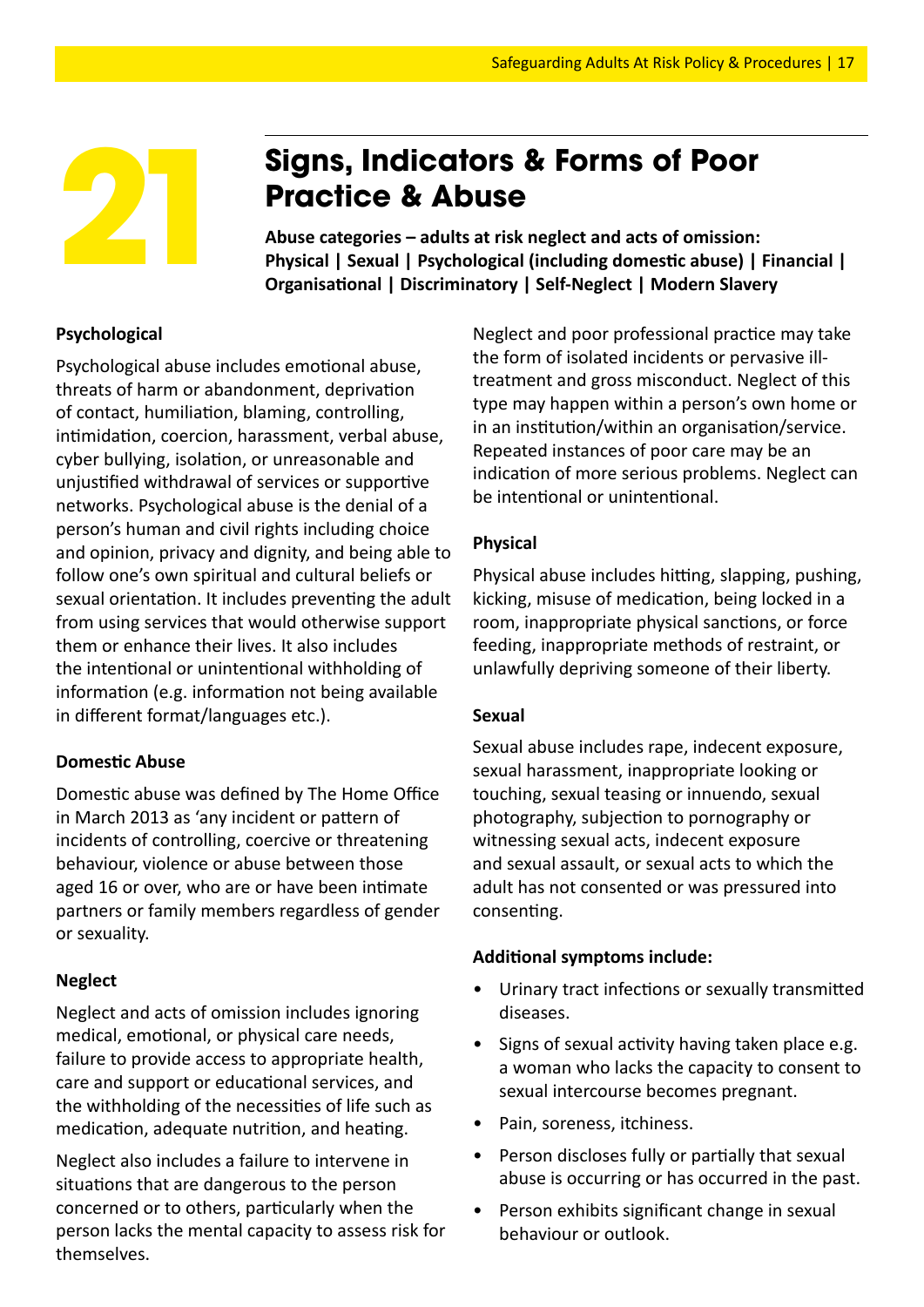## **Poor Practice & Abuse**

This takes place whenever staff or volunteers fail to fulfil the highest standards of care and support in their working practice. Poor practice which can continue can cause harm and can become abuse. Poor practice is unacceptable and will be treated seriously with appropriate action. Please see the Club's Discipline, Grievance and Harassment Policy. An individual may not be aware that poor practice or abuse is taking place, as they may deem the behaviour as 'acceptable'. The following are regarded as poor practice and may be considered as high-risk offending factors and therefore should be avoided:

- Unnecessarily spending excessive amounts of time alone with adults at risk away from others.
- Being alone in changing rooms, toilet facilities or showers used by adults at risk.
- Taking adults at risk alone in a car on journeys, however short.
- Taking adults at risk to your home where they will be alone with you.
- Sharing a room with an adult at risk.
- Engaging in rough, physical, or sexually provocative games, including horseplay.
- Allow or engage in inappropriate touching of any form.
- Allowing adults at risk to use inappropriate language unchallenged.
- Making sexually suggestive comments to an adult at risk, even in fun.
- Reducing an adult at risk to tears as a form of control.
- Allow allegations made by an adult at risk to go unchallenged, unrecorded, or not acted upon.
- Do things of a personal nature that the adult at risk can do for themselves.
- Communicate with an adult at risk via social media on a personal basis – please refer to Club's Social Media Policy.
- Communicate with an adult at risk using electronic communication unless this is on a business level.
- If in doubt... Do not do it!

Remember, always challenging poor practice such as racism, sexism, homophobia, bullying, foul, aggressive or provocative language or any controlling behaviour that upsets adults at risk is vital. Never ignore bullying or verbal abuse by supporters, person responsible, coaches, children, or young people. Listen to and support the person being targeted. Explain to the bully that poor behaviour is unacceptable. Refer to the Club's Anti-Bullying and Harassment Policy where appropriate.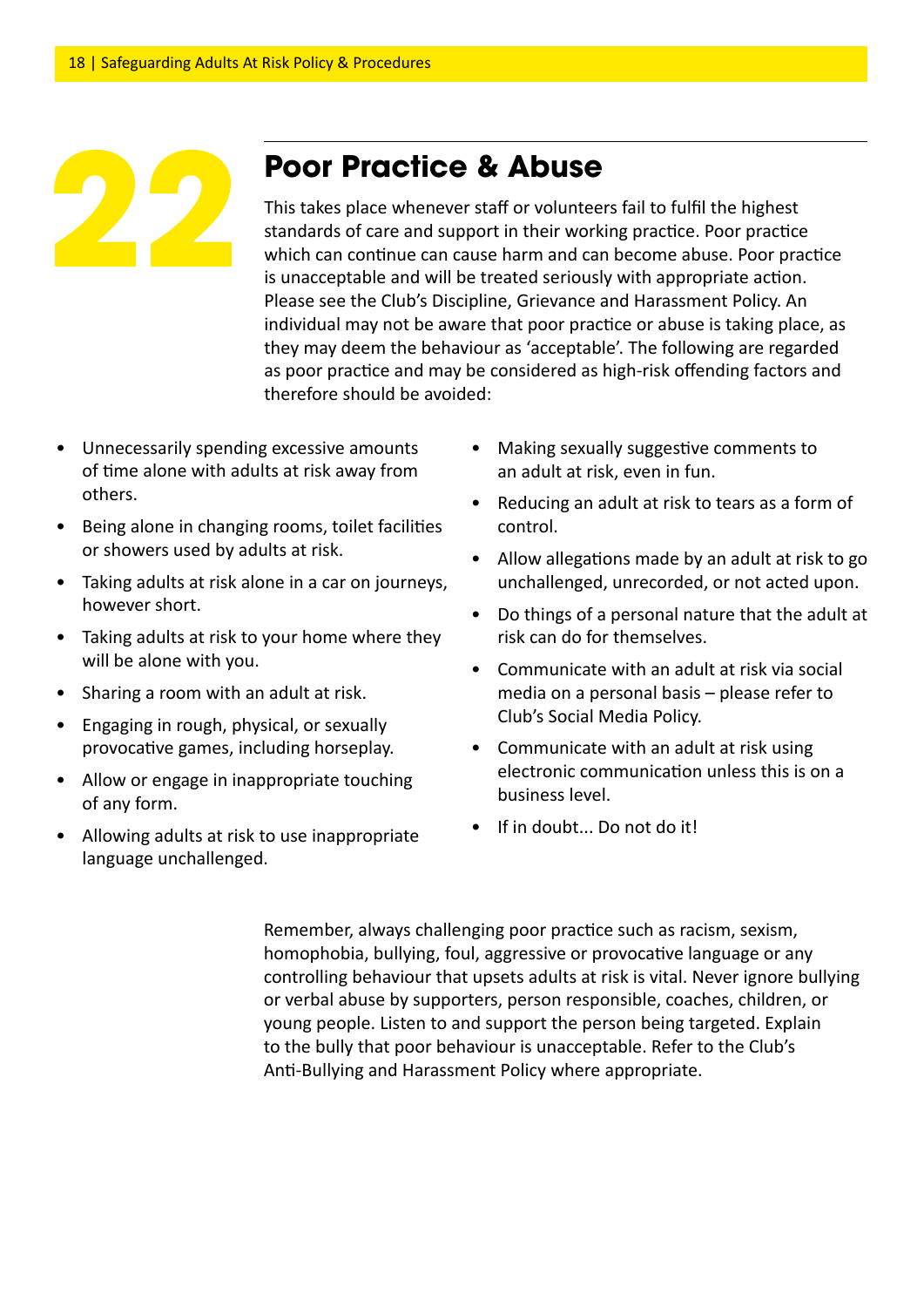## **What to do if you Receive a Safeguarding Disclosure from an Adult At Risk**

It is not the responsibility of anyone within the Club to decide whether or not abuse has taken place.

All staff and volunteers have a responsibility to ensure the safety and welfare of adults at risk, including taking appropriate steps (including those set out in this procedure) to ensure that suspicions and allegations of abuse and poor practice are taken seriously and reported immediately and appropriately.

The Club will assure all staff and volunteers that it will fully support and protect anyone, who in good faith reports his or her concern that a colleague or another is, or may be, abusing an adult at risk.

Adults at risk who may be vulnerable are likely to disclose abuse, or radicalisation to those they trust and how one responds to a disclosure is crucial.

Deal with the disclosure as it happens and ensure that the adult at risk's immediate needs is met and that they feel supported. When a disclosure is made, it is most important to understand that you must not investigate the disclosure yourself. The disclosure must always be taken seriously and dealt with according to the guidance in this Policy, even if the truth of the disclosure is uncertain.

You are not expected to act as a social worker, counsellor, judge, jury, or avenge the abuser; you are expected to act in the best interest of the adult at risk. (refer to Appendix 2. 'What to Do if You Receive a Safeguarding Disclosure.').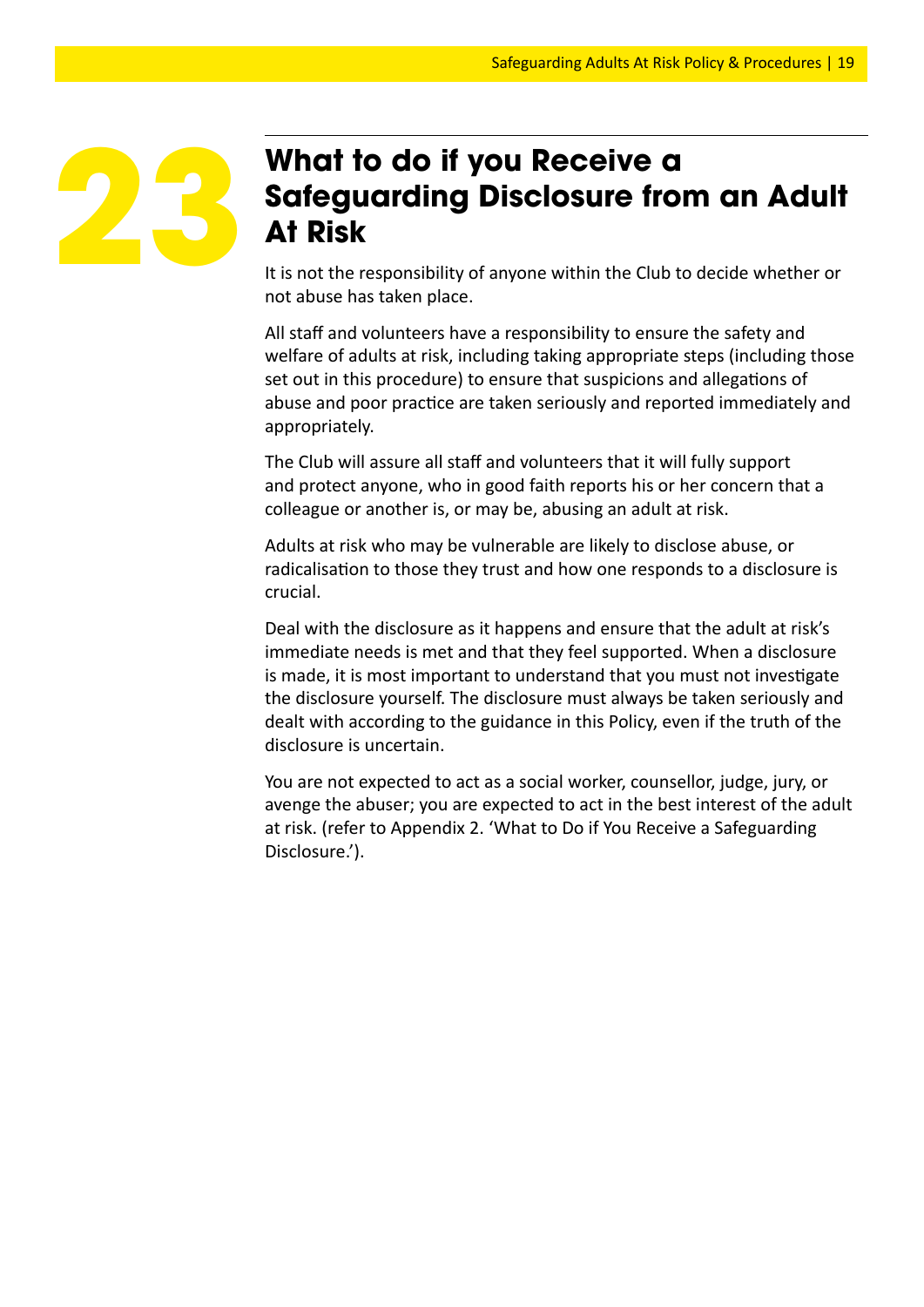## **Information for the Local Safeguarding Adults at Risk Services or the Police About Alleged Abuse**

To ensure that this information evidentially sound, a detailed record should always be made using Incident Report form of CPOMS system at the time of the disclosure/concern, and subsequently submitted to the relevant Designated Safeguarding Officer (DSO) or Head of Safeguarding (HoS) who will then support and advise you through ongoing process.

#### **Establishing the victim's wishes:**

It is very important that you do not investigate the concerns of the victim, though if the opportunity arises in a non- emergency situation it is important to gain the adult's wishes in relation to the concern.

Liaise with the Designated Safeguarding Officer (DSO) or the Head of Safeguarding (HoS), particularly if the adult states who they would prefer to talk to, the Police or their Social Worker.

#### **Preserving the evidence:**

Your first concern is the safety and welfare of the adult at risk. However, your efforts to preserve evidence may be vital. In all cases the preservation of evidence is crucial especially if the Police investigation is to be effective. What you do or do not do in the time whilst you are waiting for the Police to arrive may make all the difference. Below are some helpful aims:

#### **In situations of physical and/or sexual assault:**

- In physical abuse cases, where an individual's wishes to show you an injury, only observe what they consent to show you and what is appropriate.
- Do not touch what you do not have to. Wherever possible leave things as they are. Do not clean up, do not wash anything or in any way remove fibres, blood etc. If you do have to handle anything at the scene keep this to a minimum.
- Do not touch any weapons unless they are handed directly to you. If this happens, keep handling to a minimum.
- Place the items or weapons in a clean dry place to hand to the Police.
- Preserve anything that was used to comfort the abused person, for example a blanket.
- Secure the room. Do not allow anyone to enter unless strictly necessary to support you or the abused person, until the Police arrive.
- Prior to the arrival of the Police and medical examination:
- Ensure that no one has physical contact with both the abused person and the alleged abuser as cross contamination can destroy evidence.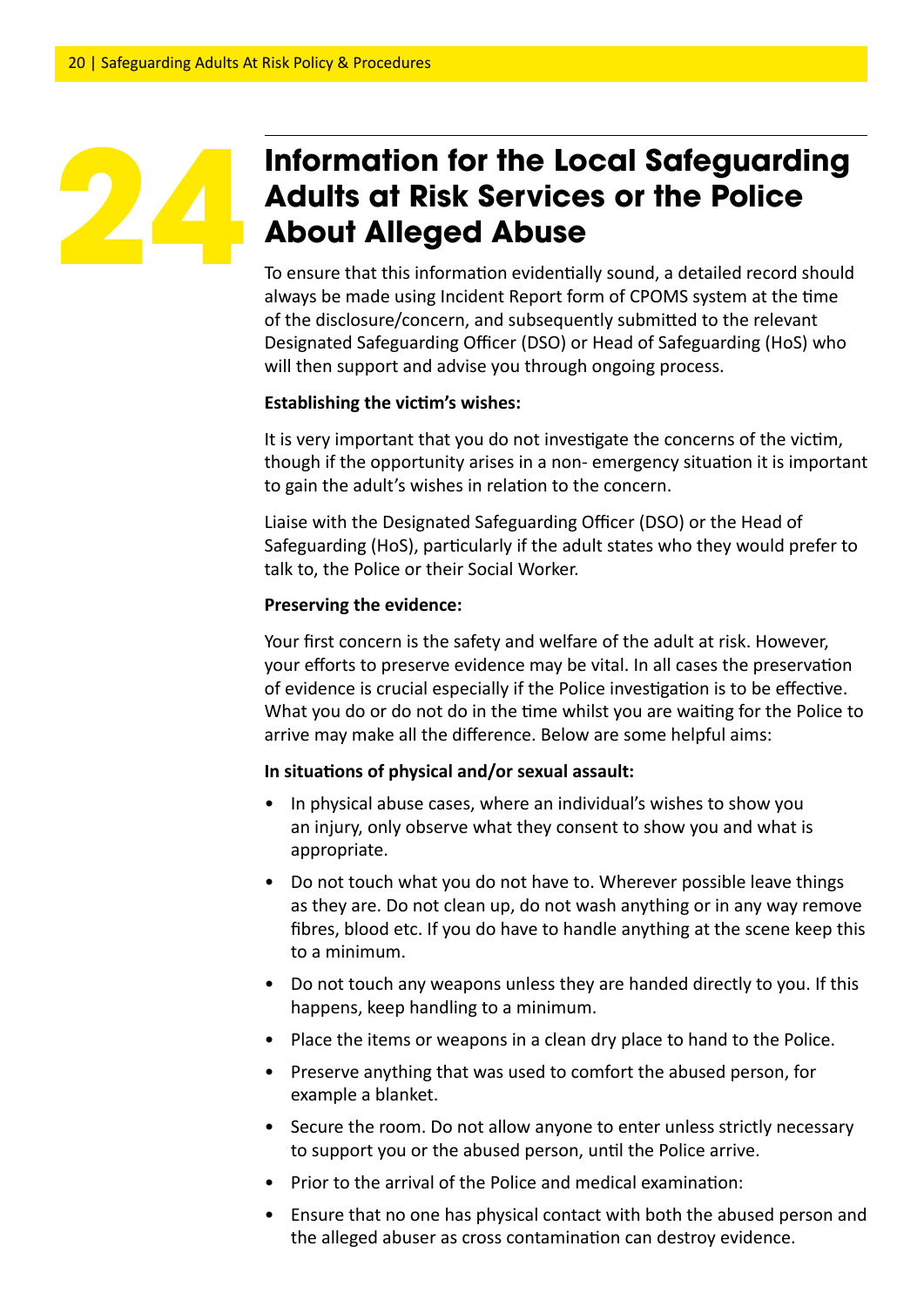- Encourage the victim not to shower.
- Encourage the victim not to change clothing.
- Even when the victim says they do not want Police involvement, preserve items anyway as they may change their mind later or you may be legally obliged to inform the Police.
- Encourage the person not to eat or drink if there is a possibility that evidence may be obtained from the mouth.
- Ensuring the individual is in a place of safety:

It is essential that, whatever the nature of the suspected abuse, the adult at risk is separated from the person who is or is thought to be the abuser. It is important that disruption to the life of the victim is kept to a minimum, therefore, if it is possible for the alleged perpetrator to leave the scene, this should be the preferred option. However, if it is not possible, an alternative place of safety should be sought as the immediate safety of the victim is the highest priority.

#### **How to Get Help Urgently:**

Emergency services should be summoned whenever a situation is felt to be beyond the control of employees, casual workers, agency staff, consultants or volunteers. Report the matter to the Head of Safeguarding at the earliest opportunity. In the absence of Head of Safeguarding, contact the Adult Social Services Team for advice and to ensure that the correct procedure is followed.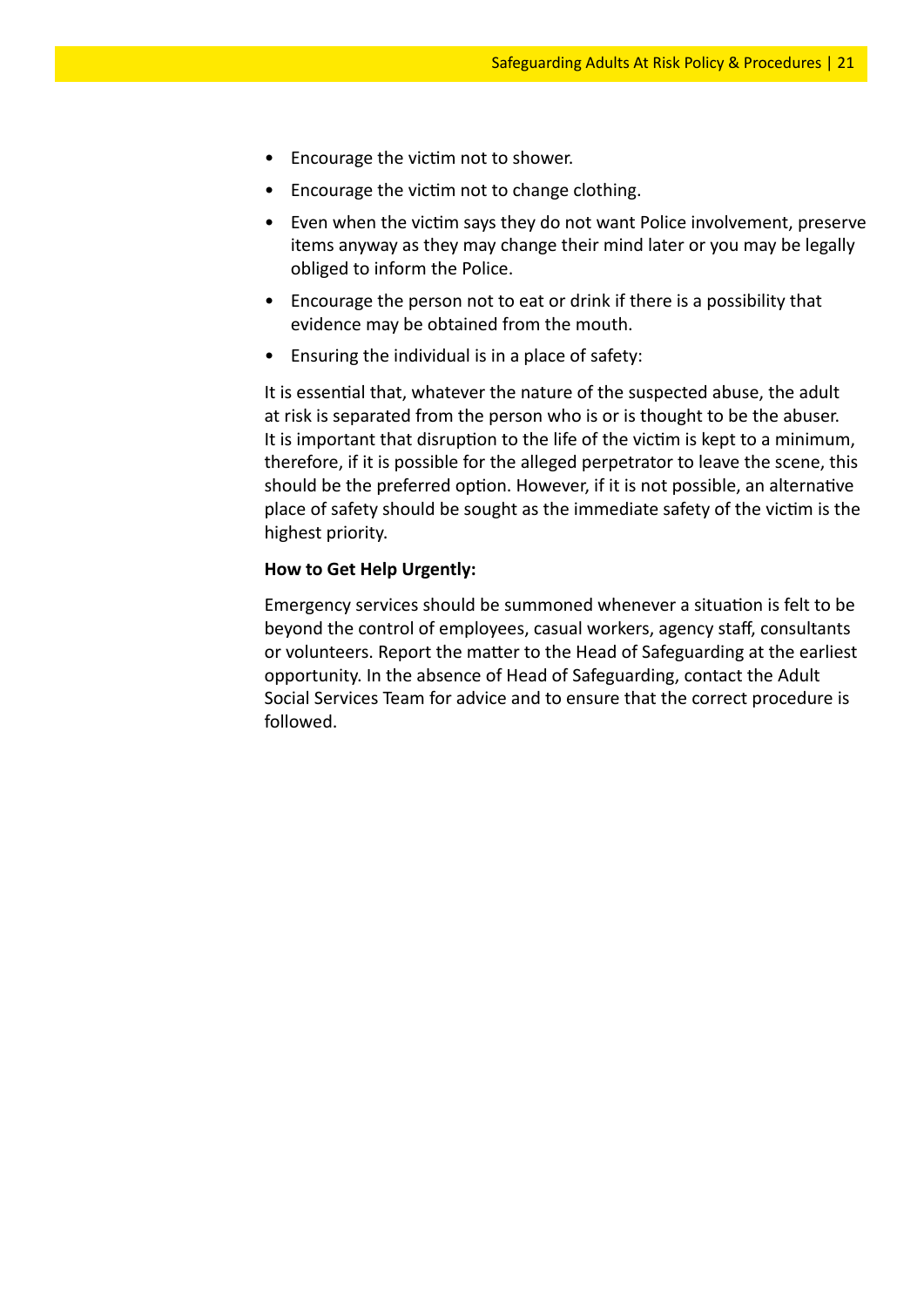

## **Safeguarding Allegations Against Staff**

The Club will always take concerns and allegations about employees and volunteers seriously and will respond in a way that places the protection and needs of adults at risk first. The procedure will always be followed in respect of all cases where it is alleged that an employee or a volunteer has:

- Behaved in a way that has, or may have, harmed an adult at risk. Possibly committed a criminal offence against, or related to, an adult at risk.
- Behaved in a way that indicates s/he is unsuitable to work with adults at risk. This can include behaviour in their personal life that raises safeguarding concerns.
- The Club will always inform the Police when information is received that indicates that the criminal law has been, or may have been, broken. Additionally, the Club will inform other Statutory and Regulatory Authorities/Agencies when it is required to do so or when the circumstances regarding the allegations are such that the Authorities/ Agencies should be so notified.
- The Club will work with openness and transparency with all Authorities/ Agencies.
- The Head of Safeguarding (HoS) will have full oversight of any allegations against employees or volunteers who work with adults at risk. The Head of Safeguarding (HoS) and Head of HR will also be informed at each stage of any allegation and or concern. The Head Safeguarding (HoS) will hold management responsibility and the Head of HR will hold responsibility for advising on all aspects of the HR processes.
- There will be circumstances when the policy and procedures may be used concurrently with other procedures such as Disciplinary, Whistleblowing and Complaints procedures. In such circumstances, the safeguarding process takes precedence, and other processes may need to be suspended whilst safeguarding processes are completed.
- In circumstances where a whistleblowing event or other complaint is made of which the where safeguarding allegations or concern against employees or volunteers is only minor element nevertheless, the safeguarding concerns must be addressed using this policy and procedure and may require other processes to be delayed.
- The Club recognises that adults at risk, and some employees may have disabilities that require reasonable adjustments to be made to this procedure in accordance with The Equality Act 2010. In such cases, the Head of Safeguarding (HoS) will make these adjustments in consultation and agreement with the Head of HR. (refert to Managing Allegations Against Employees, Workers, Consultants, Agency Staff or Volunteers – Appendix 5 and Club's separate Managing Safeguarding Concerns or Allegations Regarding Employees or Volunteers).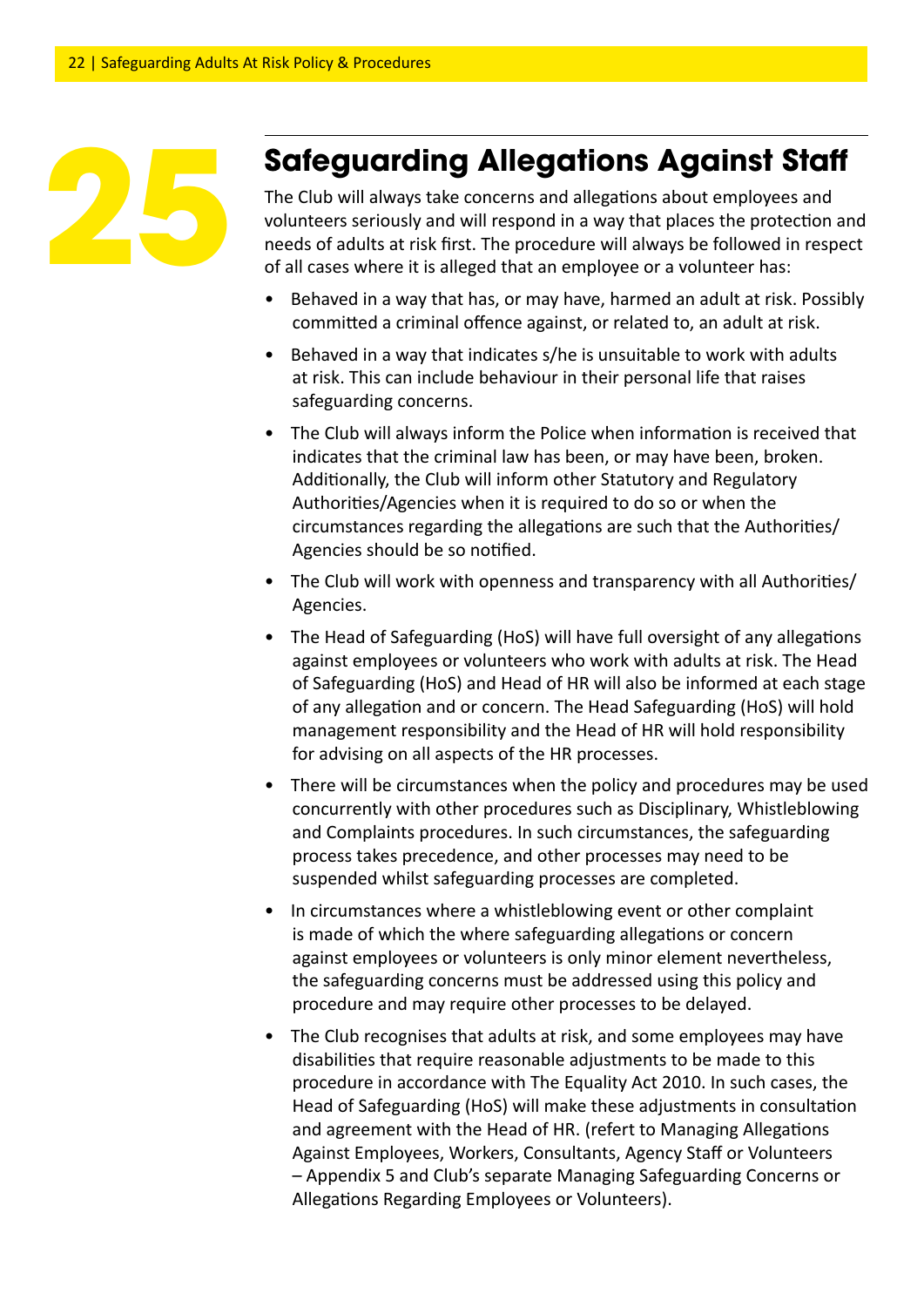

#### **PREVENT – Radicalisation & Extremism**

The following definitions are taken from the HM Government Prevent Strategy 2011.

Radicalisation is defined as the process by which people come to support terrorism and extremism and, in some cases, to then participate on terrorist activity. During the process of 'radicalisation' it is possible to intervene to prevent vulnerable people being drawn into terrorist-related activity.

Extremism is vocal or active opposition to fundamental British values including democracy, the rule of law, individual liberty and mutual respect and tolerance of different faiths and beliefs. We also include in our definition of extremism calls for the death of members of the armed forces. Please note that being drawn into terrorism includes not only violent extremism but also non-violent extremism. Extremism can take several forms, including Islamist extremism, far right and animal rights extremism for example.

The Prevent Duty is part of the UK Counter Terrorism Strategy (CONTEST), based on the Counter Terrorism and Security Act of 2015. It requires public bodies, including local authorities, the police, prisons, providers of probation services, schools, colleges, and universities to act to prevent people from being drawn into terrorism, ensuring awareness of risks of terrorism.

The Prevent duty applies to those bodies, which include, for example, children's homes and independent fostering agencies and bodies exercising local authority functions whether under voluntary delegation arrangements or via the use of statutory intervention powers. These bodies should ensure they are part of their local authorities' safeguarding arrangements and that staff are aware of and know how to contribute to Prevent-related activity in their area where appropriate.

The Club recognises that some adults at risk are more vulnerable to radicalisation, including those who may be isolated/marginalised in society (through mental health or disability) and may have no other support. Adults at risk who attend activities are not immune from this risk and therefore the Trust and Club ensure that all staff who work with adults at risk are

equipped at identifying potential indicators of abuse regarding radicalisation and extremism.

There are often no obvious signs of extremism. There are frequent requests for a list of signs, but although changes in behaviour and dress are often cited as signs of extremism these will often be signs of perfectly normal behaviour, particularly among young people in their late teens and early 20s. There are some physical signs that would indicate concerns relating

to extremism such as the tattoos that far right organisation supporters will sometimes display.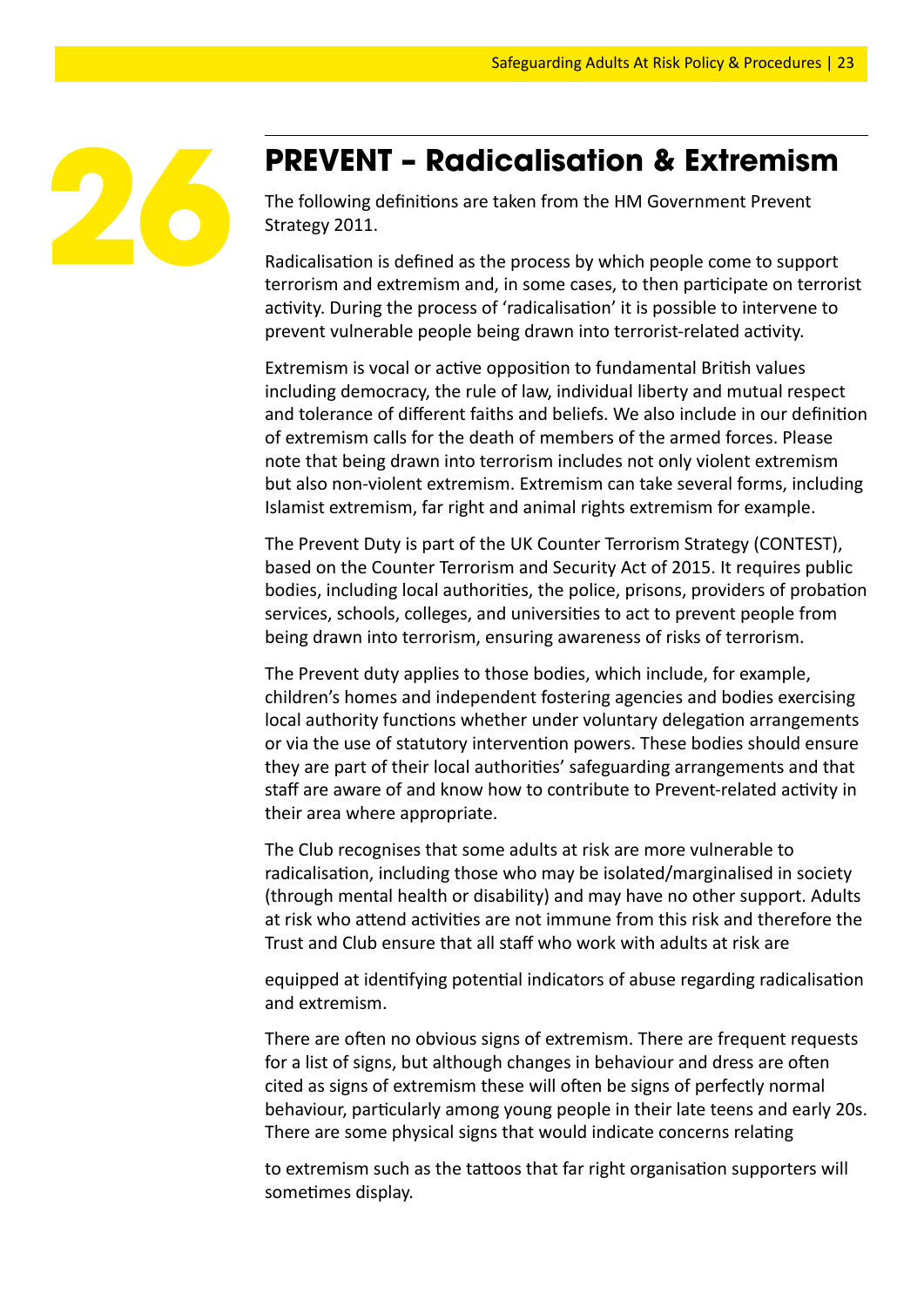You are not expected to be aware of the significance of tattoos but if you are worried about someone with what you think may be far right tattoos you should pass the details on to a Designated Safeguarding Officer or Head of Safeguarding. They can contact local Prevent coordinators for help if needed. You should follow the Notice, Check, share approach used by provider organisations.

- **Notice:** you should be aware of any behaviour which leads to any safeguarding concerns including Prevent duty related ones.
- **Check:** you should check what their concerns.
- **Share:** you should refer any concerns to the designated Safeguarding Officer or team.

Any concerns you have will usually be similar to other safeguarding concerns. These may include changes in behaviour; you should use your judgement to decide when these are worrying and when they are within the normal range. There are concerns which should always be passed on such as:

- Evidence of sharing of extremist websites.
- Evidence of homophobic.
- Religion based or racist bullying.

It is your own judgement which will lead you to decide to refer a safeguarding concern whether that relates to extremist exploitation or any other kind of exploitation. It should be noted that individuals taking their religion more seriously, choosing to grow a beard or wearing a headscarf for religious reasons are NOT signs of extremism.



## **Historical/Non-Recent Concerns of Abuse**

Referral of concern about historical and non-recent abuse should be continued to be made directly to the Head of Safeguarding (HoS) or alternatively, directly to the FA's Safeguarding Team via safeguarding@thefa. com. A helpline is available 24 hours a day on 0800 023 2642.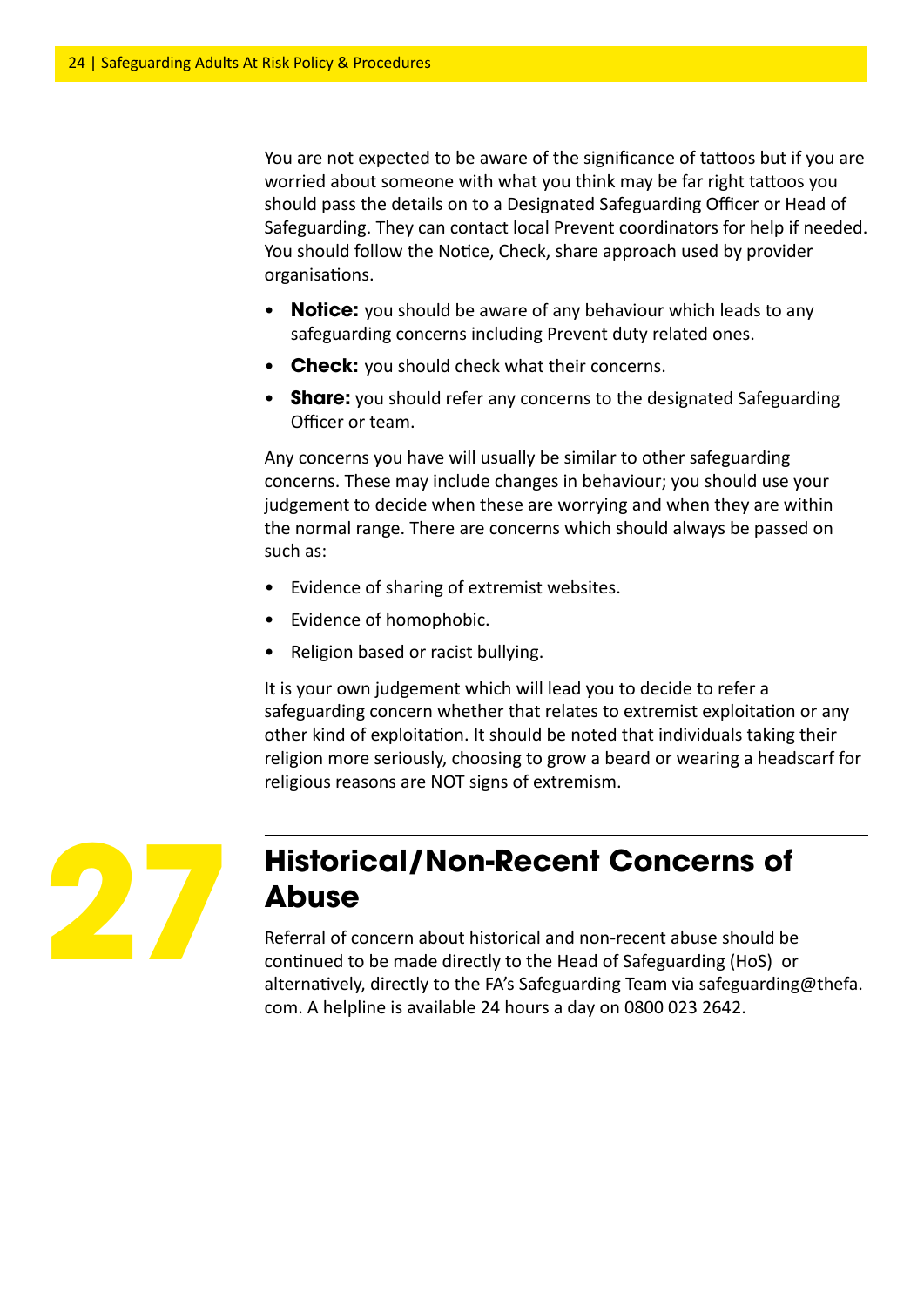

## **Peer-on-Peer Abuse**

Peer-on-peer abuse is any form of physical, sexual, emotional, and financial abuse, and coercive control exercised between adults at risk, and within adults at risk's relationships (both intimate and non-intimate), friendships, and wider peer associations.

Peer-on-peer abuse can take various forms, including (but not limited to): serious bullying (including cyberbullying), relationship abuse, domestic violence and abuse, exploitation, harmful sexual behaviour and/or prejudice-based violence including, but not limited to, gender-based violence.

Online peer-on-peer abuse is any form of peer-on-peer abuse with a digital element, for example, sexting, online abuse, coercion and exploitation, peeron-peer grooming, threatening language delivered via online means, the distribution of sexualised content, and harassment.



## **County Lines**

It often involves the exploitation of adults at risk, as gangs use individuals and those with mental health or addiction problems to transport drugs and money. These gangs establish a base in the location they are targeting, often taking over the homes of local adults at risk by force or coercion in a practice referred to as 'cuckooing'. Cuckooing is the term used when gangs establish a base in the location they are targeting, often taking over the homes of vulnerable adults by force or coercion. Possible signs and indicators may include:

- Lone individuals from outside of the area.
- Individuals with multiple mobile phones or tablets or 'SIM' cards.
- Adults at risk with more money, expensive clothing, or accessories than they can account for.
- An increase in anti-social behaviour around the property.
- Something an individual or person responsible has told you.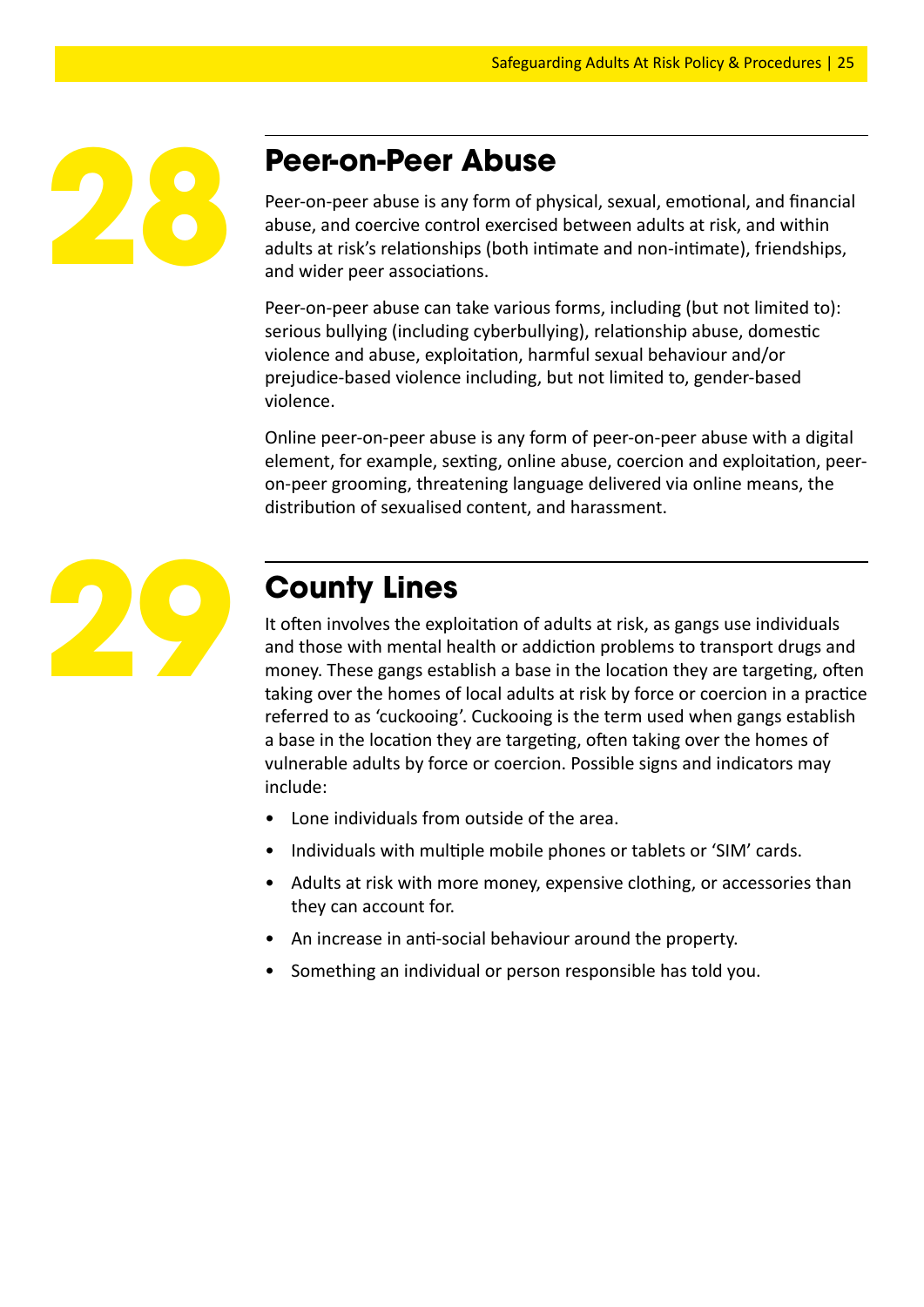## **Use of Photography & Film Images**

The Club takes its guidance on the use of images from guidelines issued by The FA and Premier League. All images are taken by Club officials or approved third parties who have been briefed by the Head of Safeguarding (HoS) or by a member of the Communications and Marketing Department responsible for the activity being photographed or filmed.

- Before the taking images of adults at risk, consent must be sought in writing, prior to the event or activity.
- Person responsible is responsible for informing the Club of any change of circumstances within the season which may affect consent.
- Person responsible will be informed of how the image will be used. The Club will not allow an image to be used for something other than that for which it was initially agreed.
- All participants featured in Club publications will be appropriately dressed.
- If possible, the image will focus on the activity taking place and not a specific adult at risk.
- Where appropriate, images will represent the broad range of people participating safely in the event.
- Club photographers will, where applicable, undertake an enhanced DBS check and complete the Premier League's Safeguarding Online training course; and in any case will be personally responsible for keeping up to date with the latest guidelines on the 'Use of Images' policies from the Premier League.
- Club identification will be worn at all times.
- Adults at risk who are the subject of a court order will not have their images published in any Club document.
- No images of adults at risk featured in Club publications will be accompanied with personal details such as their home address.
- Recordings of adults at risk for the purposes of legitimate reasons i.e., recorded event, coaching aids and will only be filmed by Club officials and stored safely and securely at the Club's premises.
- Mobile phone cameras are not to be used in changing rooms.
- Any instances of inappropriate images in football should be reported to the Head of Safeguarding or Designated Safeguarding Officer.
- The Club does not put adult at risk's profiles with images and personal information on its website or social media.
- Images must not be taken or stored on personal devices, i.e., mobile phones, tablets etc.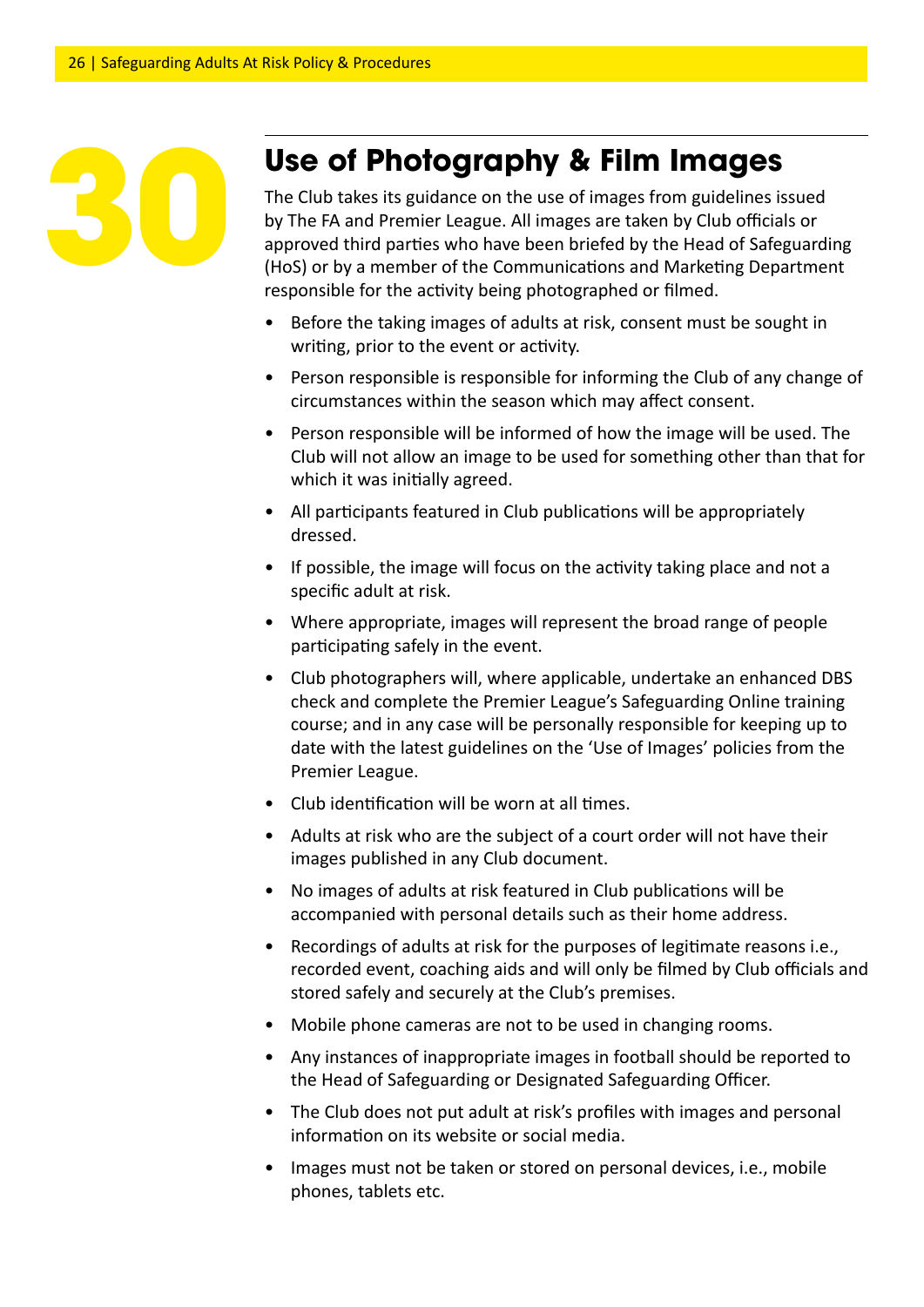

## **E-Safety**

E-safety guidance is designed to protect adults at risk who are supported by the Club and who make use of information technology (such as mobile phones/devices, games consoles and the Internet) as part of their involvement with the Club. The separate guidance is designed to provide staff and volunteers, with the overarching principles that guide our approach to e-safety. This can be found on the Club's intranet under HR forms. To ensure as a Trust that, we work in line with our values, and within the law, in terms of how we use information technology and behave online.



## **Social Networking Guidance**

The Club recognises that social media and social networking services provide opportunities to effectively engage with a wide range of audiences in a positive manner. However, the Club is also aware of the potential safeguarding risks especially to adults at risk when using these forms of media.

- Do not add or invite adults at risk you have responsibility for in football to be 'friends' within social networking sites such as Facebook, Instagram.
- Do not follow or accept adults at risk you have responsibility for in football on social media if they try and "add" you on sites such as Twitter.
- Avoid 'one to one' electronic communication. Where you do communicate electronically ensure you send this communication to the person responsible as well as the adult at risk.
- Social networking is dealt with in full in the Club's Social Media Policy.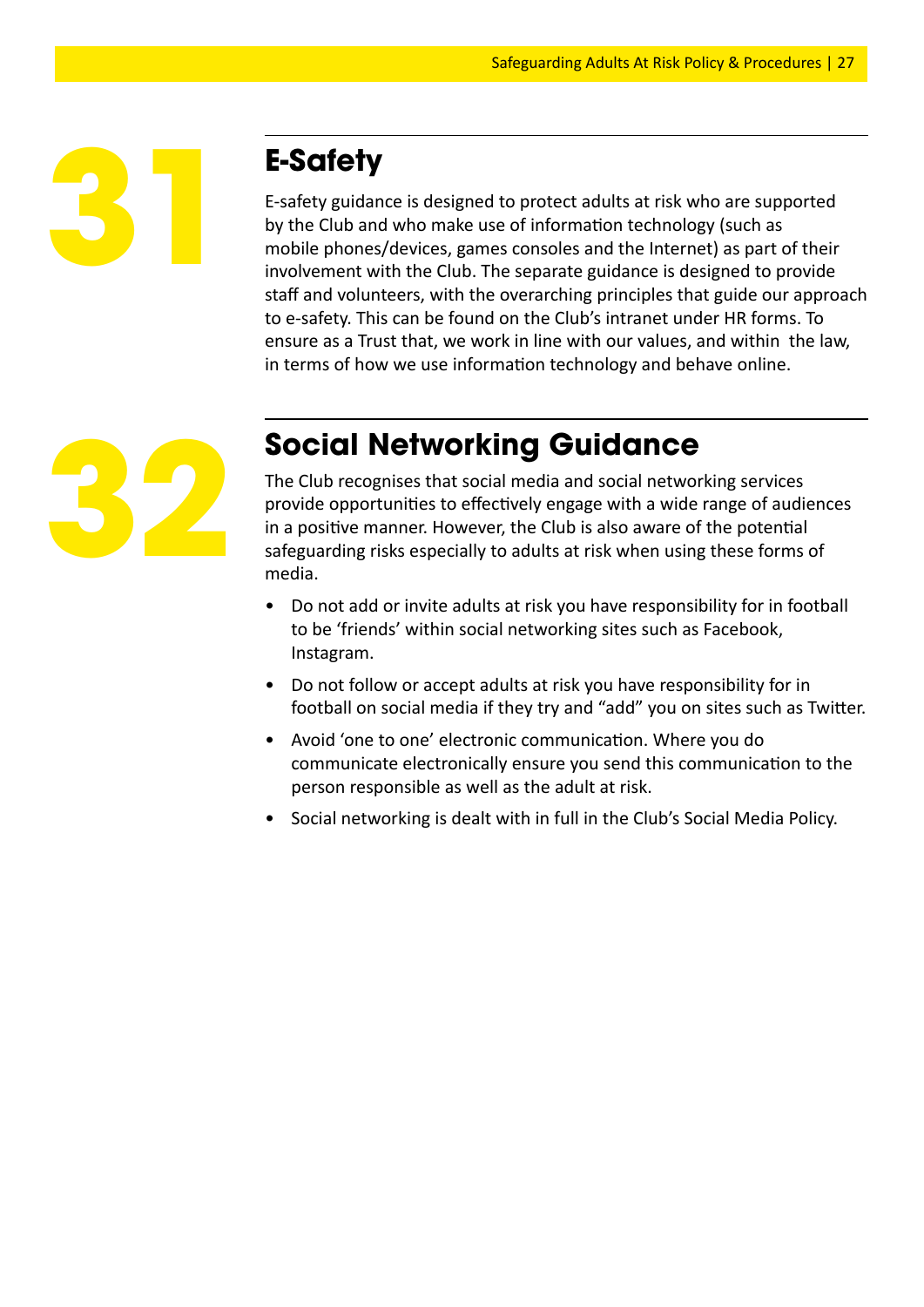## **Confidentiality**

Employees, workers, consultants, agency staff and volunteers may have access to confidential information about children and young people in order to undertake their responsibilities. In some circumstances, employees, workers, consult ants, agency staff or volunteers may be given highly sensitive or private information. They should never use confidential or personal information about a child or young person or his/her family

for their own or others' advantage. Information must never be used to intimidate, humiliate, or embarrass adults at risk.

Confidential information about an adult should never be used casually in conversation or shared with any person other than on a need-to-know basis. In circumstances where the adult at risk's identity does not need to be disclosed, the information should be used anonymously.

There are some circumstances in which an employee, worker, consultant, agency staff or volunteer may be expected to share information about

an adult at risk, for example when abuse is alleged or suspected. In such cases, individuals have a duty to pass information on without delay, but only to those with designated safeguarding responsibilities.

If an employee, worker, consultant, agency staff or volunteer is in any doubt about whether to share information or keep it confidential, they should seek guidance from the Club's safeguarding team. Any media or legal enquiries should in the first instance be referred to the Club's Head of Communication and Media Relations. The storing and processing of personal information about children is governed by the Data Protection Act, 2018. For further information on the Club's (and your) obligations under the Data Protection Act 2018, please see the Club's data handling policies and procedures, available on the Club's intranet. This means that employees, workers, consultants, agency staff and volunteers:

- Are expected to treat information they receive about adults at risk in a discreet and confidential manner.
- Should seek advice from the Head of Safeguarding if they are in any doubt about sharing information they hold, or which has been requested of them.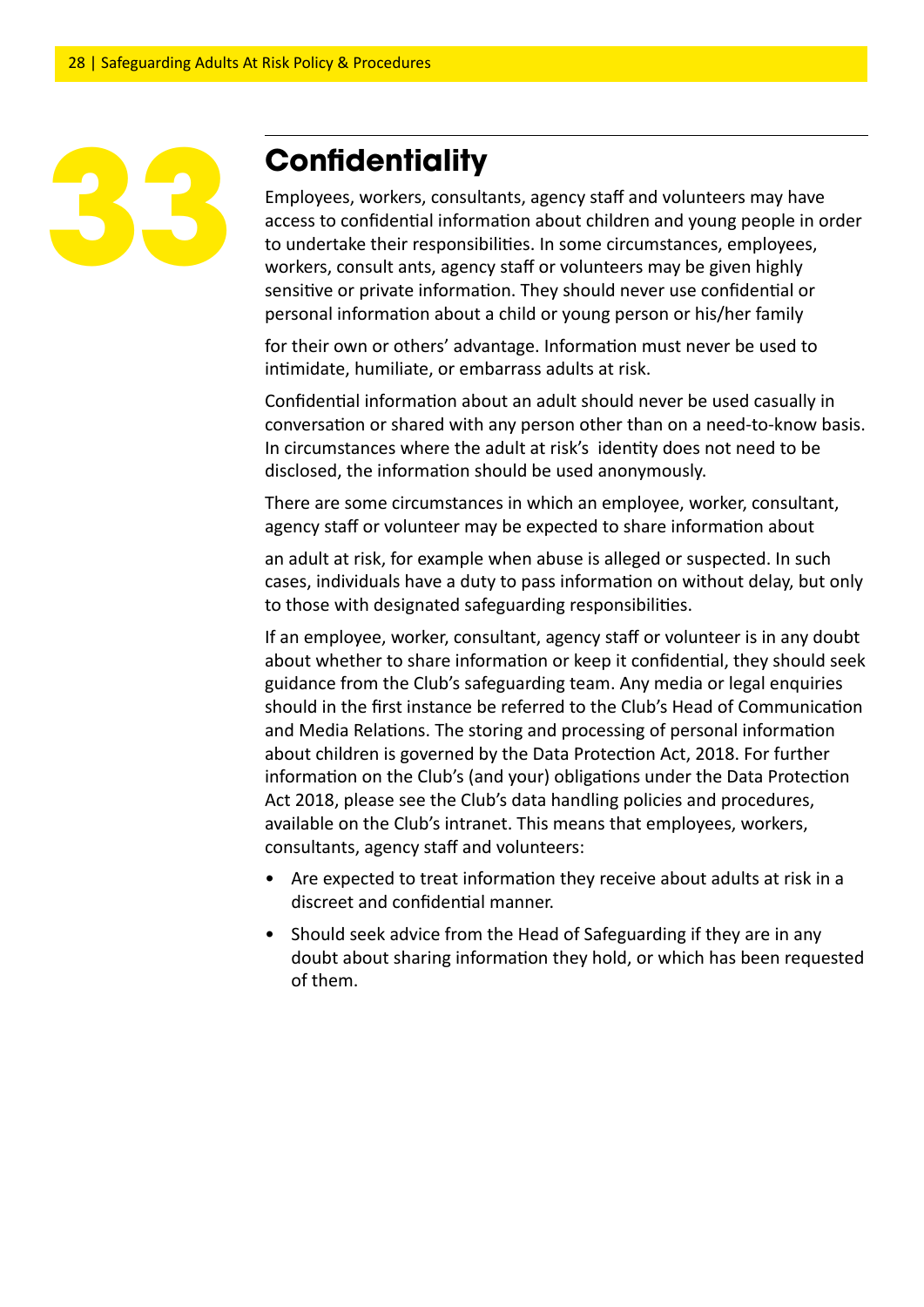

## **Appendix 1.**

Signs & Indicators of Abuse

## **Appendix 2.**

What to Do if You Receive a Safeguarding Disclosure From an Adult At Risk

## **Appendix 3.**

Dealing With Concerns in a Football Setting

## **Appendix 4.**

DBS Assessment Procedure

## **Appendix 5.**

Managing Allegations Against Employees, Workers, Consultants, Agency Staff or Volunteers

## **Appendix 6.**

Internet Grooming

## **Appendix 7.**

Key Safeguarding Contacts

## **Appendix 8.**

Senior Safeguarding Group

## **Appendix 9.**

Safeguarding Team

## **Appendix 10.**

Other Applicable Club Policies

## **Appendix 11.**

Incident Reporting Form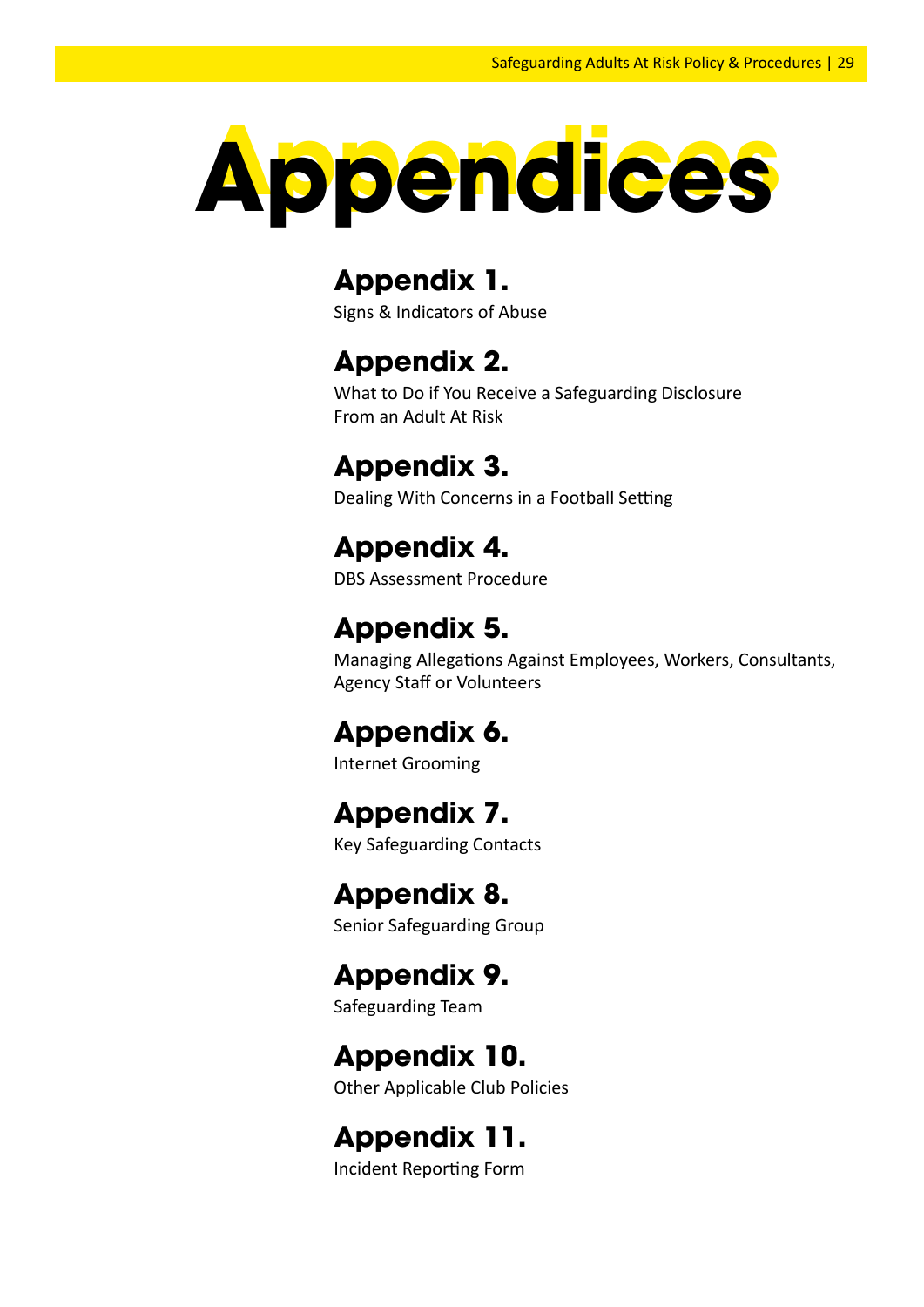## Appendix 1. Signs & Indicators of Abuse

One or more of the following might trigger concerns about an adult at risk:

- A sudden change in behaviour.
- Something an individual says.
- Physical signs of abuse.

The signs may vary according to the age and understanding of the adult at risk.

| <b>Type of Abuse</b>  | <b>Physical Signs</b>                                                                                                                                                                                                                                                                        | <b>Behavioural Signs</b>                                                                                                                                                                                                                                                                                                      |  |
|-----------------------|----------------------------------------------------------------------------------------------------------------------------------------------------------------------------------------------------------------------------------------------------------------------------------------------|-------------------------------------------------------------------------------------------------------------------------------------------------------------------------------------------------------------------------------------------------------------------------------------------------------------------------------|--|
| <b>Physical Abuse</b> | Physical signs such as unexplained and<br>unusual bruising, finger and strap marks,<br>injuries, cigarette burns, bite marks,<br>fractures, scalds, missing teeth.                                                                                                                           | Behavioural signs such as fear of contact,<br>aggression, temper, running away, fear<br>of going home, reluctance to change or<br>uncover body, depression, withdrawal,<br>bullying or abuse of others.                                                                                                                       |  |
| <b>Neglect</b>        | Physical signs such as constant hunger,<br>ill-fitting or inappropriate clothes, weight<br>change, untreated conditions, continual<br>minor infections, failure to supply hearing<br>aids, glasses and or inhalers.                                                                          | Behavioural signs such as always being<br>tired, early or late, absent, few friends,<br>regularly left alone, stealing, no money,<br>parent or person responsible not<br>attending or supportive.                                                                                                                             |  |
| <b>Sexual Abuse</b>   | Physical signs such as genital pain,<br>itching, bleeding, bruising, discharge,<br>stomach pains, discomfort, pregnancy,<br>incontinence, urinary infections or STDs,<br>thrush, anal pain on passing motions.                                                                               | Behavioural signs such as apparent fear<br>of someone, nightmares, running away,<br>sexually explicit knowledge or behaviour,<br>masturbation, bed-wetting, eating<br>problems, substance abuse, unexplained<br>money or gifts, acting out with toys,<br>self-harm.                                                           |  |
| <b>Bullying</b>       | Physical signs such as weight change,<br>unexplained injuries and bruising, stomach<br>and headaches, bed-wetting, disturbed<br>sleep, hair pulled out.                                                                                                                                      | Behavioural signs such as difficulty<br>making friends, anxiety over school,<br>truancy, withdrawn, anger, moodiness,<br>suicide attempts, reduced performance,<br>money and possessions reported as lost,<br>stealing from within the family, distress<br>and anxiety on reading texts or e-mails.                           |  |
| Emotional<br>Abuse    | Physical signs such as weight change, lack<br>of growth or development, unexplained<br>speech disorders, self-harm, clothing<br>inappropriate for adult's age, gender or<br>culture etc.                                                                                                     | Behavioural signs such as unable to play,<br>fear of mistakes, fear of telling parents,<br>withdrawn, unexplained speech and<br>language difficulties, few friends.                                                                                                                                                           |  |
| Radicalisation        | Physical signs such as they are observed<br>downloading, viewing or sharing extremist<br>propaganda from the web. They may<br>change their appearance, their health may<br>suffer (including mental health) and they<br>may become isolated from family, friends,<br>peers or social groups. | They become withdrawn and focused<br>on one ideology. They express a<br>desire/ intent to take part in or support<br>extremist activity. Their views become<br>increasingly extreme regarding another<br>section of society or government policy.<br>An individual becomes increasingly<br>intolerant of more moderate views. |  |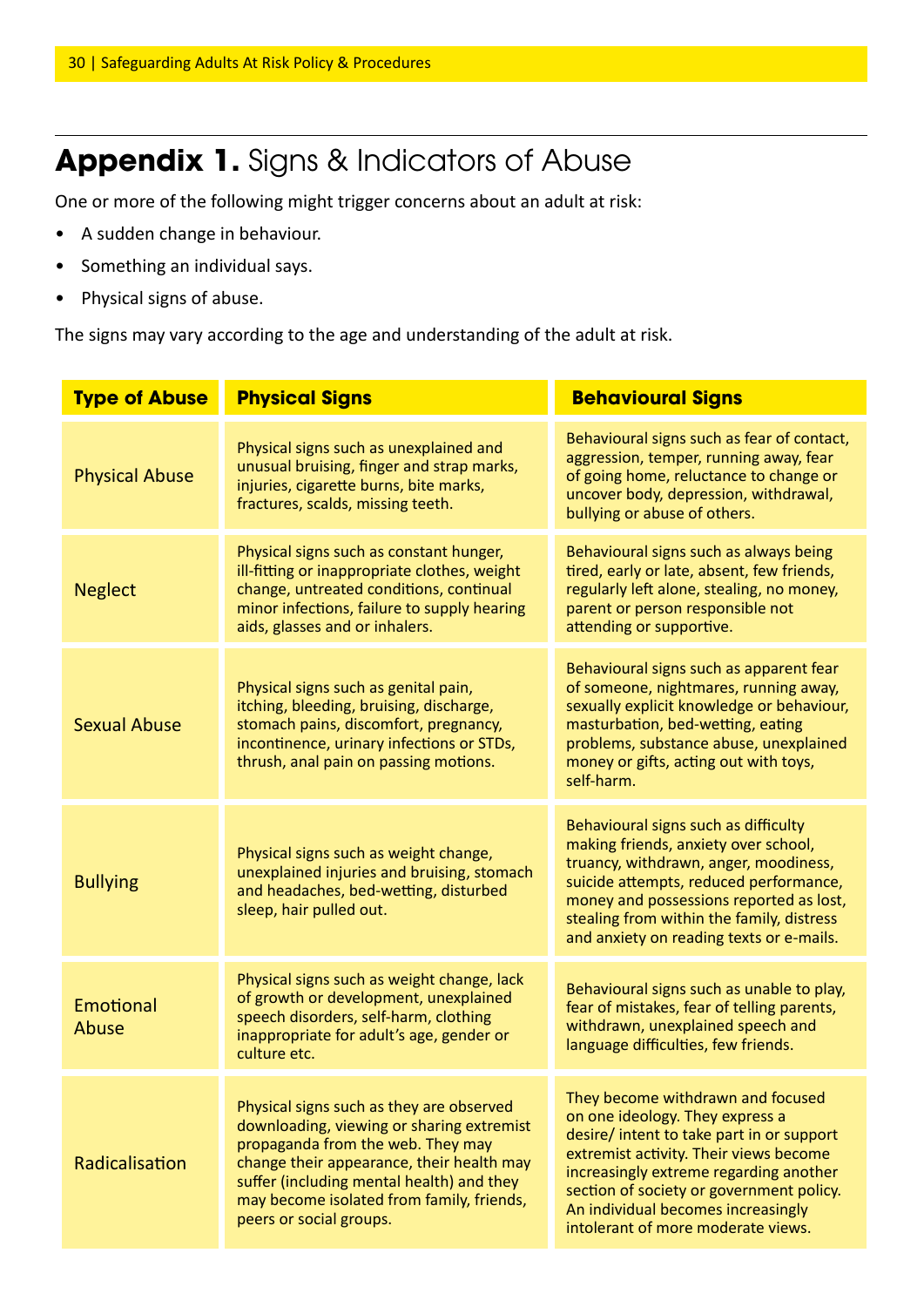**Appendix 2.** What to Do if You Receive a Safeguarding Disclosure From an Adult At Risk

#### **Stage 1**

Deal with the disclosure as it happens and ensure that the adult at risk's immediate needs are met and that they feel supported. When a disclosure is made, it is most important to understand that you must not investigate the disclosure yourself. The disclosure must always be taken seriously and dealt with according to the guidance in this Policy, even if the truth of the disclosure is uncertain. **You are not expected to act as a social worker, counsellor, judge, jury, or avenge the abuser; you are expected to act in the best interest of the individual who may be at risk.**

#### **YOU MUST:**

- Put your own feelings aside and listen as if the information is not sensational.
- Allow the adult at risk to lead the discussion and to talk freely.
- Listen to what the adult at risk is saying. Try not to interrupt them or ask lots of questions. Being asked a lot of questions can feel like being interrogated.
- Let them tell you at their own pace. Do not worry if the adult at risk stops talking for a while – silences are OK. You do not have to rush to fill in the gaps.
- Accept what the adult at risk says without challenge.
- Listen to the adult at risk without investigating.
- Allow the adult at risk to talk but protect them from sharing the information with too many other people.
- Provide reassurance that you are taking them seriously.
- Let the adult at risk know that you understand how hard it is for them to tell.
- Let them know they are doing the right thing by speaking out.
- It is ok to let them know if you are unable to answer all their questions.
- Avoid using questions such as "Is there anything else you would like to tell me?".
- Avoid asking leading questions like "Did the coach hit you?".
- Never ask questions that may make the adult at risk feel guilty or inadequate.
- If physical abuse has taken place, you may observe visible bruises and marks but do not ask an adult at risk to remove or adjust their clothing to see them.
- Tell the adult at risk you will be contacting the Head of Safeguarding (HoS) and that you will support them throughout.
- Once you have established that they have been harmed or are at risk of being harmed, do not pursue the conversation any further. This is important to ensure that questions cannot be raised later about possible manipulation of the disclosure.
- Respect the confidentiality of the disclosure and do not share the information with anyone other than those who need to know. Those who need to know are those who have a role to play in protecting adults at risk.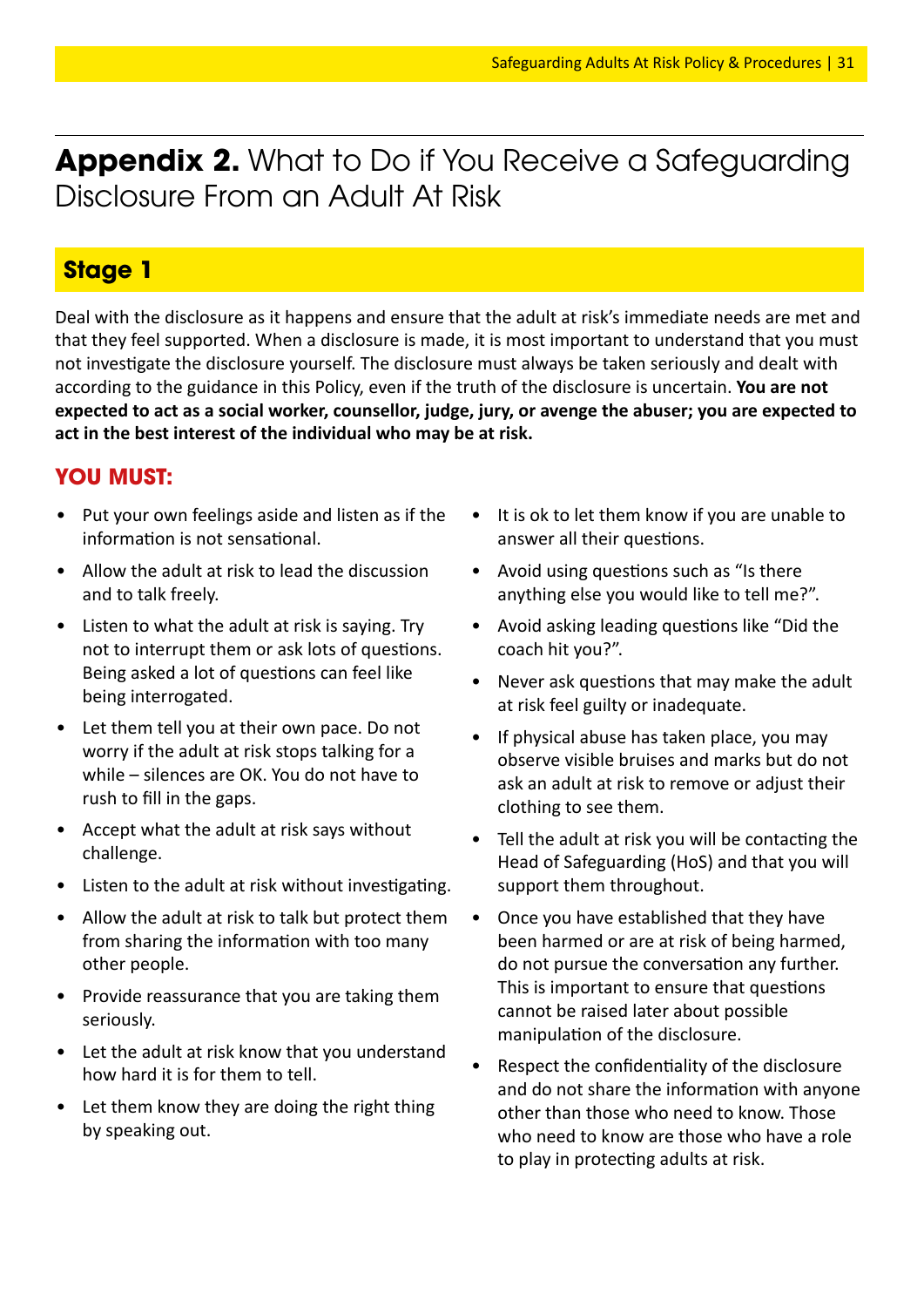#### **REMEMBER!**

When an adult at risk discloses, they may feel:

- **Guilt:** They may blame themselves for the abuse and often feel guilt for telling.
- **Ashamed:** They may feel mortified about the abuse itself.
- **Confused:** They may be muddled about their feelings for the alleged abuser.
- **Scared:** They may fear the repercussions. They may fear the alleged abuser.

Be careful about touching (e.g., hugging or cuddling) the adult at risk if they have not initiated the contact. They may be upset by physical contact.

#### **Stage 2**

As soon as possible, once the immediate comfort and safety of the adult at risk is secured, you must inform the Head of Safeguarding (HoS) of the disclosure. If you are concerned about the adult at risk's immediate safety and/or are having difficulty contacting either the Head of Safeguarding (HoS) or if the Head of Safeguarding (HoS) is the alleged abuser then contact the designated Senior Safeguarding Lead or Head of HR. Every effort should be made to ensure that confidentiality is maintained for all concerned. Information should be handled and disseminated on a need-to-know basis only.

#### **Stage 3**

You should note down details as soon as possible after the disclosure has been made. What is clearly etched at the time can become blurred after a few hours. It is vital that you make clear and concise notes soon after the disclosure to complete a more detailed record and safeguarding incident sheet later.

Immediate notes should include:

- Date and time.
- Place and context of disclosure or concern.
- Important facts provided, e.g., names mentioned.

Wherever possible, you must record information as it was relayed to you using the language of the adult at risk rather than your own interpretation of it. It is important to report factual information rather than your assumption or interpretation. Please follow the guidance on the safeguarding incident report form.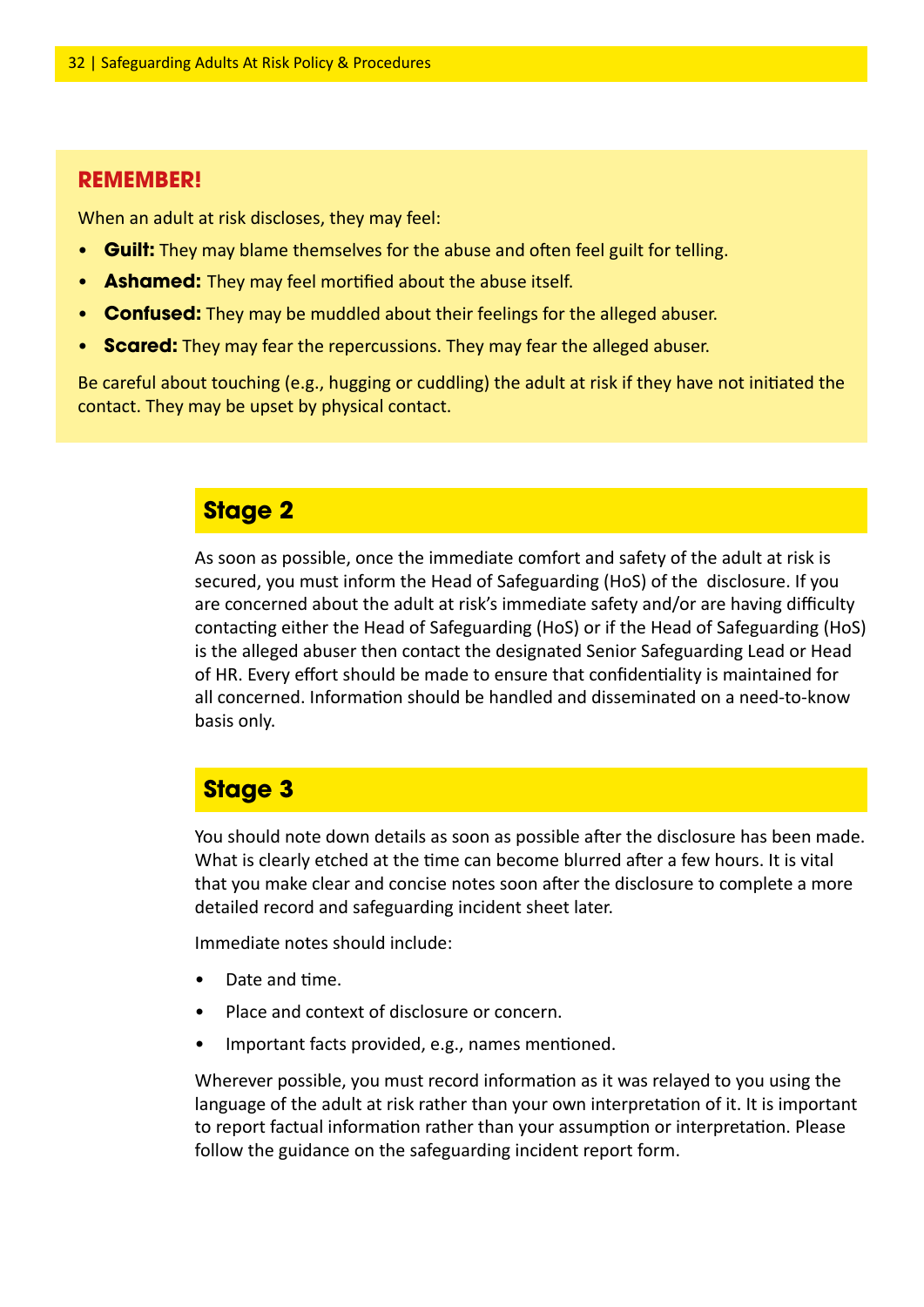#### **What Happens Next?**

It is important that concerns are followed up and it is everyone's responsibility to ensure that they are. You should be informed by the Head of Safeguarding (HoS) within 8 hours what has happened following the report being made. If you do not receive this information, you should be proactive in seeking it out.

If you have concerns that the disclosure has not been acted upon appropriately, you should inform the Senior Safeguarding Lead if unavailable the Head of Safeguarding (HoS), and ultimately contact the relevant statutory agency.

A disclosure is not the only way that you may be made aware of a problem. Sometimes another adult or even a adult at risk may say something about a possible abusive situation.

#### **Deal With It in the Same Way!**

On occasions, you may witness an incident that may cause concern or indeed you may pick up on things that cause concern to you. Information may be passed to a Coach or Project Lead anonymously by a person or persons who do not want to be directly involved for whatever reason.

However, you come upon information that causes concern and may put others at risk, the action should always be the same.

#### **Taking No Action Is Not an Option**

All matters will be fully investigated, and appropriate action will be taken. Action may include referral to the Police, Adult Services, Premier League or The FA if deemed as appropriate by the Head of Safeguarding (HoS). Any referral to an external agency shall also be reported to the Senior Safeguarding Lead and Head of HR. (refer to Appendix 7 and 8 of this documents)

#### **Remember the Adult's Welfare Is of Paramount Importance**

Full details of dealing with concerns in a football setting at the Club can be found in Appendix 3 of this policy.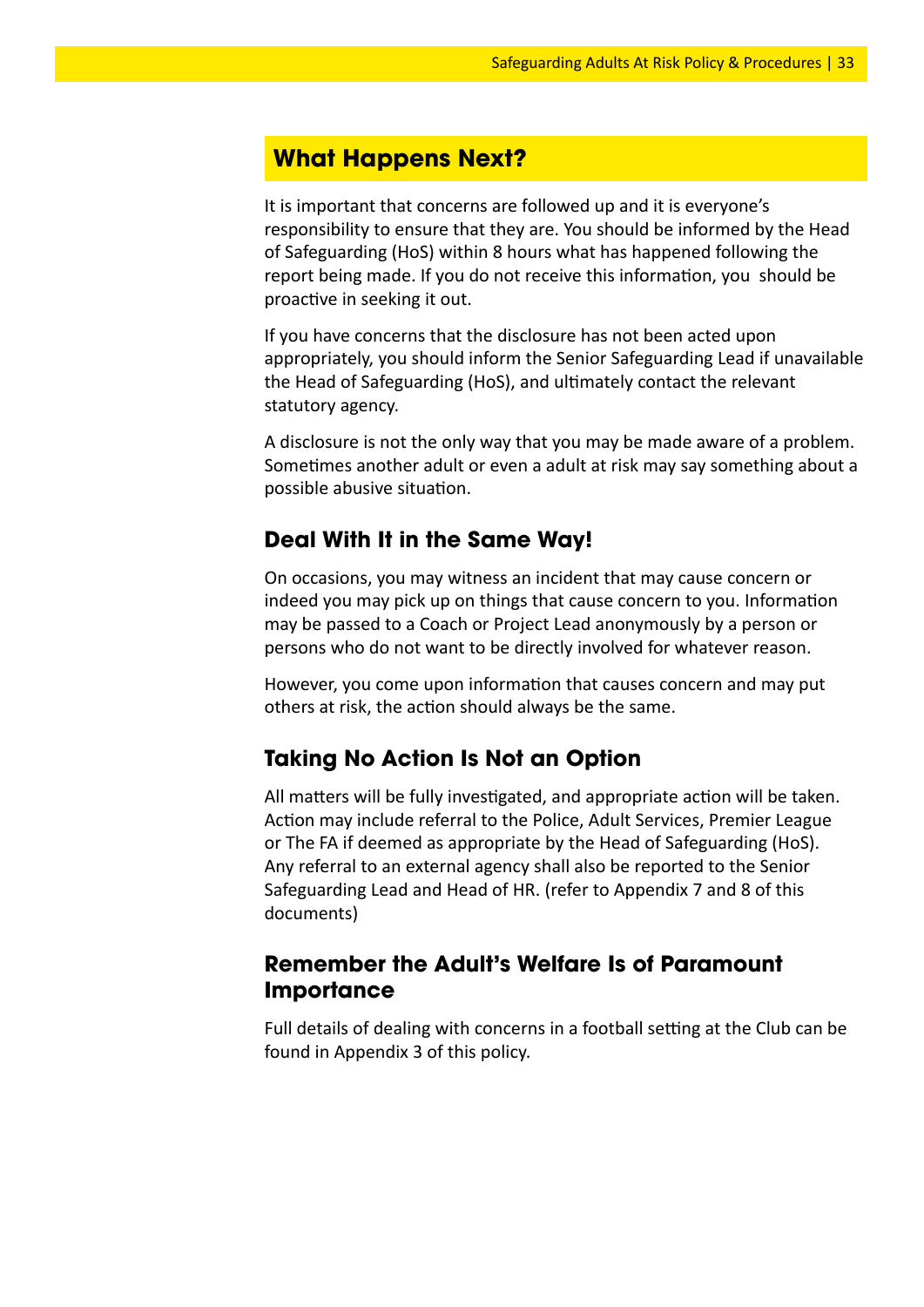#### **Safeguarding Procedures**

The Club takes any form of safeguarding poor practice or abuse seriously to promote a culture of best practice and accountability.

The Club encourage all employees, workers, consultants, agency staff and volunteers to raise concerns they may have about any safeguarding poor practice or abuse as early as possible to the relevant personnel. The Club will respond accordingly to promote a safer environment.

If you have any questions regarding this section of the Adults at Risk Safeguarding Policy and Procedures, please contact the Club's Head of Safeguarding (HoS).

#### **Procedure for Raising a Safeguarding Concern**

How to raise a concern? You do not need to have firm evidence before raising a concern. But we do ask that you explain as fully as you can the information or circumstances that gave rise to your concern.

#### **Stage 1**

If you have a concern of any form of safeguarding poor practice or abuse, raise it first with the Designated Safeguarding Officer (DSO), who will raise it with the Head of Safeguarding (HoS).

#### **Stage 2**

If you feel unable to raise the matter with the Designated Safeguarding Officer (DSO) for whatever reason, raise the matter with the Head of Safeguarding (HoS).

#### **Stage 3**

If these channels have been followed and you still have concerns, or if you feel that the matter is so serious that you cannot discuss it with any of the above, please contact The Head of Safeguarding at the Premier League on 020 7864 9000 – please refer to Club's Confidential Reporting Procedure.

Steps will then be taken to fully investigate the matter to decide what appropriate action should be taken. The Club is committed to protecting adults at risk and will take action to uphold this commitment.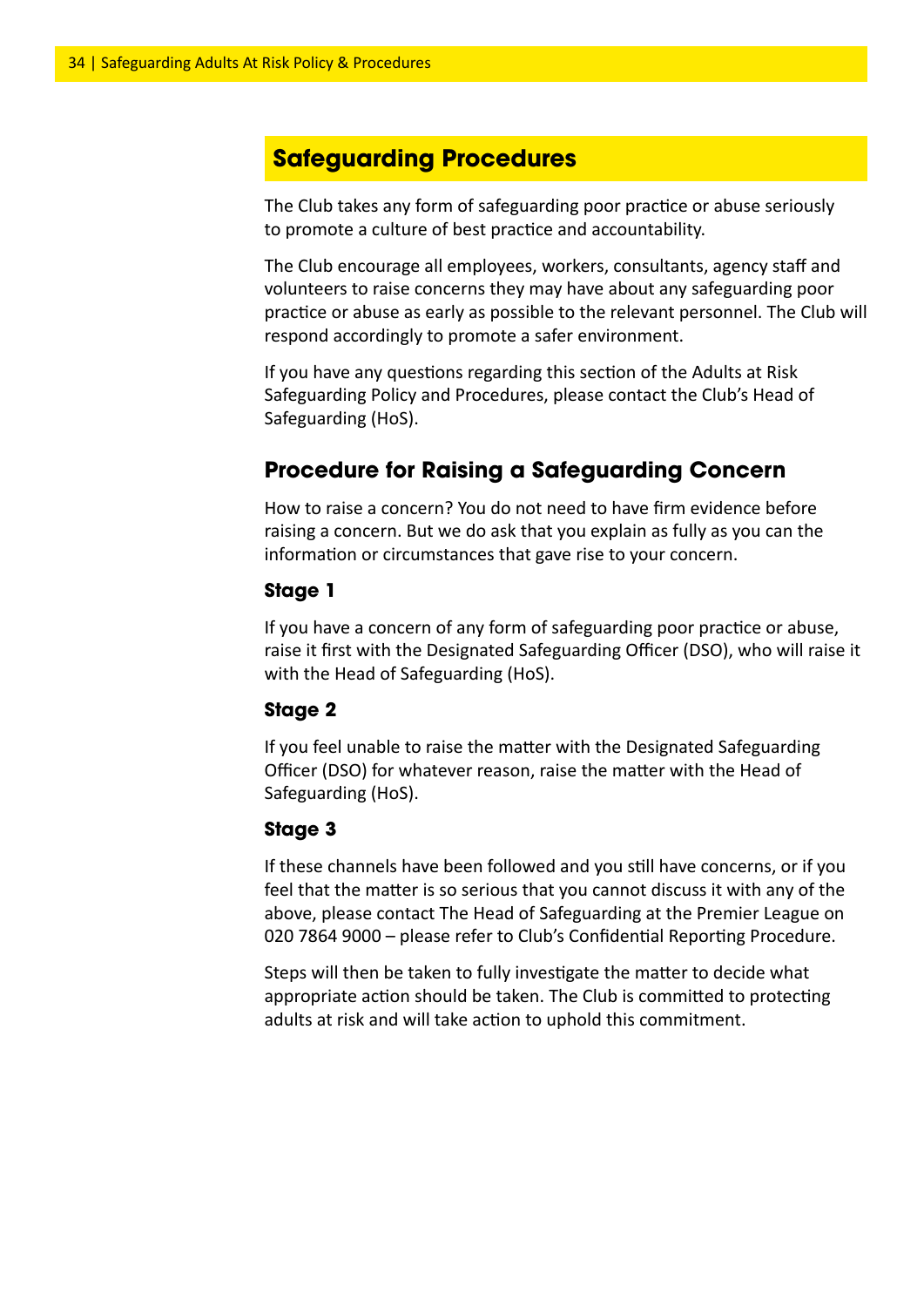#### **Remember the Five 'R's'**

#### **RECOGNISE**

- Recognising abuse or harm is often not easy.
- You need to act when you suspect Harm or Abuse is or has taken place, not just when you are sure that harm has occurred.
- You may not have proof, but it does not mean you are jumping to conclusions, it simply means you do not have the poof that the abuse is taking place.
- As soon as you suspect any kind of Abuse or Harm you should raise the concern.

#### **RESPOND**

- Responding to abuse is vital, and you have a responsibility to report any concerns you have to the safeguarding team – first instance HoS or nominated DSO and your line manager.
- You may need to find out the basic facts, ensure you allow the individual to speak without interruption, do not make any judgement.
- Reassure them and let them know that you are going to have to speak to somebody to ensure that they are safe.

#### **REFER/REPORT**

• Contact your DSO or HoS, if you cannot reach them contact your line manager, you should also consider contacting local authorities. For example, the Police or social services.

#### **RECORD**

• You should also make sure you make a note of any disclosure so that this can be recorded on the Club's secure Child Protection Online Management System (CPOMS).

#### **RESPECT**

- Respect the confidentiality of the discloser and do not share information with anyone other than those who need to know.
- Those who need to know have a role to play in protecting adults at risk.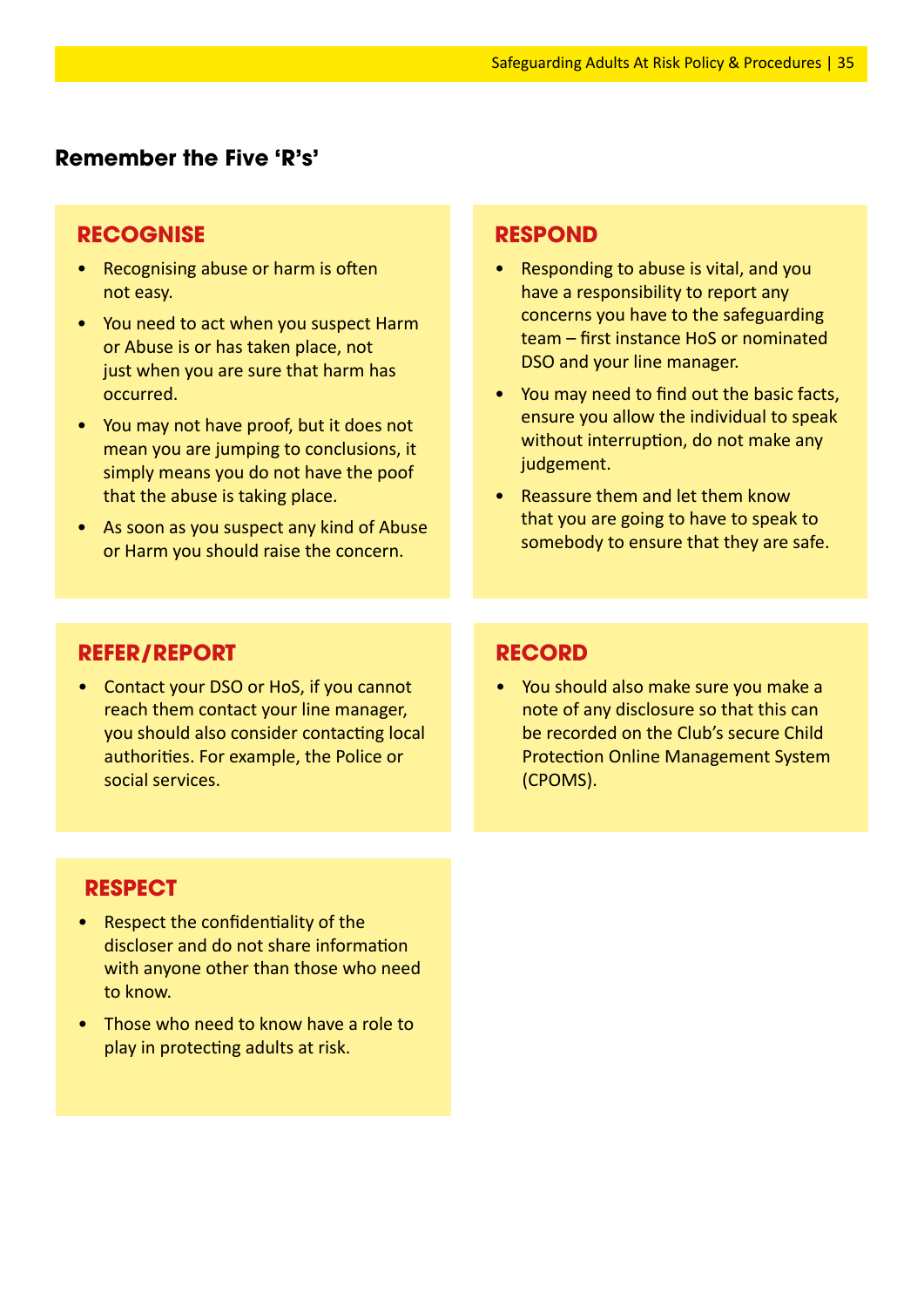## **Appendix 3.** Dealing With Concerns in a Football Setting

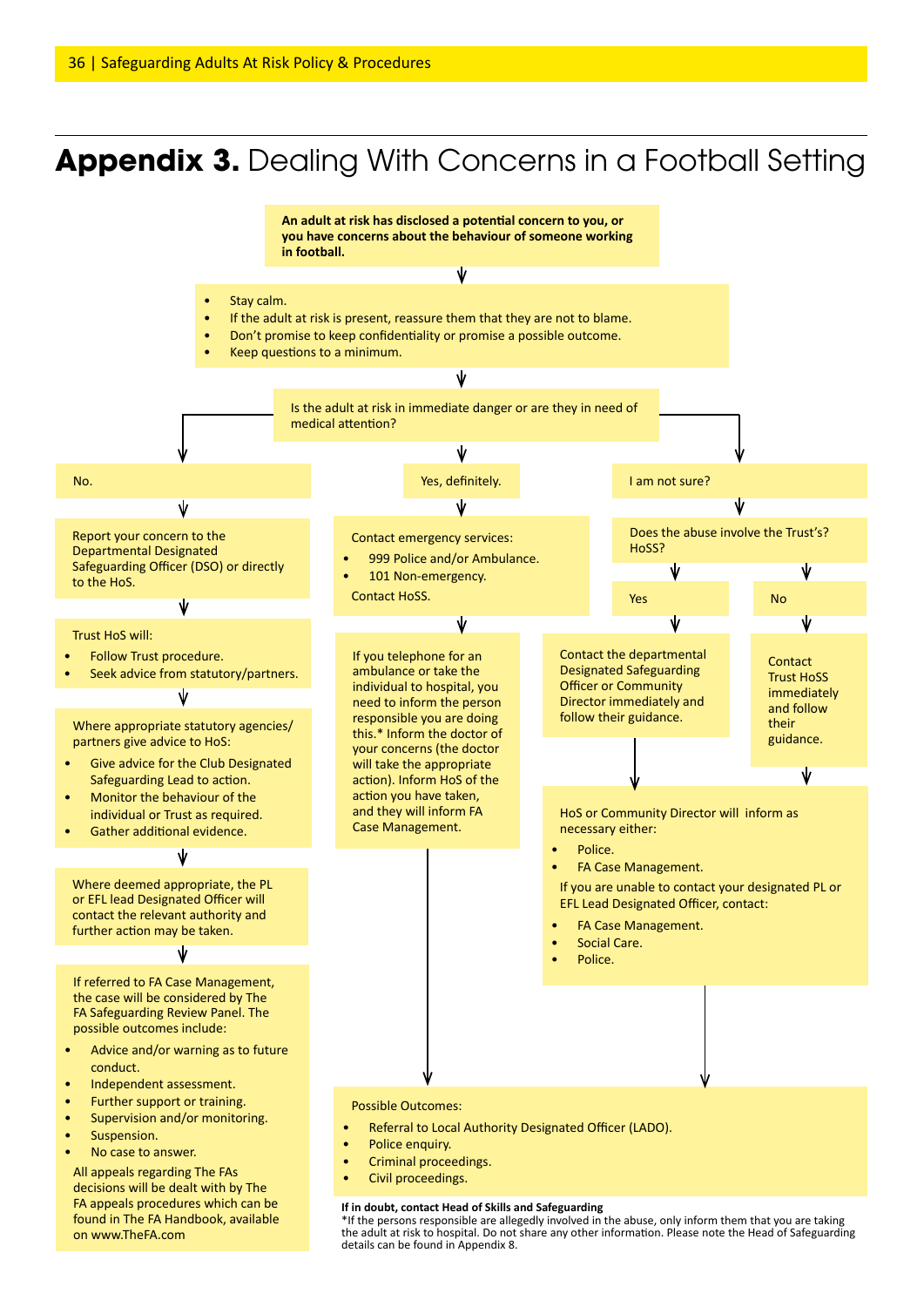### **Appendix 4.** DBS Assessment Procedure



Guidance and criteria on the filtering of these cautions and convictions can be found on the Ministry of Justice website – Guidance on the Rehabilitation of Offenders Act 1974 and the Exceptions Order 1975 - GOV.UK (www.gov.uk)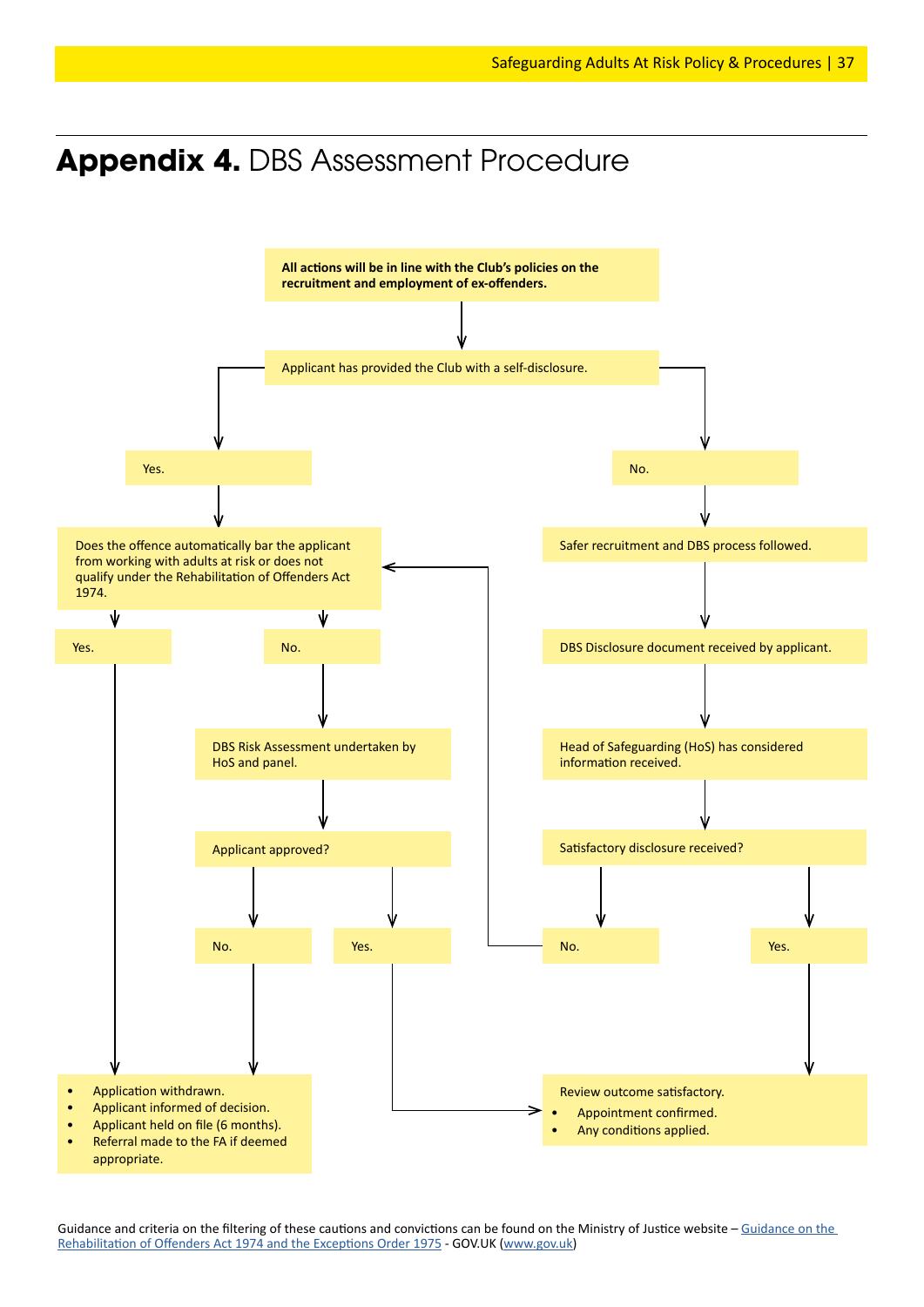## **Appendix 5.** Managing Allegations Against Employees, Workers, Consultants, Agency Staff or Volunteers

**Safeguarding allegation raised about the conduct or behaviour of an employee, worker, consultant, agency staff or volunteer.**

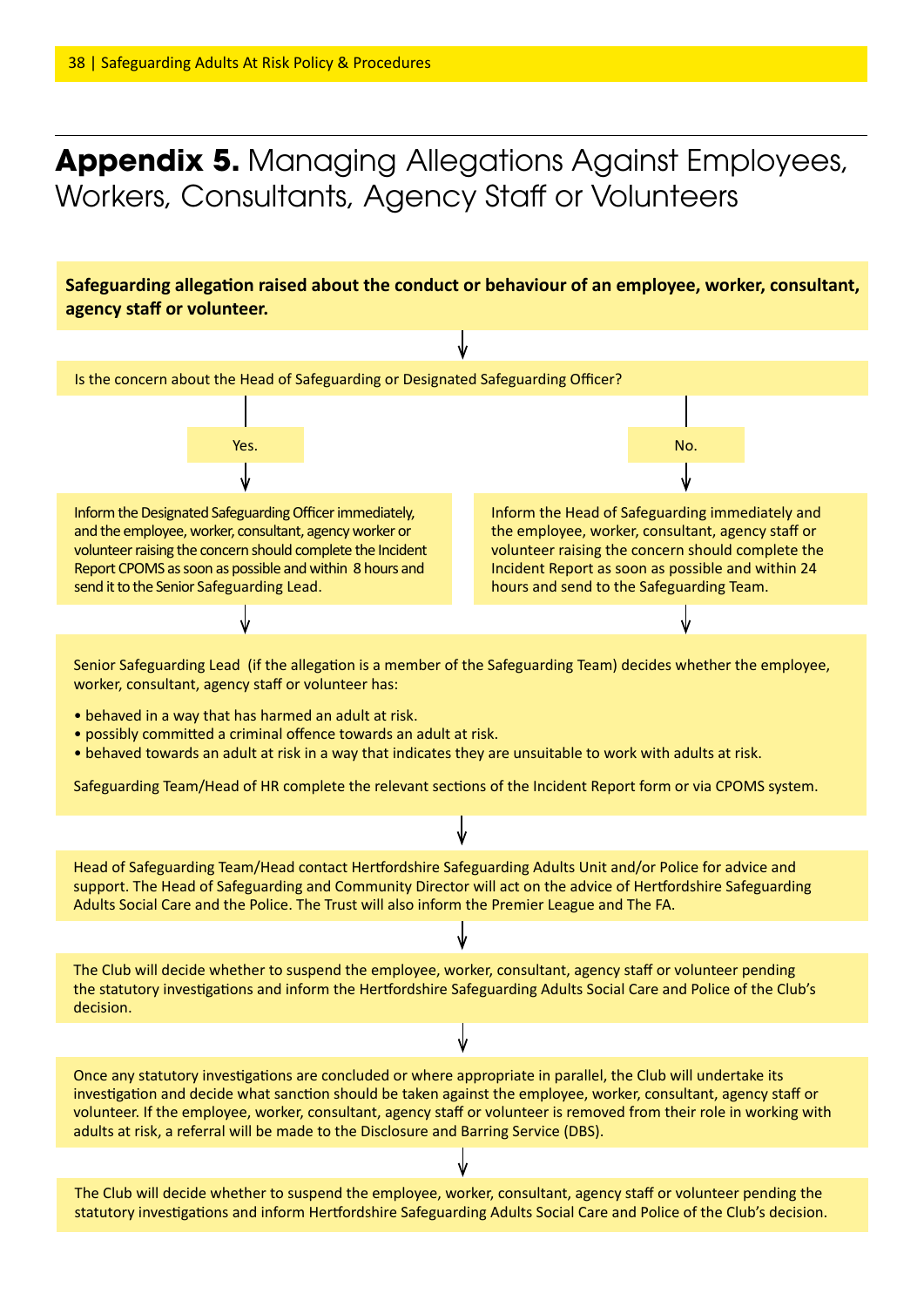## **Appendix 6.** Internet Grooming

The message to all adults at risk is that it is not okay for someone to expect them or their friends to do things that they do not want to. They should listen to their instinct; if it does not feel right then they should tell a trusted adult such as a parent, carer, teacher, or social worker.

It is important that we can identify the signs of internet grooming and sexual exploitation. This involves understanding the answers to the following questions:

- What does it feel like to be groomed?
- What might a friend see?
- What might sexual exploitation feel like?
- What is sexual exploitation?

#### **What does it feel like to be groomed?**

- Special/loved
- What you want
- Understood
- You have control
- **New friends**
- Exciting
- You've changed
- **Grown up**
- Sexualised conversations

#### **What might a friend see?**

- **Gifts or money**
- Increased Secrecy
- Drug and alcohol misuse
- Criminal activity
- Changing appearance
- Going missing
- Self-harm
- STI's and pregnancies
- Online relationships with strangers
- Suicidal thoughts
- **Injuries**

#### **What might sexual exploitation feel like?**

- You owe something
- In love and no one else matters
- No going back
- Humiliated or threatened
- Scared or trapped
- You deserve it
- No-one will believe you
- Fooling yourself that it is okay
- Pressured to get friends involved
- Used

#### **What is sexual exploitation?**

- Doing sexual things you find horrible
- Sexual things with an older person
- Forced to have sex with strangers
- Made to send naked pictures
- Having sex in front of others
- Rape
- Drink or drugs addiction
- Being hurt or beaten up
- Forced not to leave when you want to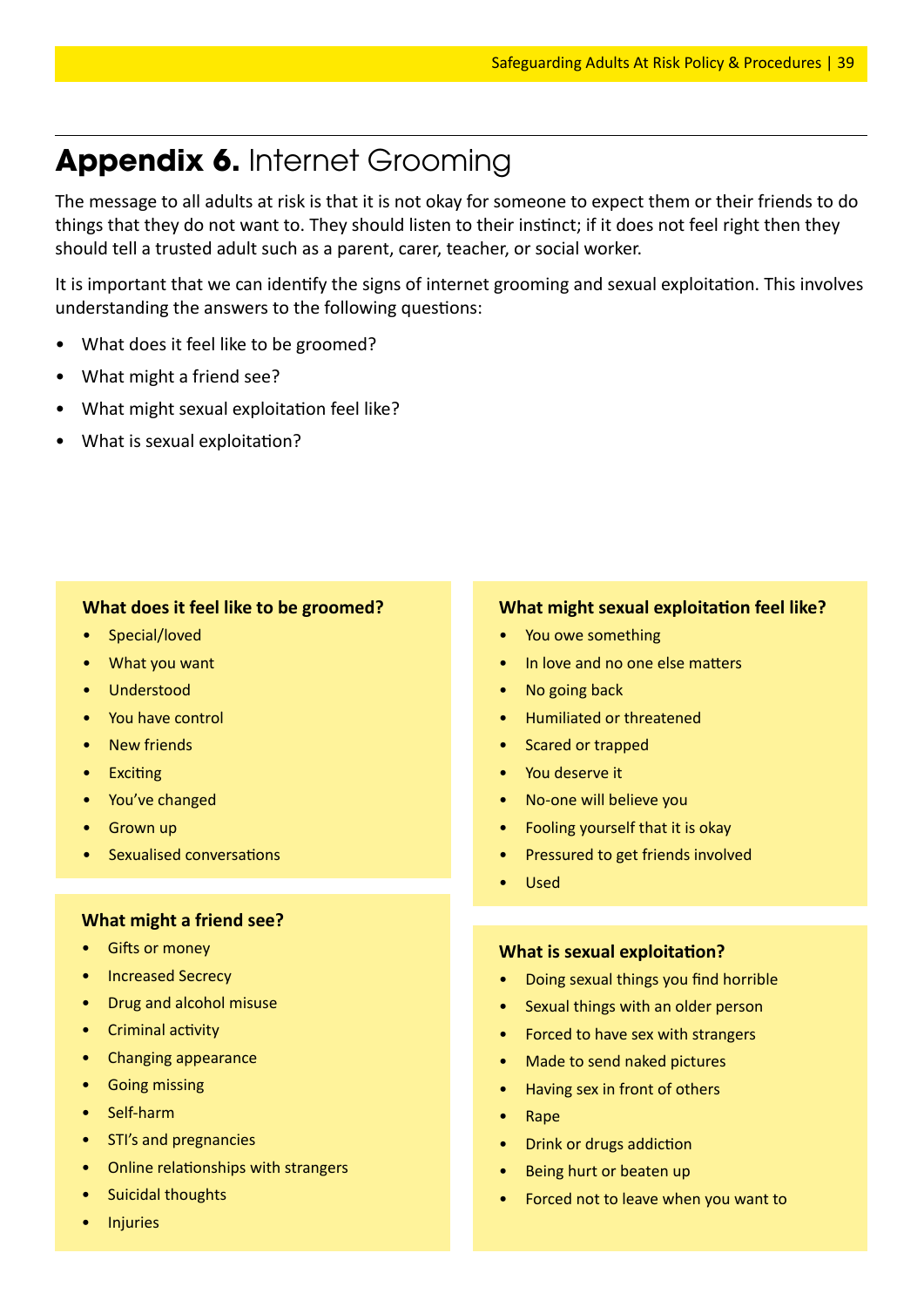## **Appendix 7.** Key Safeguarding Contacts

#### **Head of Safeguarding (HoS)**

01923 496256 / 07855 300439

#### **Safeguarding Officer (SO)**

07876 786910

#### **Police**

101 or 999 in an emergency

#### **Police – Child Abuse Investigation Unit**

01707 354 000

#### **Hertfordshire Children Schools & Families (24hrs)**

0300 123 4043

#### **Premier League Safeguarding Team**

0207 864 9000 or safeguarding@premierleague.com

#### **FA's Safeguarding Team (24hrs)**

0844 980 8200 or safeguarding@thefa.com

#### **NSPCC (24hrs)** 0808 800 5000

#### **Child Line**

0800 1111

#### **www.notinourcommunity.org**

Protecting against grooming & sexual exploitation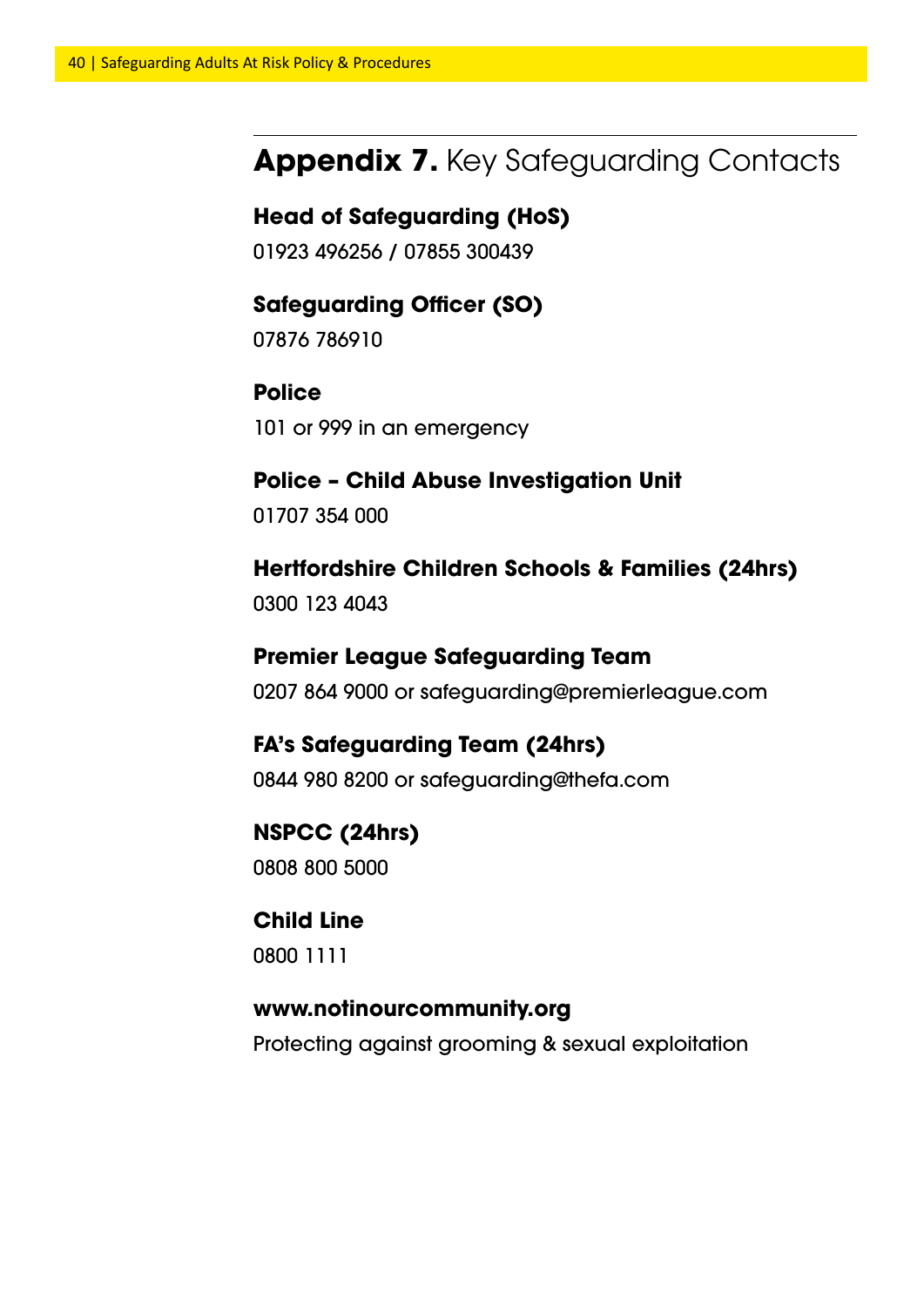## **Appendix 8.** Senior Safeguarding Group

#### **Safeguarding Board Leads**

**Scott Duxbury** 

*Chairman and CEO*

**Professor Stuart Timperley** 

*Non-Executive Director Senior Safeguarding Lead*

**David Fransen**

*Non-Executive Director*

#### **Strategic Safeguarding Group Members**

**Gayle Clarke**

*Head of HR* gayle.clarke@watfordfc.com  **Richard Johnson**

*Academy Director* richard.johnson@watfordfc.com

 **George Pennington**

*Head of Legal* george.pennington@watfordfc.com **Rob Clarke** 

*Head of Safeguarding* rob.clarke@watfordfc.com

 **Ian Pope**

*Chief Operating Officer* ian.pope@watfordfc.com *Non-Executive Director Senior Safeguarding Lead*

**2 Professor Stuart Timperley** 

**Paul Clark**

*Senior Safeguarding Lead (Watford FC CSE Trust)*

**Rob Smith**

*Senior Safeguarding Lead (Watford FC CSE Trust)*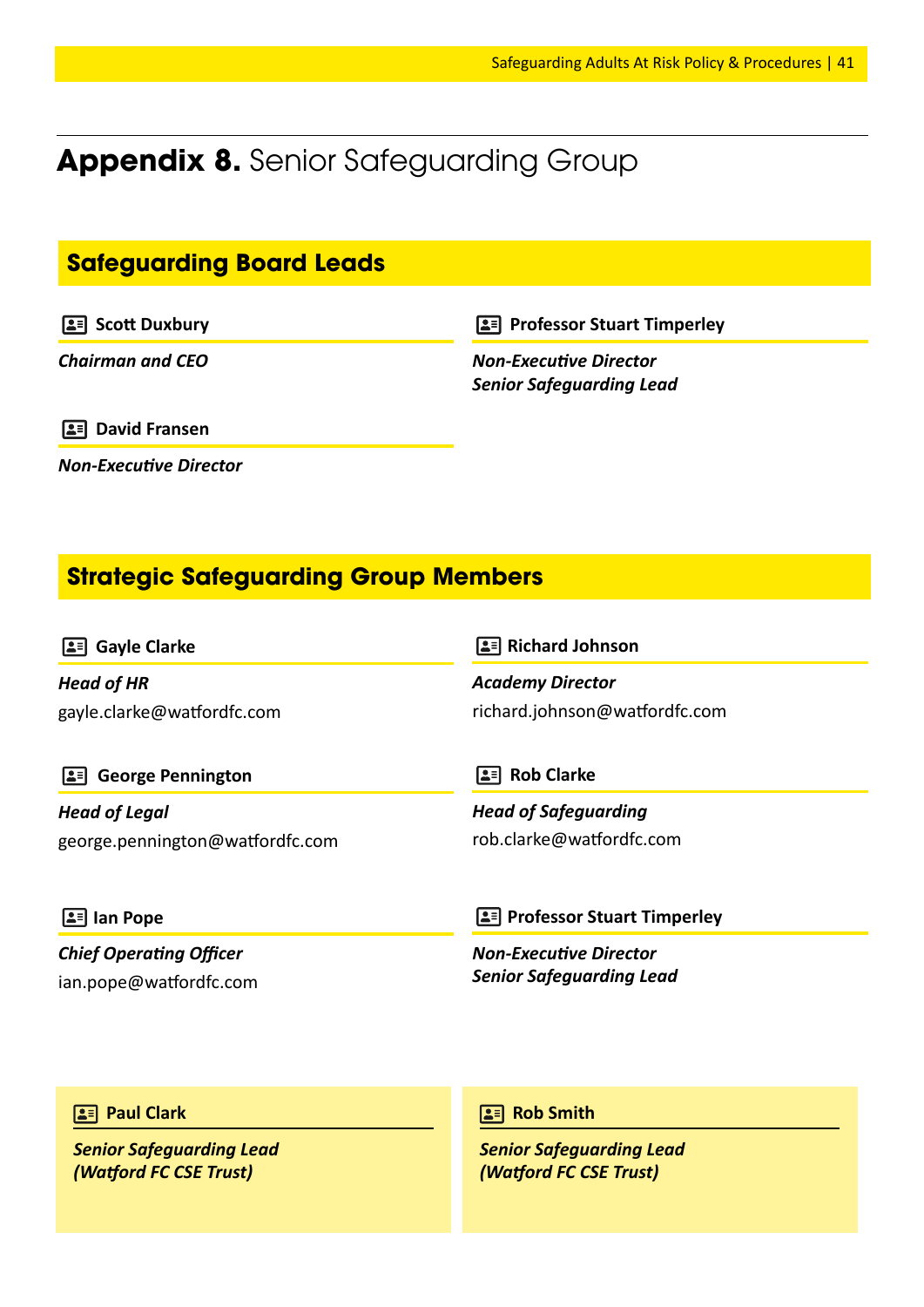## **Appendix 9.** Safeguarding Team

#### **Safeguarding Leads**

#### **Rob Clarke**

*Head of Safeguarding* rob.clarke@watfordfc.com **P** 01923 496257 **M** 07855 300439

**Katie Wright**

*Safeguarding Officer* katie.wright@watfordfc.com **P** 07876 786910

#### **Designated Safeguarding Officers (DSO)**

| $\boxed{2}$ Andy Jenkins                | <b>2 Courtney-Paige Blythe</b>            |  |
|-----------------------------------------|-------------------------------------------|--|
| <b>Operations Manager</b>               | <b>Support Services Officer</b>           |  |
| andy.jenkins@watfordfc.com              | courtney.blythe@watfordfc.com             |  |
| <b>Alex Ashby</b>                       | <b>Anne-Marie Burn</b>                    |  |
| ≗≡                                      | LE L                                      |  |
| <b>Hospitality &amp; Events Manager</b> | <b>Learning &amp; Development Officer</b> |  |
| alex.ashby@watfordfc.com                | annemarie.burn@watfordfc.com              |  |
| $\boxed{2}$ Sean Woof                   | $\boxed{2}$ Ben Holt                      |  |
| <b>Data &amp; Research Officer</b>      | <b>Retail Operations Manager</b>          |  |
| sean.woof@watfordfc.com                 | ben.holt@watfordfc.com                    |  |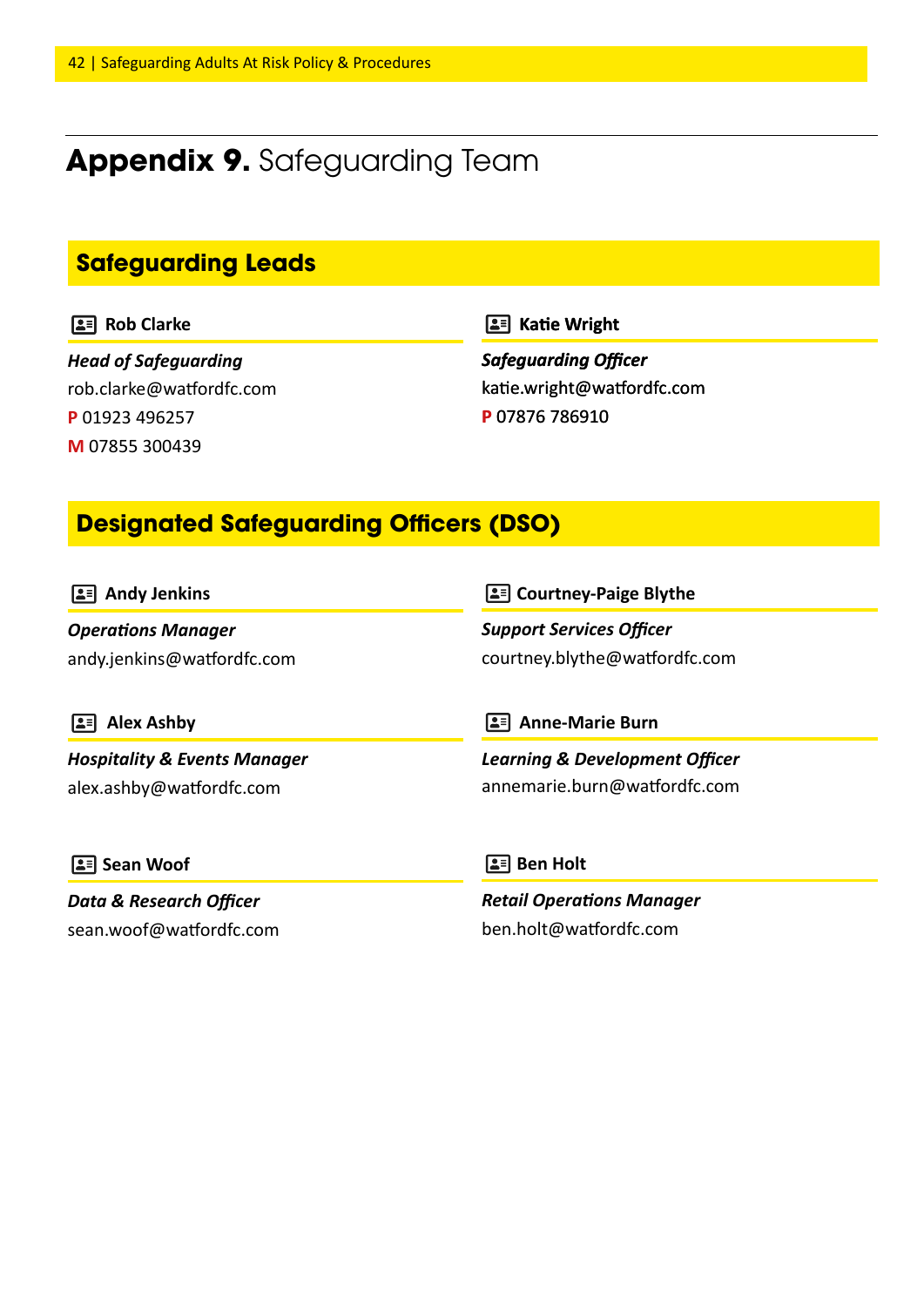## **Appendix 10.** Other Applicable Club Policies

#### **Policies**

- Bullying and Harassment Policy (Employment Policy)
- Data Handling and Protection Policy
- Disciplinary Policy (Employment Policy)
- Equal Opportunities Policy (Employment Policy)
- Grievance Policy (Employment Policy)
- Health and Safety Policy
- Managing Safeguarding Allegations Against Staff Policy and Procedure
- Lone Worker Policy
- Missing Person Procedure
- Safeguarding Adults at Risk Policy & Procedures
- Whistleblowing Policy
- Recruitment and Selection Policy
- PREVENT Guidance

#### **Relevant Legislation/Regulations:**

- Care Act 2014
- Crime and Disorder Act 1998
- Data Protection Act 2018
- The Equality Act 2010
- FA Safeguarding Children Rules
- FA Respect Codes of Conduct
- Human Rights Act 1998
- Police Act 1997
- Premier League Guidance for Safer Working Practice
- Premier League Rules
- Protection of Children Act 1999
- Protection of Freedoms Act 2012
- Rehabilitation of Offenders Act 1974
- Safeguarding Vulnerable Groups Act 2006
- Sex Offenders Act 1997
- Sexual Offences Act 2003
- Youth Evidence & Crime Evidence Act 1999
- Working Together 2018
- Keeping Children Safe in Education 2020

#### **Please note that these lists are not exhaustive.**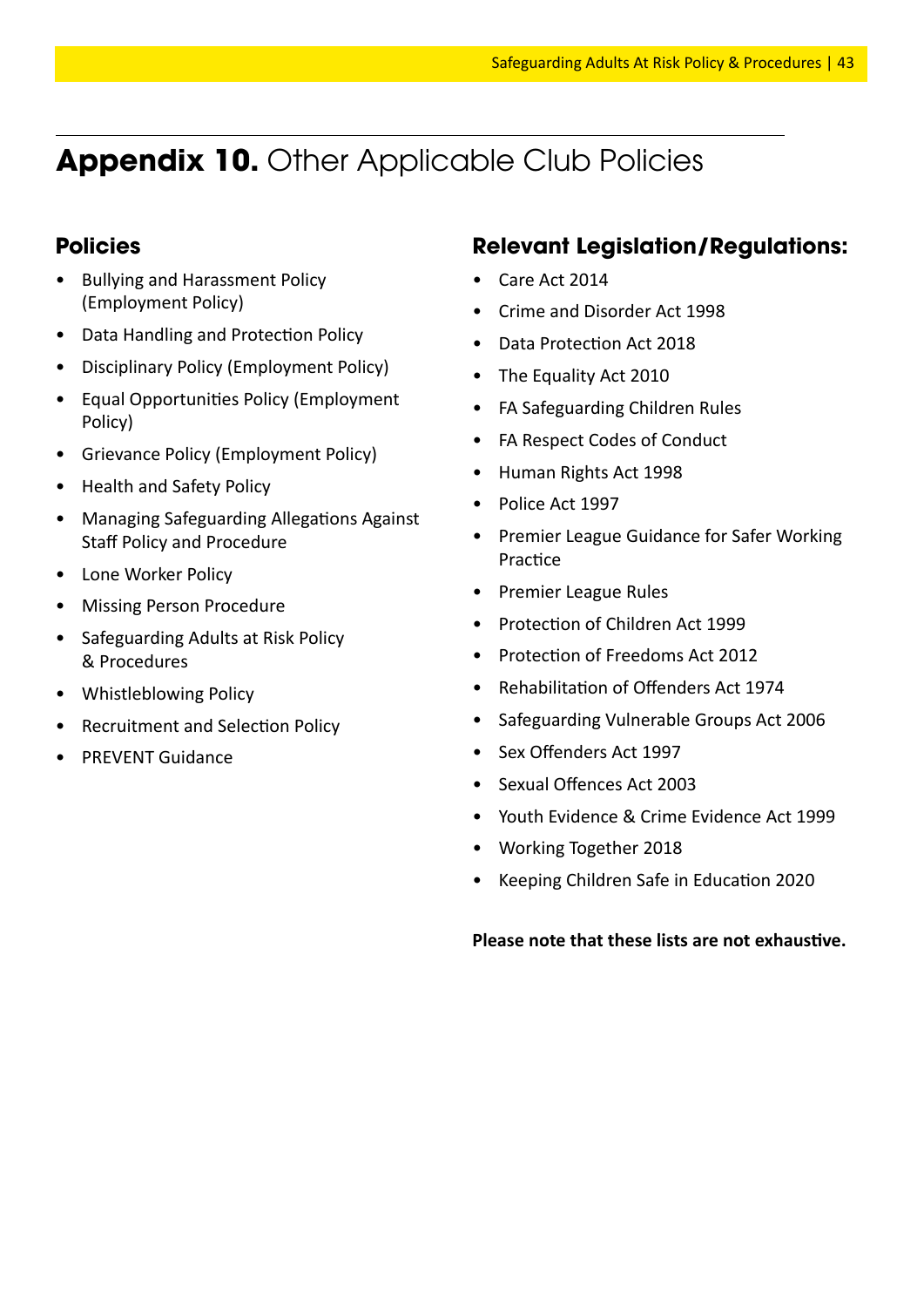## **Appendix 11.** Incident Report Form

**Failure to complete this form properly could result in the Trust being unable to investigate an allegation/incident.**

| Name of person completing Form:<br><b>Contact Details:</b>                          |                                                                                        |  |  |  |  |
|-------------------------------------------------------------------------------------|----------------------------------------------------------------------------------------|--|--|--|--|
| Time, day and date that incident occurred:                                          | Type of incident:                                                                      |  |  |  |  |
|                                                                                     | Verbal abuse<br>∩                                                                      |  |  |  |  |
| Location of the Incident:                                                           | <b>Sexual abuse</b><br>O                                                               |  |  |  |  |
|                                                                                     | $\circ$<br><b>Physical abuse</b>                                                       |  |  |  |  |
| Relationship of Vulnerable Person to Watford F.C.                                   | <b>Neglect</b><br>O                                                                    |  |  |  |  |
|                                                                                     | <b>Emotional abuse or bullying</b><br>$\circ$                                          |  |  |  |  |
|                                                                                     | <b>Financial abuse or theft</b><br>O                                                   |  |  |  |  |
| Is the incident racially motivated or discriminatory?                               | $\circ$<br>PREVENT (terrorism or radicalisation)                                       |  |  |  |  |
|                                                                                     | Vulnerable person taken to hospital<br>$\circ$                                         |  |  |  |  |
|                                                                                     | <b>Poor Practice</b><br>$\circ$                                                        |  |  |  |  |
|                                                                                     | $\circ$<br>Other (specify e.g. accident)                                               |  |  |  |  |
| Personal details of vulnerable person:<br>Title Mr/ Mrs/ Miss/ Ms/ Other (specify): | Details of person reporting the incident:<br>Title Mr/ Mrs/ Miss/ Ms/ Other (specify): |  |  |  |  |
| <b>Full Name:</b>                                                                   | <b>Full Name:</b>                                                                      |  |  |  |  |
| Age & Date of Birth:                                                                | Age & Date of Birth:                                                                   |  |  |  |  |
| Gender:                                                                             | Gender:                                                                                |  |  |  |  |
| <b>Ethnicity:</b>                                                                   | <b>Ethnicity:</b>                                                                      |  |  |  |  |
| Any known disability? :                                                             | Relationship to Injured party:                                                         |  |  |  |  |
| <b>Address &amp; Contact details:</b>                                               |                                                                                        |  |  |  |  |
|                                                                                     |                                                                                        |  |  |  |  |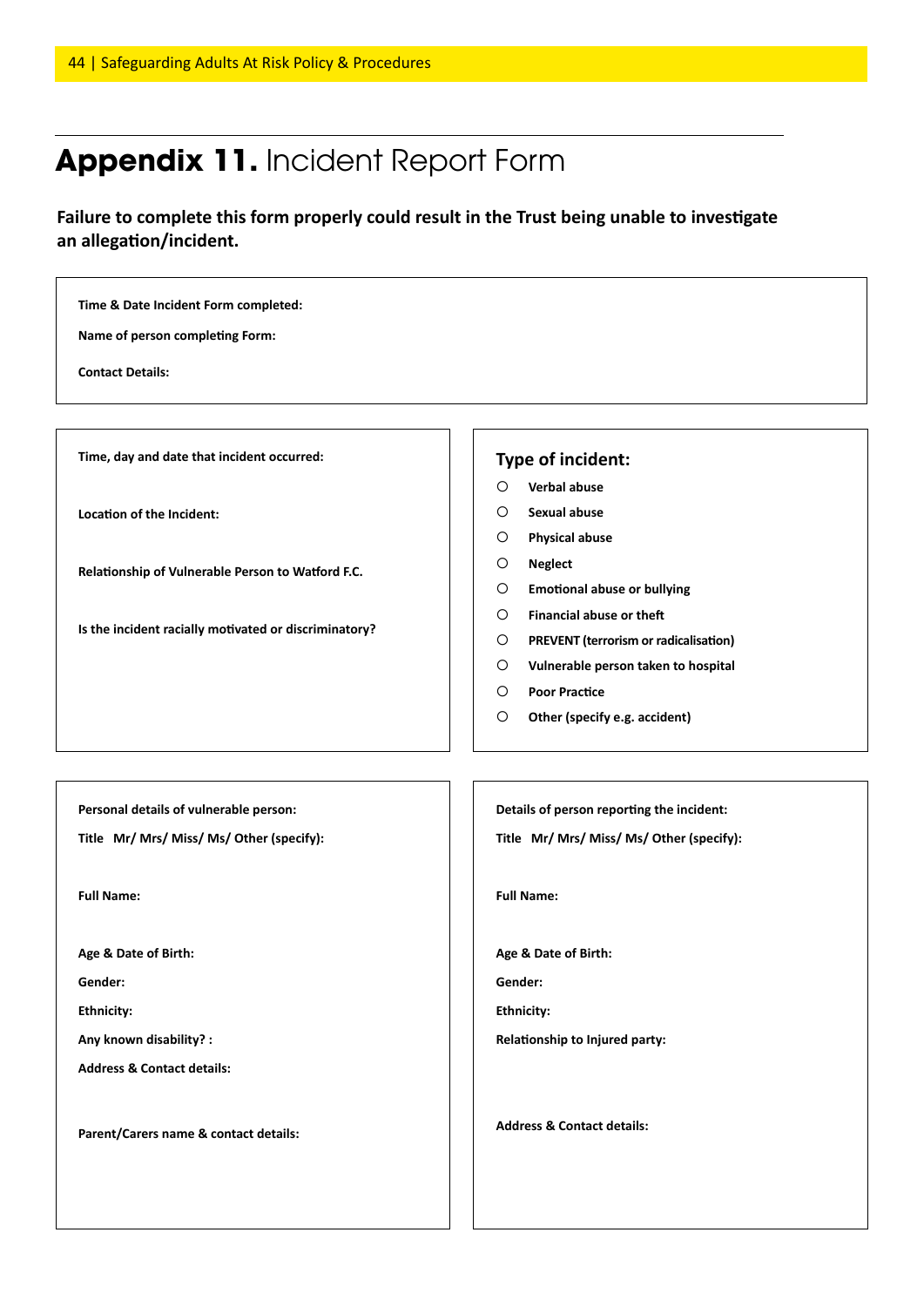| Please indicate nature and position of any injury:                                                                                               | Guidance:<br>If physical abuse has taken place,<br>you may observe visible bruises<br>and marks but do not ask a<br>vulnerable person to remove or<br>adjust clothing to observe them.                                                                                                                                                                                                                                                                                                                                                                                                                                                                                                                                                                                                                                                                                                                                                                                                                            |
|--------------------------------------------------------------------------------------------------------------------------------------------------|-------------------------------------------------------------------------------------------------------------------------------------------------------------------------------------------------------------------------------------------------------------------------------------------------------------------------------------------------------------------------------------------------------------------------------------------------------------------------------------------------------------------------------------------------------------------------------------------------------------------------------------------------------------------------------------------------------------------------------------------------------------------------------------------------------------------------------------------------------------------------------------------------------------------------------------------------------------------------------------------------------------------|
| Please record details of who assisted the vulnerable person and what initial actions were<br>taken to secure their immediate comfort and safety: | Guidance:<br>Remember to use your yellow<br>coloured 'Safeguarding quick<br>reference guide for those working<br>within Watford Football Club'.<br>If notified of a possible sexual<br>assault that has taken place<br>within the last 7 days, you must<br>notify the Police at the time you<br>are advised; as there may still be<br>recoverable forensic evidence.                                                                                                                                                                                                                                                                                                                                                                                                                                                                                                                                                                                                                                              |
| Please record details of who assisted the vulnerable person and what initial actions were<br>taken to secure their immediate comfort and safety: | Guidance:<br>Once an entry has been made it<br>must not be altered or deleted,<br>additional information can be<br>recorded chronologically to clarify<br>previous errors and omissions.<br>Make careful notes of what is<br>actually said by the person making<br>the disclosure, record dates,<br>times and events. Sign and date<br>your notes and report a detailed<br>account of the facts to your<br><b>Designated Safeguarding Officer</b><br>or to your Head of Safeguarding.<br>Keep it factual!<br>Please record all known details<br>of any person subject of an<br>allegation and their connection<br>with the injured party and<br>Watford FC. If the subject of<br>the allegation is aware that<br>this incident has been reported<br>can you take steps to prevent<br>evidence being destroyed such<br>as social media / CCTV? If the<br>subject of the allegation is<br>unknown please record a full<br>description and details of social<br>media activity, places frequented<br>and associates. |